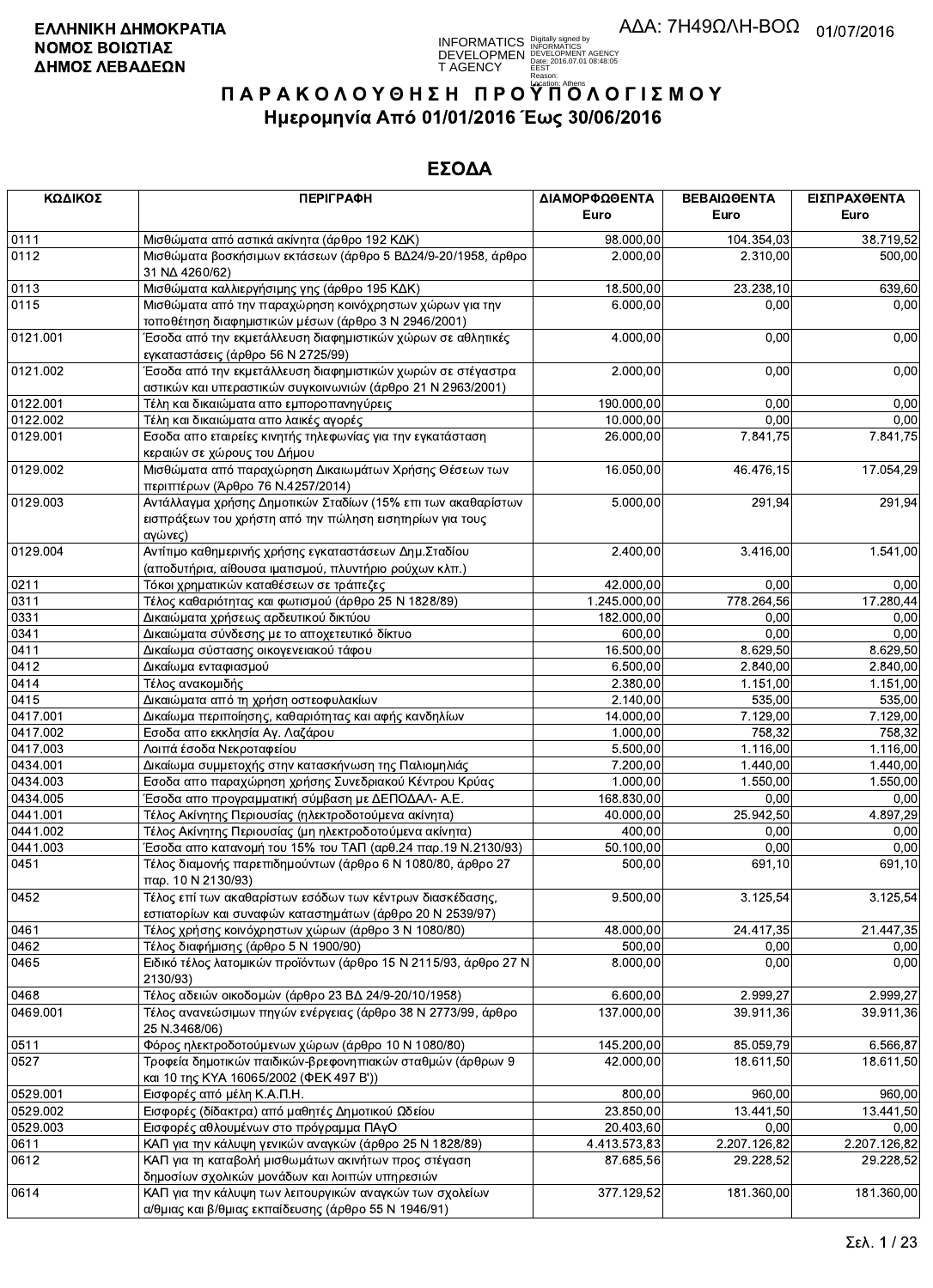| ΚΩΔΙΚΟΣ  | <b>ПЕРІГРАФН</b>                                                                                                             | ΔΙΑΜΟΡΦΩΘΕΝΤΑ<br>Euro | ΒΕΒΑΙΩΘΕΝΤΑ<br>Euro | ΕΙΣΠΡΑΧΘΕΝΤΑ<br>Euro |
|----------|------------------------------------------------------------------------------------------------------------------------------|-----------------------|---------------------|----------------------|
| 0619.006 | Οφειλές Ελληνικού Δημοσίου που απορρέουν από το άρθρο 25 του<br>Ν. 1828/89 (άρθ 27 Ν. 3756/2009)                             | 668.079,32            | 0,00                | 0,00                 |
| 0621     | Κάλυψη δαπάνης των προνοιακών επιδομάτων (άρθρου 94 ΠΑΡ 3Β<br>περιπτ.17)                                                     | 6.109.714,72          | 2.828.487,66        | 2.828.487,66         |
| 0712     | Μισθώματα θαλασσίων εκτάσεων (άρθρο 15 Ν 2130/93)                                                                            | 3.260,00              | 11.392,50           | 4.882,50             |
| 0713     | Παράβολα για την έκδοση των αδειών ίδρυσης και λειτουργίας<br>επιχειρήσεων υγειονομικού ενδιαφέροντος (άρθρο 80 ΔΚΚ)         | 9.650,00              | 6.090,00            | 6.090,00             |
| 0715     | Τέλος διαφήμισης της κατηγορίας Δ΄ του άρθρου 15 του ΒΔ 24/9-<br>20/10/1958 (άρθρο 9 Ν 2880/2001)                            | 63.110,00             | 0,00                | 0,00                 |
| 1212.002 | Επιχορήγηση για υλοποίηση Ευρωπαικού προγράμματος<br>΄΄Εναρμόνιση οικογενειακής και επαγγελματικής ζωής''                    | 242.075,00            | 0,00                | 0,00                 |
| 1212.003 | Επιχορήγηση ΟΑΕΔ για εισφορές ωφελούμενων από Προγραμμα<br>Κοινωφελούς Χαρακτήρα (παρ. ΙΔ Ν.4152/2013)                       | 21.780,00             | 21.743,37           | 21.743,37            |
| 1212.004 | Από Γ.Γ.Α. για υλοποίηση ΠΑγΟ                                                                                                | 17.230,50             | 0,00                | 0,00                 |
| 1214.005 | Επιχορήγηση ΥΠ.ΕΣ για κάλυψη δράσεων πυροπροστασίας                                                                          | 81.800,00             | 81.800,00           | 81.800,00            |
| 1311.001 | ΚΑΠ επενδυτικών δαπανών των δήμων                                                                                            | 516.150,00            | 43.012,50           | 43.012,50            |
| 1312.001 | Επισκευή και συντήρηση σχολικών κτιρίων (άρθρο 13 Ν 2880/2001)                                                               | 69.000,00             | 0,00                | 0,00                 |
| 1313.001 | Επιχορήγηση ΥΠ.ΕΣ. για κάλυψη δράσεων πυροπροστασίας                                                                         | 2.000,00              | 2.000,00            | 2.000,00             |
| 1322.001 | Αναβάθμιση Ενεργητικής Πυροπροστασίας Κλειστού Γυμναστηρίου<br>Λιβαδειάς                                                     | 102.000,00            | 0,00                | 0,00                 |
| 1322.002 | Αγορά ακινήτου -μνημείου "Τζαμί Γαζή Ομέρ"                                                                                   | 200.000,00            | 0,00                | 0,00                 |
| 1322.020 | Επιχορήγηση από ΠΔΕ για Αποκατάσταση ζημιών που<br>προκλήθηκαν από θεομηνία στο Δήμο Λεβαδέων                                | 40.256,34             | 0,00                | 0,00                 |
| 1322.021 | Επιχορήγηση από Πράσινο Ταμείο για Αποζημίωση ιδιοκτησιών στο<br>πάρκο Έρκυνας από την οδό Θουκιδίδου εως την οδό Ξενοφώντος | 90.752,00             | 0,00                | 0,00                 |
| 1322.022 | Επιχορήγηση από Πράσινο Ταμειο για Ενεργειακή Αναβάθμιση<br>Σχολικής Μονάδας 3ου Δημοτικού Σχολείου Λιβαδειάς                | 137.000,00            | 134.010,94          | 134.010,94           |
| 1328.016 | Βελτίωση και Ανάπλαση Κοινόχρηστων Χώρων Οικισμού Ελικώνα                                                                    | 436.870,31            | 0,00                | 0,00                 |
| 1328.406 | Ανάπλαση Πλατείας Τ.Κ. Αγίου Γεωργίου                                                                                        | 0,00                  | 0,00                | 0,00                 |
| 1411     | Προϊόν δωρεών                                                                                                                | 2.000,00              | 2.000,00            | 2.000,00             |
| 1511     | Προσαυξήσεις εκπρόθεσμης καταβολής χρεών (άρθρο 6 ΝΔ 356/74,<br>άρθρο 16 Ν 2130/93)                                          | 45.000,00             | 25.863,07           | 25.863,07            |
| 1512     | Πρόστιμα του ΚΟΚ, του ΝΔ 805/71 και του ΑΝ 170/67 (άρθρο 31 Ν<br>2130/93)                                                    | 55.000,00             | 17.429,50           | 15.529,50            |
| 1514     | Πρόστιμα ανέγερσης και διατήρησης αυθαιρέτων κατασκευών                                                                      | 12.000,00             | 2.770,76            | 2.770.76             |
| 1519     | Λοιπά πρόστιμα και χρηματικές ποινές επιβαλλόμενες βάσει ειδικών<br>διατάξεων                                                | 3.000,00              | 4.226,03            | 1.126,46             |
| 1629     | Λοιπά έσοδα από δαπάνες πραγματοποιηθείσες για λογαριασμό<br>τρίτων                                                          | 10.000,00             | 0,00                | 0,00                 |
| 1699.001 | Εσοδα απο κατασκευή παραγκών και ηλεκτροδότησης αυτών στην<br>Εμποροπανήγυρη                                                 | 33.000,00             | 0,00                | 0,00                 |
| 1699.006 | Έκτακτα Έσοδα από εράνους της Ιεράς Μητρόπολης Θηβών και<br>Λεβαδείας (2% επί του ακαθαρίστου προιόντος)                     | 1.000,00              | 700,00              | 700,00               |
| 2111     | Τακτικά έσοδα από τέλη καθαριότητας και ηλεκτροφωτισμού                                                                      | 354.986,00            | 521.174,10          | 411.623,86           |
| 2113     | Τακτικά έσοδα από τέλη και δικαίωματα άρδευσης                                                                               | $\overline{1.000,00}$ | 0,00                | 0,00                 |
| 2115.001 | Τέλος Ακίνητης περιουσίας (ηλεκτροδοτούμενα ακίνητα)                                                                         | 15.500,00             | 13.627,27           | 13.627,27            |
| 2115.002 | Τέλος Ακίνητης περιουσίας (μη ηλεκτροδοτούμενα ακίνητα)                                                                      | 50.000,00             | 12.751,60           | 12.435,12            |
| 2118     | Τακτικά έσοδα επί των ακαθαρίστων εσόδων επιτηδευματιών                                                                      | 9.000,00              | 16.904,65           | 5.746,36             |
| 2119.001 | Φόρος ηλεκτροδούμενων χώρων (άρθ. 10 Ν. 1080/80) Π.Ο.Ε.                                                                      | 38.400,00             | 46.196,54           | 46.196,54            |
| 2119.004 | Τέλος χρήσης κοινοχρήστων χώρων Π.Ο.Ε.                                                                                       | 1.000,00              | 6.046,63            | 3.457,32             |
| 2119.011 | Απο μισθώματα αστικών ακινήτων                                                                                               | 750,00                | 0,00                | 0,00                 |
| 2119.012 | Τέλη και δικαιώματα απο λαική αγορά                                                                                          | 6.500,00              | 7.605,77            | 3.110,27             |
| 2119.020 | Αντίτιμο κατανάλωσης ηλεκτρικού ρευματος των πυλώνων του<br>Δημοτικού Σταδιου για λογαριασμό τριτων (τέλεση αγώνων)          | 1.000,00              | 5.828,83            | 0,00                 |
| 2119.021 | Αντίτιμο καθημερινής χρήσης εγκαταστάσεων Δημ. Σταδίου<br>(αποδυτήρια, αίθουσα ιματισμού, πλυντήριο ρούχων κλπ.)             | 400,00                | 674,00              | 274,00               |
| 2119.022 | Έσοδα από εισφορές (δίδακτρα μαθητών Δημ.Ωδείου)                                                                             | 0,00                  | 4.119,50            | 4.119,50             |
| 2211.001 | Πρόστιμα παραβάσεων Κ.Ο.Κ. - Ελεγχόμενης στάθμευσης Π.Ο.Ε.                                                                   | 18.000,00             | 30.473,45           | 13.868,45            |
| 2211.002 | Λοιπά πρόστιμα                                                                                                               | 2.000,00              | 0,00                | 0,00                 |
| 2212.001 | Πρόστιμα ανέγερσης-διατήρησης αυθαιρέτων                                                                                     | 3.200,00              | 1.353,10            | 1.353,10             |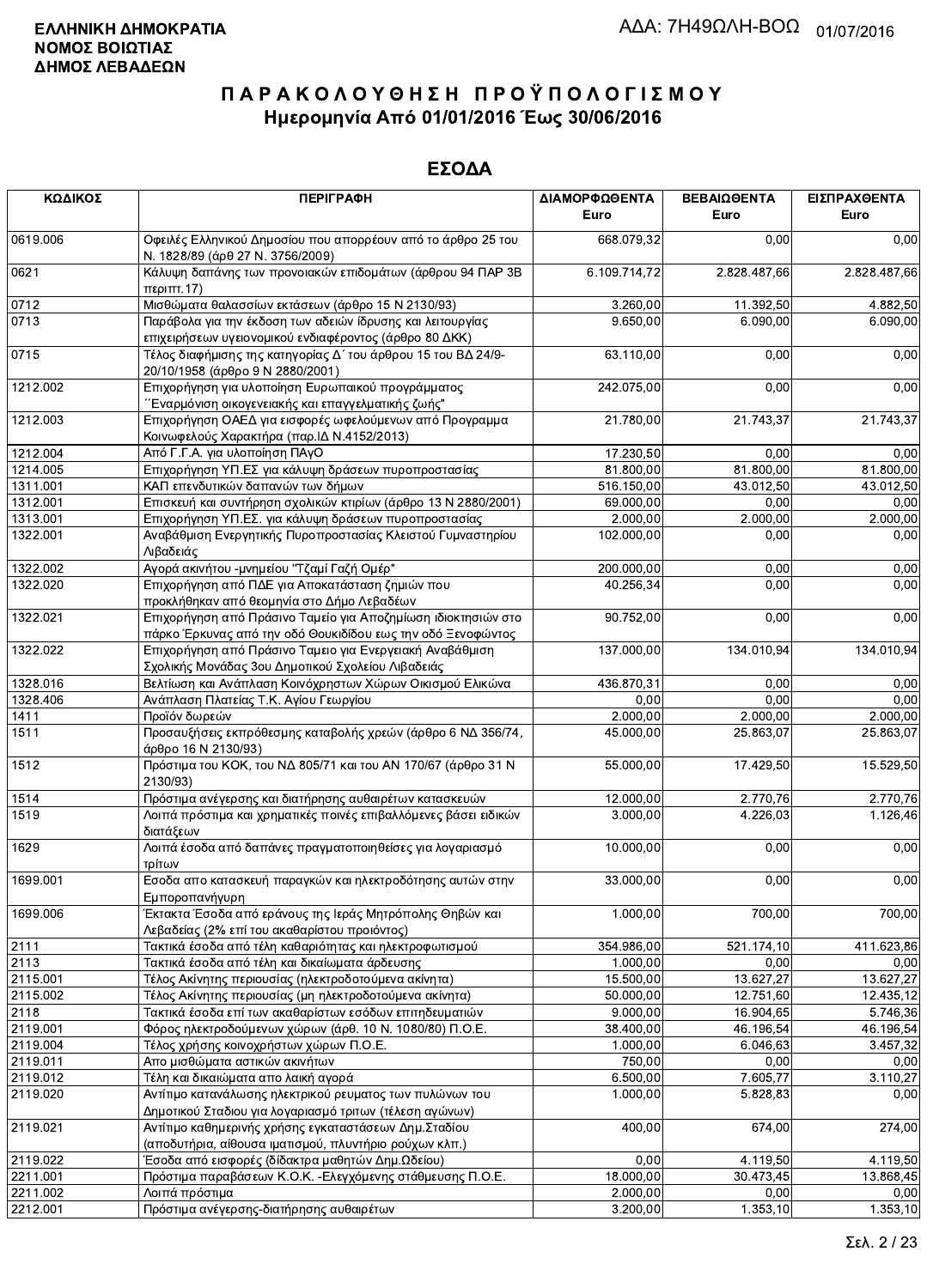| ΚΩΔΙΚΟΣ  | <b>ПЕРІГРАФН</b>                                                                                                               | ΔΙΑΜΟΡΦΩΘΕΝΤΑ<br>Euro | ΒΕΒΑΙΩΘΕΝΤΑ<br>Euro | ΕΙΣΠΡΑΧΘΕΝΤΑ<br>Euro |
|----------|--------------------------------------------------------------------------------------------------------------------------------|-----------------------|---------------------|----------------------|
| 3211     | Τέλη καθαριότητας και ηλεκτροφωτισμού                                                                                          | 753.107,51            | 753.107,51          | 724.384,43           |
| 3212     | Τέλη και δικαιώματα ύδρευσης                                                                                                   | 205.235,04            | 205.235,04          | 1.496,15             |
| 3213     | Τέλη και δικαιώματα άρδευσης                                                                                                   | 465.428,99            | 465.428,99          | 182.374,46           |
| 3214     | Τέλη και δικαιώματα αποχέτευσης                                                                                                | 17.004,89             | 17.004,89           | 199,25               |
| 3215     | Τέλος ακίνητης περιουσίας                                                                                                      | 206.272,63            | 206.272,63          | 49.427,54            |
| 3217     | Εισφορά λόγω ένταξης ή επέκτασης πολεοδομικών σχεδίων                                                                          | 5.878,21              | 5.878,21            | 0,00                 |
| 3218     | Τακτικά έσοδα επί των ακαθαρίστων εσόδων επιτηδευματιών                                                                        | 888.358,76            | 888.358,76          | 17.339,74            |
| 3219.001 | Απο δικαιώματα και μισθώματα βοσκήσιμων εκτάσεων                                                                               | 14.908,71             | 14.908,71           | 1.200,00             |
| 3219.002 | Απο τέλη διαφήμισης και απο την εκμετάλλευση διαφημιστικών                                                                     | 20.000,00             | 20.000,00           | 0,00                 |
|          | χώρων                                                                                                                          |                       |                     |                      |
| 3219.003 | Απο δικαιώματα νεκροταφείων                                                                                                    | 17.943,11             | 17.943,11           | 359,19               |
| 3219.004 | Απο τέλη χρήσης κοινόχρηστων δημοτικών χώρων και απο                                                                           | 175.367,35            | 175.367,35          | 11.140,21            |
|          | παραχώρηση δικαιωμάτων χρήσης θέσεων των περιπτέρων                                                                            |                       |                     |                      |
| 3219.005 | Απο δικαιώματα Σφαγείων                                                                                                        | 3.828,95              | 3.828,95            | 149,77               |
| 3219.006 | Απο μισθώματα λατομείων                                                                                                        | 110.550,22            | 110.550,22          | 10.868,92            |
| 3219.008 | Απο δικαιώματα χρήσης Χ.Υ.Τ.Α.                                                                                                 | 70.984,86             | 70.984,86           | 186,81               |
| 3219.009 | Απο δικαιώματα συμμετοχής στην Κατασκήνωση                                                                                     | 9.557,23              | 9.557.23            | 49,43                |
| 3219.010 | Απο τέλη και δικαιώματα λαικών αγορών                                                                                          | 102.715,33            | 102.715,33          | 16.314,85            |
| 3219.011 | Απο φόρο ηλεκτροδοτούμενων χώρων (άρθ. 10 Ν. 1080/80)                                                                          | 63.449,73             | 63.449,73           | 61.504,28            |
| 3219.013 | Απο μισθώματα αστικών ακινήτων                                                                                                 | 373.712,52            | 373.712,52          | 14.192,77            |
| 3219.014 | Απο μισθώματα καλλιεργήσιμης γής                                                                                               | 17.293,74             | 17.293,74           | 2.276.17             |
| 3219.015 | Απο μισθώματα θαλασσίων εκτάσεων                                                                                               | 14.456,27             | 14.456,27           | 6.411,80             |
| 3219.017 | Λοιπές περιπτώσεις                                                                                                             | 13.120,86             | 13.120,86           | 201,43               |
| 3219.018 | Απο εισφορές για τροφεία παιδικών και βρεφονηπιακών σταθμών                                                                    | 20.126,24             | 20.126,24           | 797,32               |
| 3219.019 | Απο κρατήσεις υπέρ Δημοσίου                                                                                                    | 23.818,81             | 23.818,81           | 559,52               |
| 3219.020 | Απο επιστροφές αχρεωστήτως καταβληθέντων προνοιακών<br>επιδομάτων                                                              | 226.042,67            | 226.042,67          | 7.510,96             |
| 3219.021 | Από χρήση Δημοτικών Σταδίων (15% επί των ακαθαρίστων<br>εισπράξεων του χρήστη από την πώληση εισητηρίων για τους<br>αγώνες)    | 49.589,39             | 49.589,39           | 0,00                 |
| 3219.022 | Από αντίιτιμο κατανάλωσης ηλεκτρικού ρευματος των πυλώνων του<br>Δημοτικού Σταδιου για λογαριασμό τρίτων (τέλεση αγώνων)       | 39.337,20             | 39.337,20           | 0,00                 |
| 3219.023 | Από αντίτιμο καθημερινής χρήσεως εγκαταστάσεων Δημ. Σταδίου                                                                    | 1.752,00              | 1.752,00            | 620,00               |
|          | (αποδυτήρια, αίθουσα ιματισμού, πλυντήριο ρούχων κλπ)                                                                          |                       |                     |                      |
| 3221.001 | Απο πρόστιμα παραβάσεων Κ.Ο.Κ.-Ελεγχόμενης στάθμευσης                                                                          | 675.743,75            | 675.743,75          | 3.225,81             |
| 3221.002 | Απο διάφορα πρόστιμα κλπ έκτακτα έσοδα                                                                                         | 145.746,08            | 145.746,08          | 4.364,98             |
| 3221.003 | Απο αποζημιώσεις καταβληθείσες για λογαριασμό των υπόχρεων,<br>λόγω προσκύρωσης ή ρυμοτόμησης ακινήτων (άρθρο 26 Ν<br>1828/89) | 86.651,30             | 86.651,30           | 5.811,93             |
| 4111     | Εισφορά υπέρ του Δημοσίου στις αποδοχές και τα έξοδα<br>παράστασης                                                             | 200.000,00            | 89.128,93           | 89.128,93            |
| 4121     | Φόροι μισθωτών υπηρεσιών                                                                                                       | 230.000,00            | 109.409,90          | 109.409.90           |
| 4122     | Φοροί και χαρτόσημο Δημάρχων Αντιδημάρχων μελών Δημοτικών<br>Συμβουλίων και λοιπών συλλογικών οργάνων                          | 7.000.00              | 986,60              | 986,60               |
| 4123     | Φόρων προμηθευτών εργολάβων ελ. Επαγγελματιών κ.λ.π.                                                                           | 130.000,00            | 20.986,76           | 20.986,76            |
| 4124     | Λοιπές κρατήσεις υπέρ του Δημοσίου                                                                                             | 80.000.00             | 5.121,64            | 1.583,77             |
| 4131     | Εισφορές σε ασφαλιστικούς οργανισμούς και ταμεία                                                                               | 1.300.000,00          | 634.221,54          | 634.221,54           |
| 4132     | Εισφορά για το εφάπαξ βοήθημα του Ν 103/75                                                                                     | 3.500,00              | 886,68              | 886,68               |
| 4141     | Κρατήσεις στις αποδοχές για την εξόφληση δανείων του Τ.Π. &                                                                    | 91.000,00             | 31.456,83           | 31.456,83            |
|          | Δανείων.                                                                                                                       |                       |                     |                      |
| 4142     | Λοιπές κρατήσεις υπέρ τρίτων                                                                                                   | 250.000,00            | 58.992,55           | 58.992,55            |
| 4211     | Επιστροφή χρημάτων από υπολόγους χρηματικών ενταλμάτων<br>προπληρωμής                                                          | 5.000,00              | 0,00                | 0,00                 |
| 4212     | Επιστροφή πάγιας προκαταβολής                                                                                                  | 29.000,00             | 0,00                | 0,00                 |
| 4213     | Επιστροφή αχρεωστήτως καταβληθέντων χρηματικών ποσών<br>(άρθρο 26 Ν 318/69, Αποφ. Υπ. Οικον. 2081241/11652/1997)               | 100.000,00            | 45.365,93           | 45.365,93            |
| 4219     | Επιστροφή εν γένει χρημάτων                                                                                                    | 45.000,00             | 1.100,00            | 1.100,00             |
| 5111     | Χρηματικό υπόλοιπο προερχόμενο από τακτικά έσοδα για την<br>κάλυψη υποχρεώσεων παρελθόντων ετών                                | 443.123,57            | 443.123,57          | 443.123,57           |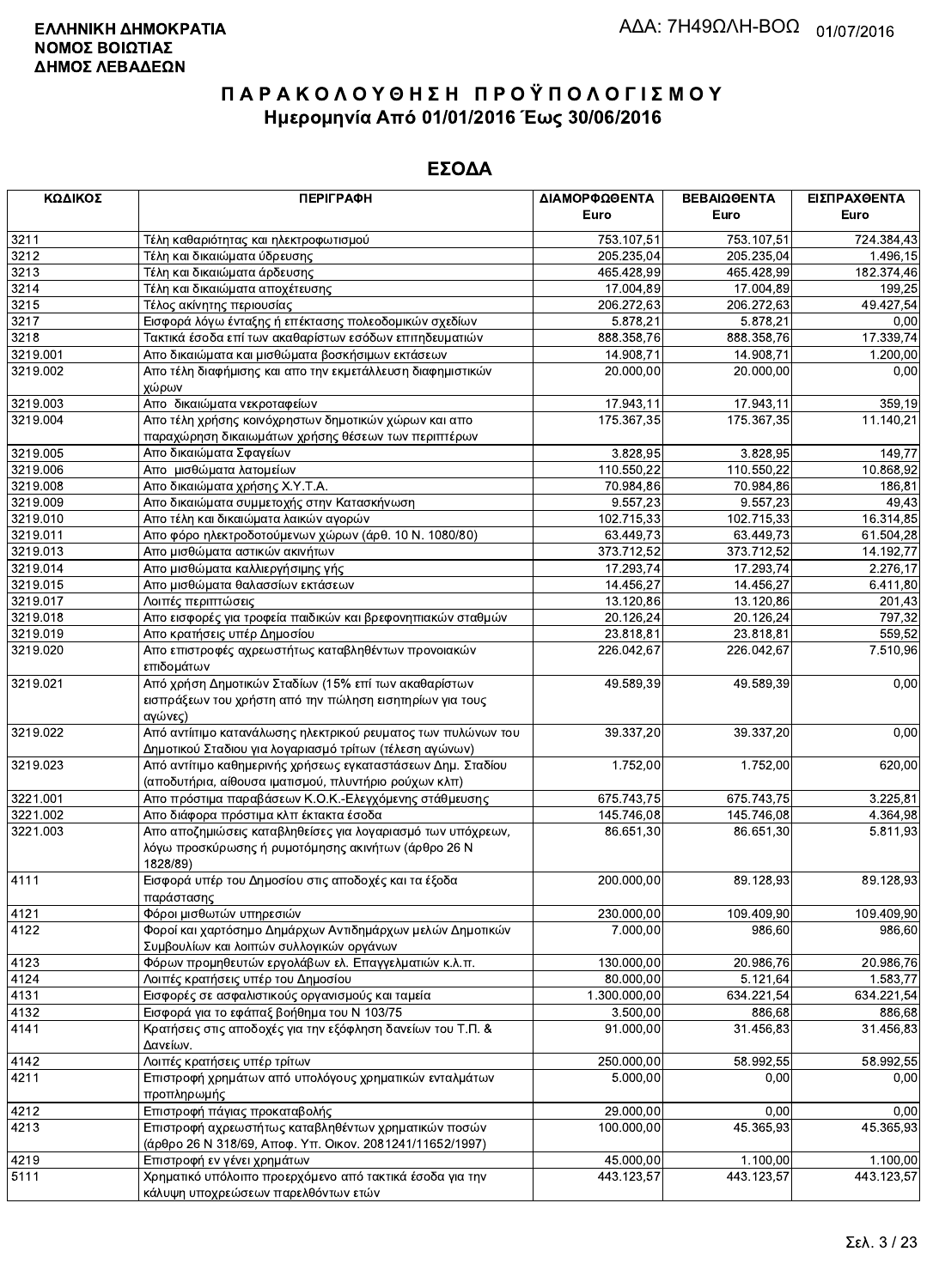#### ΕΣΟΔΑ

| ΚΩΔΙΚΟΣ | <b>ПЕРІГРАФН</b>                                                                                                    | ΔΙΑΜΟΡΦΩΘΕΝΤΑ | <b>ΒΕΒΑΙΩΘΕΝΤΑ</b> | ΕΙΣΠΡΑΧΘΕΝΤΑ  |
|---------|---------------------------------------------------------------------------------------------------------------------|---------------|--------------------|---------------|
|         |                                                                                                                     | Euro          | Euro               | Euro          |
| 5112    | Χρηματικό υπόλοιπο προερχόμενο από τακτικά έσοδα για<br>πιστώσεις προοριζόμενες για επενδυτικές δαπάνες             | 697 635,70    | 697.635.70         | 697.635,70    |
| 5113    | Χρηματικό υπόλοιπο προερχόμενο απο τακτικά έσοδα για την<br>κάλυψη ειδικευμένων δαπανών                             | 1.012.359,90  | 1.012.359,90       | 1.012.359,90  |
| 5119    | Χρηματικό υπόλοιπο προερχόμενο απο τακτικά έσοδα για την<br>κάλυψη εν γένει δαπανών του Δήμου                       | 168.798,82    | 168.798.82         | 168.798,82    |
| 5121    | Χρηματικό υπόλοιπο προερχόμενο από έκτακτα έσοδα για την<br>κάλυψη υποχρεώσεων παρελθόντων ετών                     | 51.582,24     | 51.582,24          | 51.582,24     |
| 5122    | Χρηματικό υπόλοιπο προερχόμενο από έκτακτα έσοδα (εκτός ΠΔΕ)<br>για πιστώσεις προοριζόμενες για επενδυτικές δαπάνες | 1.037.237.22  | 1.037.237.22       | 1.037.237.22  |
| 5123    | Χρηματικό υπόλοιπο προερχόμενο απο έκτακτα έσοδα για την<br>κάλυψη ειδικευμένων δαπανών                             | 96.067,18     | 96.067.18          | 96.067,18     |
|         | ΣΥΝΟΛΑ                                                                                                              | 27.754.593.68 | 16.794.942.72      | 11.949.104.87 |

|                 | ΚΩΔΙΚΟΣ  | <b>ПЕРІГРАФН</b>                                                                                        | ΔΙΑΜΟΡ<br>ΦΩΘΕΝΤΑ | <b>ENTAAGENTA</b><br>Euro | ΠΛΗΡΩΘΕΝΤΑ<br>Euro    |
|-----------------|----------|---------------------------------------------------------------------------------------------------------|-------------------|---------------------------|-----------------------|
|                 |          |                                                                                                         | Euro              |                           |                       |
| 00              | 6031     | Τακτικές αποδοχές (περιλαμβάνονται βασικός μισθός, δώρα εορτών, γενικά και<br>ειδικά τακτικά επιδόματα) | 118.068,00        | 42.771.00                 | 41.620,00             |
| 00              | 6053.001 | Εργοδ. εισφορές ΙΚΑ υπαλλήλων ειδικών θέσεων                                                            | 12.282,00         | 3.878.59                  | 3.595,90              |
| 00              | 6053.002 | Εργοδ. εισφορές Ταμείου Νομικών                                                                         | 6.330,00          | 370,50                    | 370,50                |
| 00              | 6053.003 | Εργοδοτικές εισφορές υπέρ ΤΣΜΕΔΕ                                                                        | 4.511,00          | 1.892,85                  | 1.892,85              |
| 00              | 6053.004 | Εργοδοτικές εισφορές υπέρ ΤΣΜΕΔΕ (επικουρικό)                                                           | 1.016,00          | 426,00                    | 426,00                |
| $\overline{00}$ | 6053.005 | Εργοδοτικές εισφορές υπέρ ΚΥΤ                                                                           | 1.456,00          | 610,60                    | 610,60                |
| 00              | 6073     | Δαπάνες επιμόρφωσης προσωπικού και συμμετοχής σε συνέδρια και<br>σεμινάρια                              | 1.000,00          | 0,00                      | 0,00                  |
| $00\,$          | 6111     | Αμοιβές νομικών και συμβολαιογράφων                                                                     | 3.000,00          | 0,00                      | 0,00                  |
| 00              | 6116     | Αμοιβές δικαστικών επιμελητών                                                                           | 5.000,00          | 1.307,49                  | 1.307,49              |
| 00              | 6117.001 | Ανάθεση παροχής υπηρεσιών Ιατρού Εργασίας του Δήμου                                                     | 2.600,00          | 0,00                      | 0,00                  |
| 00              | 6117.002 | Ανάθεση παροχής υπηρεσιών τεχνικού ασφαλείας του Δήμου                                                  | 6.400,00          | 2.473,87                  | 1.635,29              |
| 00              | 6121.001 | Αντιμισθία δημάρχου, αντιδημάρχων και προέδρου δημοτικού συμβουλίου<br>(Άρθρο92 Ν.3852/2010)            | 123.120,00        | 50.045,54                 | 50.045,54             |
| $00\,$          | 6121.002 | Αντιμισθία συμπαραστάτη του δημότη και της επιχείρησης(άρθρο 77 παρ.6<br>N.3852/2010)                   | 5.760,00          | 0,00                      | 0,00                  |
| 00              | 6123     | Έξοδα κίνησης προέδρων Δ.Σ. (άρθρο 4 Ν 2539/97)                                                         | 87.600,00         | 31.900,00                 | 31.900,00             |
| 00              | 6126.008 | Εργοδοτικές εισφορές υπέρ ΙΚΑ-ΕΤΕΑ                                                                      | 10.490,00         | 4.045.75                  | $\overline{4.045,75}$ |
| 00              | 6151     | Δικαιώματα τρίτων (ΔΕΗ κλπ) από την είσπραξη τελών και φόρων                                            | 8.000,00          | 802,41                    | 802,41                |
| 00              | 6154.001 | Έξοδα είσπραξης κλήσεων Τροχαίας από ΕΛΤΑ                                                               | 6.000,00          | 0,00                      | 0,00                  |
| 00              | 6221     | Ταχυδρομικά τέλη                                                                                        | 20.000,00         | 7.775,50                  | 7.639,47              |
| 00              | 6222     | Τηλεφωνικά, τηλεγραφικά και τηλετυπία τέλη εσωτερικού                                                   | 31.000,00         | 9.780,50                  | 9.780,50              |
| 00              | 6331.001 | Λοιποί φόροι και τέλη                                                                                   | 15.000,00         | 0,00                      | 0,00                  |
| 00              | 6331.003 | Φόρος εισοδήματος φορολογικού έτους 2015                                                                | 52.900,00         | 0,00                      | 0,00                  |
| 00              | 6331.004 | Φόρος επιτηδεύματος από εκπρόθεσμη παύση δραστηριοτήτων ΔΕΤΕΛ                                           | 2.700,00          | 2.609,60                  | 2.609,60              |
| 00              | 6331.005 | Φόρος επιτηδεύματος από εκπρόθεσμη παύση δραστηριοτήτων ΔΕΠΑΛ                                           | 10.200,00         | 10.180,77                 | 10.180,77             |
| 00              | 6421     | Οδοιπορικά έξοδα και αποζημίωση μετακινούμενων αιρετών                                                  | 3.000,00          | 0.00                      | 0,00                  |
| $\overline{00}$ | 6431     | Έξοδα ενημέρωσης και προβολής δραστηριοτήτων του Δήμου                                                  | 2.000,00          | 0,00                      | 0,00                  |
| 00              | 6433     | Τιμητικές διακρίσεις, αναμνηστικά δώρα και έξοδα φιλοξενίας φυσικών<br>προσώπων και αντιπροσωπειών      | 2.000,00          | 0,00                      | 0,00                  |
| $00\,$          | 6434     | Λοιπές δαπάνες δημοσίων σχέσεων                                                                         | 1.500,00          | 0,00                      | 0,00                  |
| $00\,$          | 6443     | Δαπάνες δεξιώσεων και εθνικών ή τοπικών εορτών                                                          | 4.000,00          | 0,00                      | 0,00                  |
| 00              | 6451.001 | Συνδρομές σε εφημερίδες - περιοδικά                                                                     | 750,00            | 0.00                      | 0,00                  |
| 00              | 6451.002 | Συνδρομή σε νομικές βάσεις δεδομένων                                                                    | 4.000,00          | 0,00                      | 0,00                  |
| $00\,$          | 6463     | Έξοδα λοιπών δημοσιεύσεων                                                                               | 3.000,00          | 708,97                    | 669,12                |
| 00              | 6492     | Δικαστικά έξοδα και έξοδα εκτέλεσης δικαστικών αποφάσεων ή<br>συμβιβαστικών πράξεων                     | 20,000.00         | 900,00                    | 900,00                |
| 00              | 6494     | Έξοδα συμβολαιογράφων και δικαστικών επιμελητών                                                         | 5.000,00          | 86,10                     | 86,10                 |
| 00              | 6495.007 | Δαπάνες για πάγια τέλη κτηματογράφησης ακινήτων του Δήμου                                               | 500,00            | 105,00                    | 105,00                |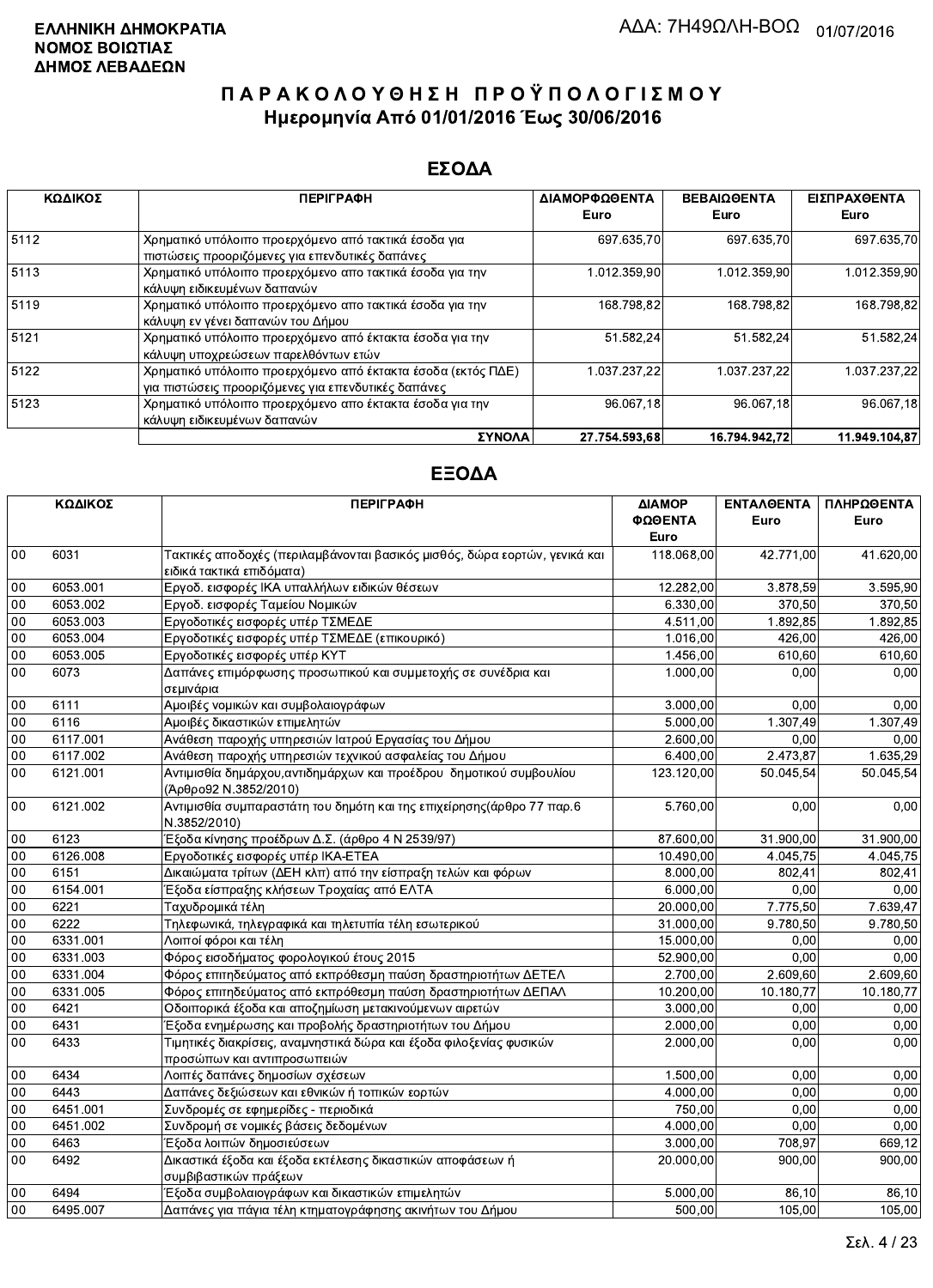|        | ΚΩΔΙΚΟΣ  | <b>ПЕРІГРАФН</b>                                                                                                          | ΔΙΑΜΟΡ<br>ΦΩΘΕΝΤΑ | <b>ENTAAGENTA</b><br>Euro | ΠΛΗΡΩΘΕΝΤΑ<br>Euro |
|--------|----------|---------------------------------------------------------------------------------------------------------------------------|-------------------|---------------------------|--------------------|
|        |          |                                                                                                                           | Euro              |                           |                    |
| 00     | 6511     | Τόκοι δανείων εσωτερικού                                                                                                  | 192.630,12        | 105.070,98                | 105.070,98         |
| $00\,$ | 6515     | Αμοιβές και προμήθειες τραπεζών                                                                                           | 3.000,00          | 350,00                    | 350,00             |
| $00\,$ | 6516     | Χρεολύσια δανείων εσωτερικού                                                                                              | 188.718,95        | 102.937,62                | 102.937,62         |
| 00     | 6521     | Τόκοι δανείων εσωτερικού                                                                                                  | 129.695,30        | 70.742,88                 | 70.742,88          |
| 00     | 6526     | Χρεολύσια δανείων εσωτερικού                                                                                              | 142.554,94        | 77.757,24                 | 77.757,24          |
| 00     | 6711.001 | Μεταβιβάσεις σε σχολικές επιτροπές για λειτουργικές δαπάνες                                                               | 377.129,52        | 181.087,96                | 90.543,98          |
| $00\,$ | 6711.003 | Μεταβιβάσεις σε σχολικές επιτροπές για έργα επισκευής και συντήρησης<br>σχολικών κτιρίων                                  | 20.000,00         | 0,00                      | 0,00               |
| $00\,$ | 6721.001 | Εισφορά υπέρ συνδέσμου Δήμων και Κοινοτήτων Προστασίας & Ορθολογικής<br>Ανάπτυξης του Κορινθιακού Κόλπου (ΣΠΟΑΚ) ο 'ΑΡΙΩΝ | 7.184,50          | 0,00                      | 0,00               |
| $00\,$ | 6722     | Εισφορά για την εξασφάλιση μέσων προστασίας άμαχου πληθυσμού                                                              | 9.057,59          | 0,00                      | 0,00               |
| 00     | 6723     | Κράτηση 0,50% υπέρ λογαριασμού του άρθρου 68 ΝΔ 3033/54                                                                   | 45.287,93         | 3.785,21                  | 3.785,21           |
| $00\,$ | 6725     | Εισφορά υπέρ ΤΠΟΕΚΕ                                                                                                       | 750,00            | 0.00                      | 0,00               |
| 00     | 6726.001 | Υπέρ δήμων και κοινοτήτων απο το Τέλος Ακίνητης Περιουσίας (15% επι των                                                   | 22.000,00         | 5.646,73                  | 5.646,73           |
|        |          | εισπράξεων - Ν. 2130/93)                                                                                                  |                   |                           |                    |
| $00\,$ | 6733     | Καταβολή χρηματικών βοηθημάτων σε άπορους δημότες                                                                         | 10.000,00         | 0,00                      | 0,00               |
| 00     | 6734     | Καταβολή επιδόματος ένδειας στους δικαιούχους                                                                             | 10.000,00         | 0,00                      | 0,00               |
| 00     | 6736     | Επιχορηγήσεις σε πολιτιστικούς συλλόγους και σωματεία                                                                     | 10.100,00         | 0,00                      | 0,00               |
| $00\,$ | 6738.001 | Χρηματοδότηση Κοινωφελούς Επιχείρησης Δήμου Λεβαδέων                                                                      | 10.000,00         | 10.000,00                 | 10.000,00          |
| $00\,$ | 6821.001 | Φορολογικά πρόστιμα και προσαυξήσεις χρήσης                                                                               | 6.500,00          | $\overline{1.484,00}$     | 1.484,00           |
| $00\,$ | 6821.002 | Πρόστιμα και προσαυξήσεις από εκπρόθεσμη παύση δραστηριότητας ΔΕΠΑΛ                                                       | 24.360,00         | 903,93                    | 903,93             |
| $00\,$ | 6821.003 | Πρόστιμα και προσαυξήσεις από εκπρόθεσμη παύση δραστηριότητας ΔΕΤΕΛ                                                       | 5.810,00          | 288,94                    | 288,94             |
| 00     | 6822     | Προσαυξήσεις Ασφαλιστικών ταμείων χρήσης                                                                                  | 4.000,00          | 0,00                      | 0,00               |
| 00     | 6823.001 | Τόκοι υπερημερίας χρήσης                                                                                                  | 60.000,00         | 4.633,41                  | 4.633,41           |
| 10     | 6011     | Τακτικές αποδοχές (περιλαμβάνονται βασικός μισθός, δώρα εορτών, γενικά και                                                | 1.029.279,00      | 527.504,73                | 527.504,73         |
|        |          | ειδικά τακτικά επιδόματα)                                                                                                 |                   |                           |                    |
| $10$   | 6012.001 | Αποζημίωση υπερωριακής εργασίας μονίμων υπαλλήλων                                                                         | 1.000,00          | 0,00                      | 0,00               |
| 10     | 6012.002 | Αμοιβή υπαλλήλων που ασκούν καθήκοντα ληξιάρχου                                                                           | 3.840,00          | 766,13                    | 766,13             |
| 10     | 6012.003 | Αμοιβή υπαλλήλου που τηρεί τα πρακτικά του Δημοτικού Συμβουλίου                                                           | 950,00            | 322,85                    | 322,85             |
| 10     | 6012.004 | Αμοιβή υπαλλήλων για την γραμματειακή υποστήριξη των συμβουλίων των<br>τοπικών και δημοτικών κοινοτήτων                   | 4.450,00          | 680,10                    | 680,10             |
| 10     | 6021.002 | Τακτικές αποδοχές υπαλλήλων με σύμβαση αορίστου χρόνου                                                                    | 202.393,00        | 80.917,70                 | 80.917,70          |
| 10     | 6051.001 | Εργοδοτικές εισφορές ΙΚΑ μονίμων διοικητικών-οικονομικών υπηρεσιών                                                        | 7.121,00          | 3.439,68                  | 3.439,68           |
| 10     | 6051.002 | Εργοδοτικές εισφορές ΤΥΔΚΥ μονίμων διοικητικών-οικονομικών υπηρεσιών                                                      | 114.459,00        | 54.969,04                 | 54.969,04          |
| 10     | 6051.003 | Εργοδοτικές εισφορές ΤΑΔΚΥ- ΤΕΑΔΥ μονίμων διοικητικών-οικονομικών<br>υπηρεσιών                                            | 26.886,00         | 12.082,00                 | 12.082,00          |
| 10     | 6051.004 | Εργοδοτικές εισφορές ΤΣΜΕΔΕ μονίμων διοικητικών-οικονομικών υπηρεσιών                                                     | 5.862,00          | 2.930,88                  | 2.930,88           |
| 10     | 6051.005 | Εργοδοτικές εισφορές ΤΣΜΕΔΕ (ΕΠΙΚΟΥΡΙΚΟ) μονίμων διοικητικών-                                                             | 1.320,00          | 659,64                    | 659,64             |
|        |          | οικονομικών υπηρεσιών                                                                                                     |                   |                           |                    |
| $10$   | 6051.006 | Εργοδοτικές εισφορές ΚΥΤ μονίμων διοικητικών-οικονομικών υπηρεσιών                                                        | 1.891,00          | 945,42                    | 945,42             |
| 10     | 6051.007 | Εργοδοτικές εισφορές τακτικών υπαλλήλων υπέρ ΚΣΚΥ                                                                         | 15.850,00         | 7.674,50                  | 7.674,50           |
| 10     | 6051.008 | Εργοδοτικές εισφορές τακτικών υπαλλήλων υπέρ ΟΠΑΔ                                                                         | 4.774,00          | 2.270,82                  | 2.270,82           |
| 10     | 6051.009 | Εργοδοτικές εισφορές ΤΕΑΔΥ μονίμων υπαλλήλων                                                                              | 1.417,00          | 442.62                    | 442,62             |
| $10$   | 6052.002 | Εργοδοτικές εισφορές ΙΚΑ υπαλλήλων με σύμβαση αορίστου χρόνου                                                             | 48.270,00         | 19.873,43                 | 19.873,43          |
| 10     | 6056     | Εργοδοτικές εισφορές Δήμων Κοινωνικής Ασφάλισης                                                                           | 100.574,00        | 12.750,97                 | 12.750,97          |
| $10$   | 6117.002 | Απεντόμωση-μυοκτονία-απολύμανση κεντρικού δημοτικού κτιρίου                                                               | 500,00            | 0,00                      | 0,00               |
| 10     | 6142.002 | Ανάθεση εργασίας σε ορκωτούς ελεγκτές για τον έλεγχο των οικονομικών                                                      | 9.600,00          | 0,00                      | 0,00               |
|        |          | καταστάσεων του Δήμου (Ν. 2880/2001, Ν.3146/2003)                                                                         |                   |                           |                    |
| 10     | 6142.003 | Ανάθεση εργασίας σε ορκωτό ελεγκτή-λογιστή της εκκαθάρισης της δημοτικής<br>επιχείρησης Κ.Α.Ε.Κυριακίου                   | 7.380,00          | 0,00                      | 0,00               |
| 10     | 6142.006 | Παροχή υπηρεσιών για την σύνταξη των εγχειριδίων διαχειριστικής επάρκειας<br>του Δήμου Λεβαδέων                           | 7.440,00          | 0,00                      | 0,00               |
| 10     | 6231.001 | Εκμίσθωση χώρου για λειτουργία εμποροπανήγυρης, εκθέσεων κλπ                                                              | 12.021,60         | 6.010, 80                 | 6.010,80           |
| 10     | 6232     | Μισθώματα κτιρίων - Τεχνικών έργων ακινήτων                                                                               | 52.026,24         | 26.013,12                 | 26.013,12          |
| $10$   | 6236.001 | Μίσθωση χημικών τουαλετών για την Εμποροπανήγυρη                                                                          | 0,00              | 0,00                      | 0,00               |
| 10     | 6253     | Ασφάλιστρα μεταφορικών μέσων                                                                                              | 3.157,03          | 1.410,70                  | 1.410,70           |
| 10     | 6262.001 | Συντήρηση και επισκευή ηλεκτρομηχανολογικιού εξοπλισμού κτιρίων                                                           | 2.800,00          | 699,99                    | 699,99             |
|        |          | (ανελκυστήρας, κλιματιστικά κλπ).                                                                                         |                   |                           |                    |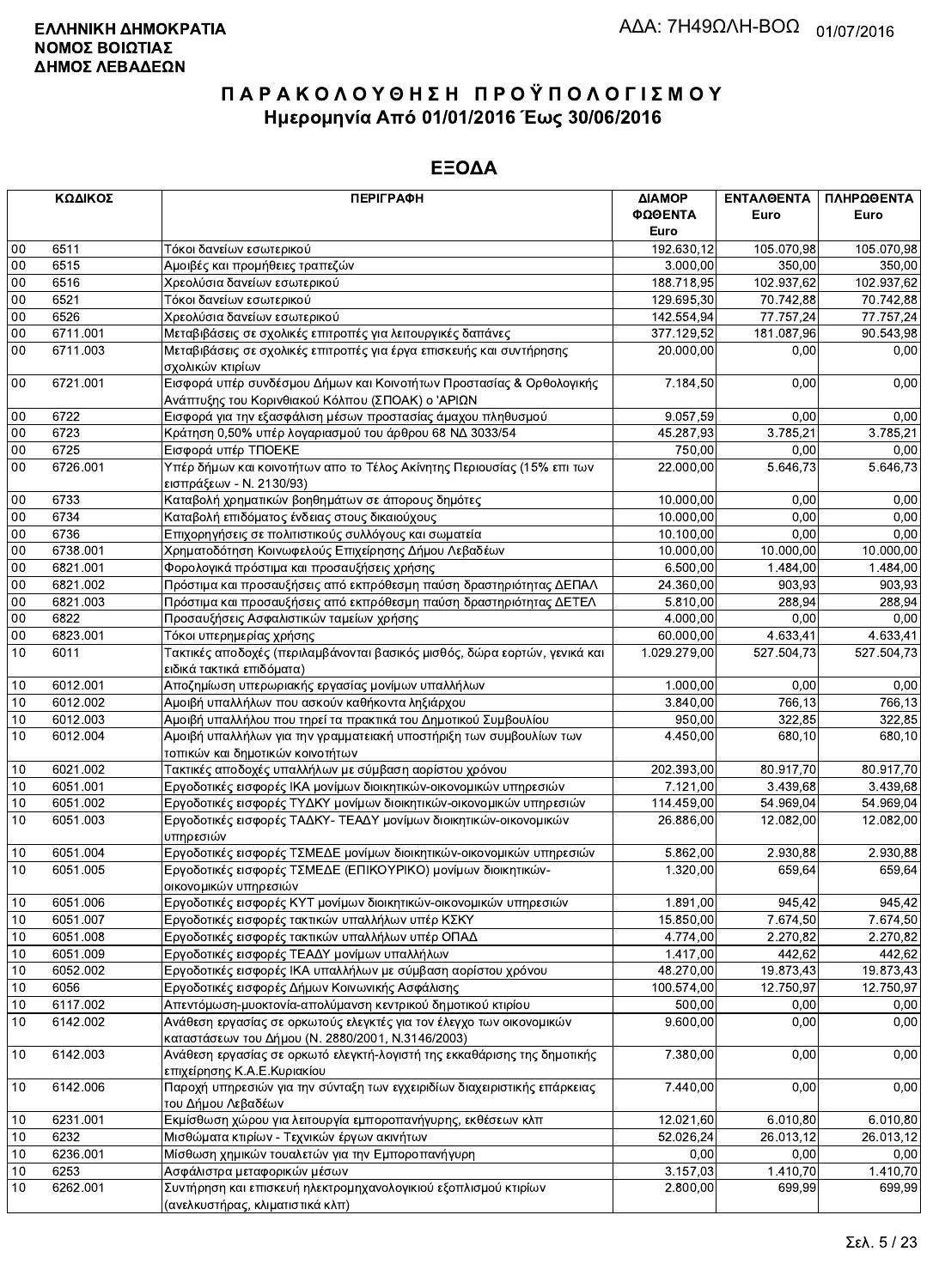|          | ΚΩΔΙΚΟΣ  | <b>ПЕРІГРАФН</b>                                                                                                                       | ΔΙΑΜΟΡ     | ΕΝΤΑΛΘΕΝΤΑ | ΠΛΗΡΩΘΕΝΤΑ |
|----------|----------|----------------------------------------------------------------------------------------------------------------------------------------|------------|------------|------------|
|          |          |                                                                                                                                        | ΦΩΘΕΝΤΑ    | Euro       | Euro       |
|          |          |                                                                                                                                        | Euro       |            |            |
| $10$     | 6263.001 | Συντήρηση και επισκευή μεταφορικών μέσων                                                                                               | 6.800,00   | 0.00       | 0,00       |
| 10       | 6263.002 | Δαπάνες για τεχνικό έλεγχο αυτοκινήτων (Κ.Τ.Ε.Ο.)                                                                                      | 450,00     | 0,00       | 0,00       |
| 10       | 6264.001 | Συντήρηση και επισκευή εγκαταστάσεων θέρμανσης, κλιματισμού, αερισμού και                                                              | 7.000,00   | 0.00       | 0,00       |
|          |          | λοιπών μηχανημάτων                                                                                                                     |            |            |            |
| 10       | 6265.002 | Συντήρηση και επισκευή ηλεκτρονικών υπολογιστών, φωτοτυπικών, fax κλπ                                                                  | 5.000,00   | 1.694,13   | 1.208,48   |
| 10       | 6265.004 | Εργασίες συντήρησης συστημάτων κατάσβεσης-πυρόσβεσης                                                                                   | 850,00     | 0,00       | 0,00       |
| 10       | 6266.001 | Συντήρηση Εφαρμογών λογισμικού                                                                                                         | 25.388,00  | 0,00       | 0,00       |
| $10$     | 6279.001 | Λοιπές δαπάνες για ύδρευση, άρδευση, φωτισμό, καθαριότητα                                                                              | 42.000,00  | 27.210,00  | 27.210,00  |
| 10       | 6321     | Τέλη κυκλοφορίας επιβατηγών αυτοκινήτων                                                                                                | 565,00     | 0,00       | 0,00       |
| 10       | 6411     | Έξοδα κίνησης ιδιοκτητών μεταφορικών μέσων (καύσιμα, λιπαντικά, διόδια                                                                 | 7.000,00   | 1.105,25   | 921,51     |
|          |          | $\kappa\lambda\pi$                                                                                                                     |            |            |            |
| 10       | 6422     | Οδοιπορικά έξοδα και αποζημίωση μετακινούμενων υπαλλήλων                                                                               | 1.850,00   | 300,00     | 300,00     |
| 10       | 6461     | Έξοδα δημοσίευσης οικονομικών καταστάσεων                                                                                              | 1.400,00   | 210,33     | 210,33     |
| 10       | 6462     | Δημοσίευση προκηρύξεων                                                                                                                 | 3.000,00   | 610.42     | 568,26     |
| 10       | 6611.001 | Προμήθεια βιβλίων, περιοδικών και λοιπών εκδόσεων                                                                                      | 500,00     | 0,00       | 0,00       |
| $10$     | 6611.002 | Προμήθεια ληξιαρχικών βιβλίων (υποχρεωτ. εισφορά ΥΠ.ΕΣ 55327/89)                                                                       | 100,00     | 0,00       | 0,00       |
| $10$     | 6612     | Προμήθεια γραφικής ύλης και λοιπά υλικά γραφείων                                                                                       | 10.000,00  | 4.778,05   | 4.778,05   |
| 10       | 6613.001 | Προμήθεια εντύπων υπηρεσιών                                                                                                            | 850,00     | 0.00       | 0,00       |
| 10       | 6613.002 | Προμήθεια υλικών μηχανογράφησης και πολλαπλών εκτυπώσεων (τόνερ,                                                                       | 11.450,00  | 9.875,69   | 9.875,69   |
|          |          | μελανοταινίες-αναλώσιμα fax κλπ)                                                                                                       |            |            |            |
| 10       | 6615.001 | Εργασίες εκτυπώσεων, εκδόσεων, βιβλιοδετήσεων                                                                                          | 1.000,00   | 996,30     | 996,30     |
| 10       | 6615.002 | Εργασίες εκτύπωσης φωτοτυπιών                                                                                                          | 2.000,00   | 0.00       | 0,00       |
| 10       | 6615.003 | Εκτύπωση Μητρώου Αρρένων (υποχρεωτ. εισφορά ΥΠ.ΕΣ 55327/89)                                                                            | 100,00     | 0,00       | 0,00       |
| 10       | 6634     | Προμήθεια ειδών καθαριότητας και ευπρεπισμού                                                                                           | 600,00     | 0,00       | 0,00       |
| $10$     | 6643     | Προμήθεια καυσίμων για θέρμανση και φωτισμό                                                                                            | 38.000,00  | 12.363,45  | 12.363,45  |
| 10       | 6662.001 | Προμήθεια υλικών ενεργητικής πυροπροστασίας - συστημάτων συναγερμού-                                                                   | 2.500,00   | 0,00       | 0,00       |
|          |          | πυρανίχνευσης, αναγομώσεις πυροσβεστήρων                                                                                               |            |            |            |
| 10       | 6662.002 | Προμήθεια ηλεκτρολογικού υλικού κτιριακών εγκαταστάσεων                                                                                | 1.000,00   | 0,00       | 0,00       |
| $10$     | 6671.002 | Προμήθεια ελαστικών μεταφορικών μέσων                                                                                                  | 1.000,00   | 0,00       | 0,00       |
| $10$     | 6673.001 | Ανταλλακτικά εγκαταστάσεων θέρμανσης, κλιματισμού, αερισμού και λοιπών                                                                 | 2.000,00   | 0,00       | 0,00       |
| $10$     | 6691     | μηχανημάτων<br>Προμήθεια ειδών σημαιοστολισμού και φωταγωγήσεων                                                                        | 1.000,00   | 0,00       | 0,00       |
| 15       | 6011     | Τακτικές αποδοχές (περιλαμβάνονται βασικός μισθός, δώρα εορτών, γενικά και                                                             | 444.039,00 |            |            |
|          |          | ειδικά τακτικά επιδόματα)                                                                                                              |            | 228.296,80 | 228.296,80 |
|          | 6013     | Εφάπαξ βοήθημα του Ν 103/75                                                                                                            | 15.000,00  | 0,00       | 0,00       |
| 15<br>15 | 6021.001 |                                                                                                                                        |            | 38.505,70  |            |
|          | 6021.002 | Τακτικές αποδοχές καθαριστριών σχολικών μονάδων (αρθ. 18 Ν.3870/2010)                                                                  | 110.585,00 | 96.012,32  | 38.505,70  |
| 15       |          | Τακτικές αποδοχές υπαλλήλων Κοινωνικής Προστασίας, Παιδείας, Αθλητισμού<br>και Πολιτισμού (Παιδικοί Σταθμοί, ΚΑΠΗ, Δημοτικό Ωδείο κλπ) | 228.075,00 |            | 96.012,32  |
| 15       | 6021.003 | Τακτικές αποδοχές σχολικών φυλάκων με σύμβαση Ιδιωτ. Δικαίου Αορίστου                                                                  | 102.260,00 | 42.358,05  | 42.358,05  |
|          |          | Χρόνου                                                                                                                                 |            |            |            |
| 15       | 6041.001 | Τακτικές αποδοχές ωρομισθίων γυμναστών ΠΑγΟ                                                                                            | 29.966,10  | 0,00       | 0,00       |
| 15       | 6041.004 | Τακτικές αποδοχές εκτάκτων υπαλλήλων Κατασκήνωσης                                                                                      | 22.470,00  | 0,00       | 0,00       |
| 15       | 6041.005 | Αμοιβές συμβασιούχων αμιγώς αμοιβομένων από καταβολή αντιτίμου στο                                                                     | 13.473,20  | 3.072,60   | 3.072,60   |
|          |          | Ωδείο Λιβαδειάς                                                                                                                        |            |            |            |
| 15       | 6041.006 | Αμοιβές συμβασιούχων κοινωνικών δομών του Δήμου                                                                                        | 11.350,00  | 0,00       | 0,00       |
| 15       | 6051.001 | Εργοδοτικές εισφορές ΙΚΑ μονίμων κοινωνικών υπηρεσιών                                                                                  | 25.670,00  | 12.714,46  | 12.714,46  |
| 15       | 6051.002 | Εργοδοτικές εισφορες ΤΥΔΚΥ μονίμων κοινωνικών υπηρεσιών                                                                                | 31.895,00  | 15.249,86  | 15.249,86  |
| 15       | 6051.003 | Εργοδοτικές εισφορες ΤΑΔΚΥ-ΤΕΑΔΥ μονίμων υπαλλήλων κοινωνικών                                                                          | 2.980,88   | 1.172,82   | 1.172,82   |
|          |          | υπηρεσιών                                                                                                                              |            |            |            |
| 15       | 6051.008 | Εργοδοτικές εισφορες ΤΕΑΔΥ τακτικών υπαλλήλων κοινωνικών υπηρεσιών                                                                     | 5.607,00   | 2.448,12   | 2.448,12   |
| 15       | 6051.009 | Εργοδοτικές εισφορές ΟΠΑΔ μονίμων κοινωνικών υπηρεσιών                                                                                 | 9.633,00   | 4.789,47   | 4.789.47   |
| 15       | 6052.001 | Εργοδοτικές εισφορές (ΙΚΑ) υπαλλήλων αορίστου. χρόνου (καθαρ. σχολικών<br>μονάδων)                                                     | 26.616,00  | 10.193,00  | 10.193,00  |
| 15       | 6052.002 | Εργοδοτικές εισφορές (ΙΚΑ) υπαλλήλων κοινωνικής προστασίας, πολιτισμού                                                                 | 59.052,00  | 22.527,18  | 22.527,18  |
|          |          | και αθλητισμού (Παιδικοί Σταθμοί, ΚΑΠΗ, Δημ. Ωδείο κλπ)                                                                                |            |            |            |
| 15       | 6052.003 | Εργοδοτικές εισφορές (ΙΚΑ) σχολικών φυλάκων                                                                                            | 26.298,00  | 10.403,15  | 10.403,15  |
| 15       | 6054.001 | Εργοδοτικές εισφορές ωρομισθίων γυμναστών ΠΑγΟ                                                                                         | 7.668,00   | 0,00       | 0,00       |
| 15       | 6054.004 | Εργοδοτικές εισφορές ΙΚΑ εκτάκτων υπαλλήλων Κατασκήνωσης                                                                               | 5.840,00   | 0,00       | 0,00       |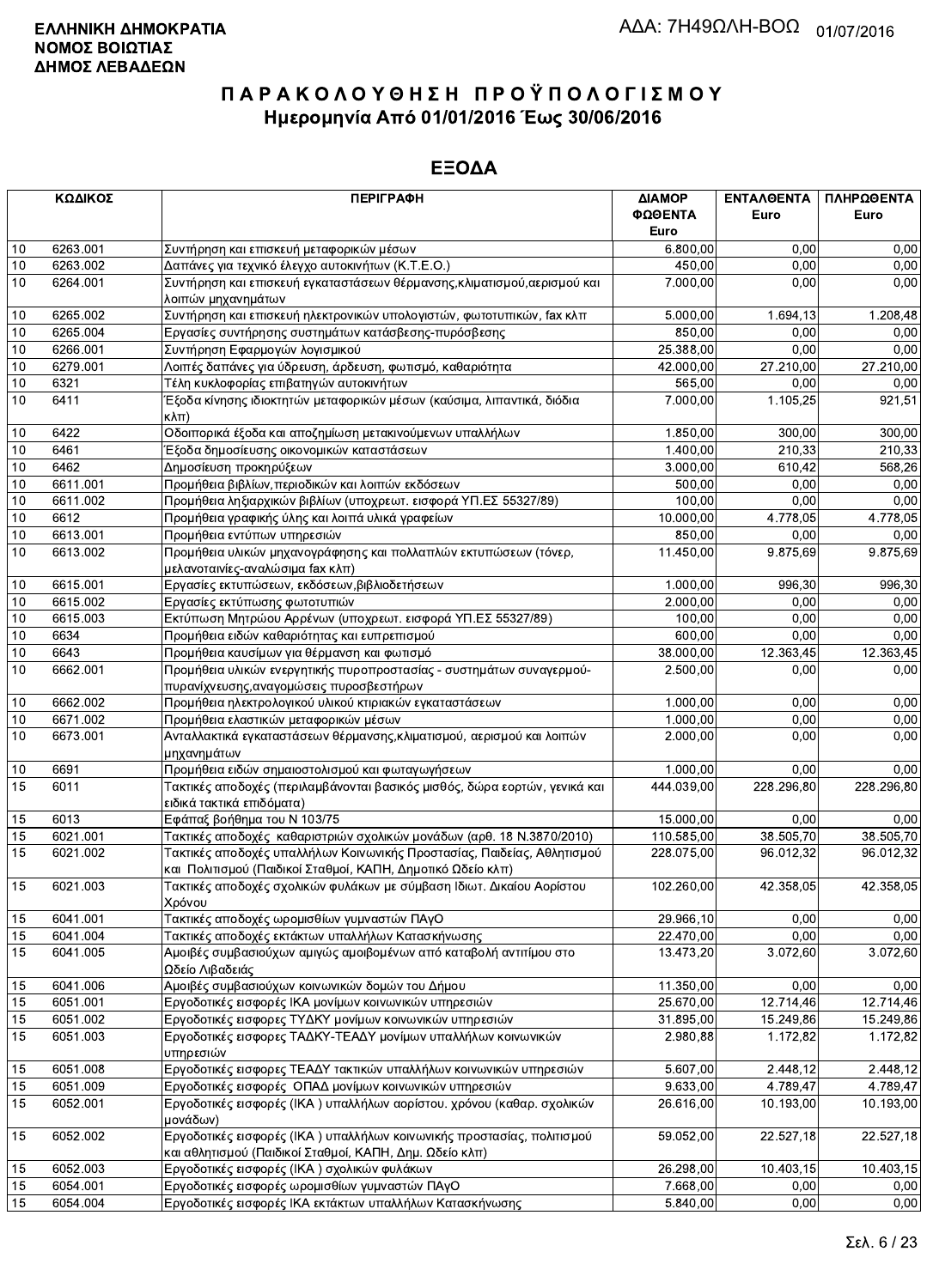|    | ΚΩΔΙΚΟΣ  | <b>ПЕРІГРАФН</b>                                                                                      | ΔΙΑΜΟΡ<br>ΦΩΘΕΝΤΑ<br>Euro | <b>ENTAAOENTA</b><br>Euro | ΠΛΗΡΩΘΕΝΤΑ<br>Euro |
|----|----------|-------------------------------------------------------------------------------------------------------|---------------------------|---------------------------|--------------------|
| 15 | 6054.005 | Εργοδοτικές εισφορες συμβασιούχων αμιγώς αμοιβομένων από καταβολή<br>αντιτίμου στο Ωδείο Λιβαδειάς    | 3.460,00                  | 754,65                    | 754,65             |
| 15 | 6054.006 | Εργοδοτικές εισφορές συμβασιούχων κοινωνικών δομών του Δήμου                                          | 2.900,00                  | 0,00                      | 0,00               |
| 15 | 6056     | Εργοδοτικές εισφορές Δήμων Κοινωνικής Ασφάλισης                                                       | 44.112,00                 | 5.592,62                  | 5.592,62           |
| 15 | 6061.001 | Παροχές σε ειδος- γάλα εργαζόμενων                                                                    | 10.173,00                 | 2.897,23                  | 2.279,71           |
| 15 | 6061.002 | Προμήθειες στολών μουσικών Φιλαρμονικής                                                               | 3.000,00                  | 0,00                      | 0,00               |
| 15 | 6117.002 | Εργασίες απολύμανσης-απεντόμωσης                                                                      | 800.00                    | 0,00                      | 0,00               |
| 15 | 6117.003 | Ανάθεση παροχής υπηρεσιών ιατρού για μέλη του ΚΑΠΗ                                                    | 3.650,00                  | 1.224,00                  | 1.224,00           |
| 15 | 6117.004 | Ανάθεση παροχής υπηρεσιών σε παιδίατρο για Παιδικούς Σταθμούς                                         | 5.000,00                  | 0,00                      | 0,00               |
| 15 | 6117.005 | Ανάθεση παροχής υπηρεσιών σε παιδίατρο για Κατασκήνωση                                                | 1.200,00                  | 0.00                      | 0,00               |
| 15 | 6117.006 | Καθαρισμός εγκαταστάσεων Αθλητισμού, Πολιτισμού και λοιπών υπηρεσιών                                  | 24.600,00                 | 7.705,95                  | 7.705,95           |
| 15 | 6117.007 | Ανάθεση εργασίας για χόρδισμα πιάνου Δημοτικού Ωδείου                                                 | 500,00                    | 0,00                      | 0,00               |
| 15 | 6117.009 | Σύμβαση έργου με γιατρό για παροχή υπηρεσιών στα μέλη του ΚΑΠΗ                                        | 2.000,00                  | 0,00                      | 0,00               |
| 15 | 6211.002 | Δαπάνη ηλεκτρικού ρεύματος για φωτισμό Δημοτικού Σταδίου                                              | 23.000,00                 | 0.00                      | 0,00               |
| 15 | 6232.002 | Μίσθωμα κτιριου Β΄ Παιδικού Σταθμού Λιβαδειάς                                                         | 15.288,00                 | 7.644,00                  | 7.644,00           |
| 15 | 6232.003 | Μίσθωμα κτιριου ΚΑΠΗ Δαύλειας                                                                         | 2.851,20                  | 1.425,60                  | 1.425,60           |
| 15 | 6232.005 | Μίσθωμα κτιρίου ιατρειου (ΚΑΠΗ)                                                                       | 4.602,00                  | 2.301,00                  | 2.301,00           |
| 15 | 6232.006 | Μίσθωμα κυλικείου ΚΑΠΗ Λιβαδειάς (καντίνα)                                                            | 5.831,76                  | 2.915,88                  | 2.915,88           |
| 15 | 6232.008 | Μίσθωμα για στέγαση Δημοτικού Θεάτρου                                                                 | 4.560,00                  | 2.280,00                  | 2.280,00           |
| 15 | 6236.001 | Μισθώματα σχολικών κτιρίων (άρθ.94 Ν.3852/10)                                                         | 87.685,56                 | 43.842,78                 | 21.921,39          |
| 15 | 6236.002 | Μίσθωμα κτιρίου "Δια Βίου Μάθηση"                                                                     | 3.200,00                  | 1.555,20                  | 1.296.00           |
| 15 | 6253.001 | Ασφάλιστρα μεταφορικών μέσων                                                                          | 1.463,36                  | 141,36                    | 141,36             |
| 15 | 6262.001 | Συντήρηση και επισκευή λοιπών μονίμων εγκαταστάσεων Αθλητισμού -<br>Πολιτισμού                        | 5.000,00                  | 0,00                      | 0,00               |
| 15 | 6263.002 | Συντήρηση και επισκευή μεταφορικών μέσων                                                              | 1.500,00                  | 0,00                      | 0,00               |
| 15 | 6263.003 | Δαπάνες για τεχνιικό έλεγχο αυτοκινήτων (ΚΤΕΟ)                                                        | 200,00                    | 0.00                      | 0,00               |
| 15 | 6264.001 | Συντήρηση και επισκευή εγκαταστάσεων θέρμανσης, κλιματισμού, αερισμού<br>και λοιπών μηχανημάτων       | 5.000,00                  | 0,00                      | 0,00               |
| 15 | 6264.002 | Συντήρηση και επισκευή λοιπών μηχανημάτων                                                             | 1.000,00                  | 0,00                      | 0,00               |
| 15 | 6265.001 | Συντήρηση και επισκευή λοιπού εξοπλισμού Κατασκήνωσης στην Παλιομηλιά                                 | 1.000,00                  | 0,00                      | 0,00               |
| 15 | 6265.002 | Συντήρηση και επισκευή επίπλων και λοιπού εξοπλισμού σκευών και λοιπού<br>εξοπλισμού Παιδικών Σταθμών | 1.500,00                  | 0,00                      | 0,00               |
| 15 | 6265.003 | Συντήρηση συστημάτων κατάσβεσης-πυρόσβεσης                                                            | 2.000,00                  | 0,00                      | 0,00               |
| 15 | 6265.004 | Συντήρηση και επισκευή ηλεκτρικών συσκευών                                                            | 500,00                    | 0,00                      | 0,00               |
| 15 | 6265.005 | Συντήρηση και επισκευή εξοπλισμού Δημοτικού Κολυμβητηρίου                                             | 2.000,00                  | 0.00                      | 0,00               |
| 15 | 6265.006 | Συντήρηση και επισκευή επίπλων και λοιπού εξοπλισμού υπηρεσιών<br>Πολιτισμού-Αθλητισμού               | 1.000,00                  | 0,00                      | 0,00               |
| 15 | 6265.007 | Επισκευή επαγγελματικής σκούπας Δημοτικού Κολυμβητηρίου                                               | 0,00                      | 0,00                      | 0,00               |
| 15 | 6271.001 | Ύδρευση Παιδικών Σταθμών και Δημοτικού Ωδείου                                                         | 2.800,00                  | 0,00                      | 0,00               |
| 15 | 6279.001 | Λοιπές δαπάνες για ύδρευση, άρδευση, φωτισμό, καθαριότητα                                             | 60.000,00                 | 20.066,00                 | 20.066,00          |
| 15 | 6279.002 | Δαπάνη κοινόχρηστων για το κτίριο στέγασης ΄΄Δια Βίου Μάθηση΄                                         | 750,00                    | 0,00                      | 0,00               |
| 15 | 6321     | Τέλη κυκλοφορίας επιβατηγών αυτοκινήτων                                                               | 1.360,00                  | 0,00                      | 0,00               |
| 15 | 6413.001 | Δαπάνη για εκδρομές ΚΑΠΗ                                                                              | 3.000,00                  | 0,00                      | 0,00               |
| 15 | 6462     | Δημοσίευση προκηρύξεων                                                                                | 1.250,00                  | 333,08                    | 333,08             |
| 15 | 6471.001 | Εκδηλώσεις εορτών ΠΑΣΧΑ                                                                               | 38.000,00                 | 37.568,11                 | 35.435,07          |
| 15 | 6471.002 | Πολιτιστικές εκδηλώσεις ΤΡΟΦΩΝΕΙΑ                                                                     | 30.000,00                 | 0,00                      | 0,00               |
| 15 | 6471.003 | Πολιτιστικές εκδηλώσεις ΓΑΙΤΑΝΑΚΙ ΛΙΒΑΔΕΙΑΣ                                                           | 6.000,00                  | 5.958,19                  | 5.958,19           |
| 15 | 6471.005 | Επετειακές-εορταστικές εκδηλώσεις και δραστηριότητες όλων των Κοινοτήτων<br>του Δήμου                 | 15.000,00                 | 2.137,74                  | 2.137,74           |
| 15 | 6471.006 | Εκδηλώσεις εορτασμού Χριστουγέννων & Πρωτοχρονιάς                                                     | 15.000,00                 | 0,00                      | 0,00               |
| 15 | 6472.001 | Εξοδα αθλητικών δραστηριοτήτων και εκδηλώσεων                                                         | 3.000,00                  | 622,38                    | 622,38             |
| 15 | 6473.001 | Εκδηλώσεις στα ΚΑΠΗ                                                                                   | 2.000,00                  | 0,00                      | 0,00               |
| 15 | 6481.001 | Προμήθεια ειδών παντοπωλείου                                                                          | 13.000,00                 | 3.950,58                  | 3.950,58           |
| 15 | 6481.002 | Προμήθεια φρούτων και λαχανικών                                                                       | 10.200,00                 | 3.106,38                  | 1.631,30           |
| 15 | 6481.003 | Προμήθεια ειδών κρεοπωλείου                                                                           | 13.000,00                 | 3.424,43                  | 3.424,43           |
| 15 | 6481.004 | Προμήθεια γαλακτοκομικών ειδων                                                                        | 7.500,00                  | 2.027,30                  | 2.027,30           |
| 15 | 6481.005 | Προμήθεια κατεψυγμένων ειδών                                                                          | 3.000,00                  | 804,57                    | 804,57             |
| 15 | 6481.006 | Προμήθεια ειδών αρτοποιείου                                                                           | 8.000,00                  | 3.382,90                  | 2.628,41           |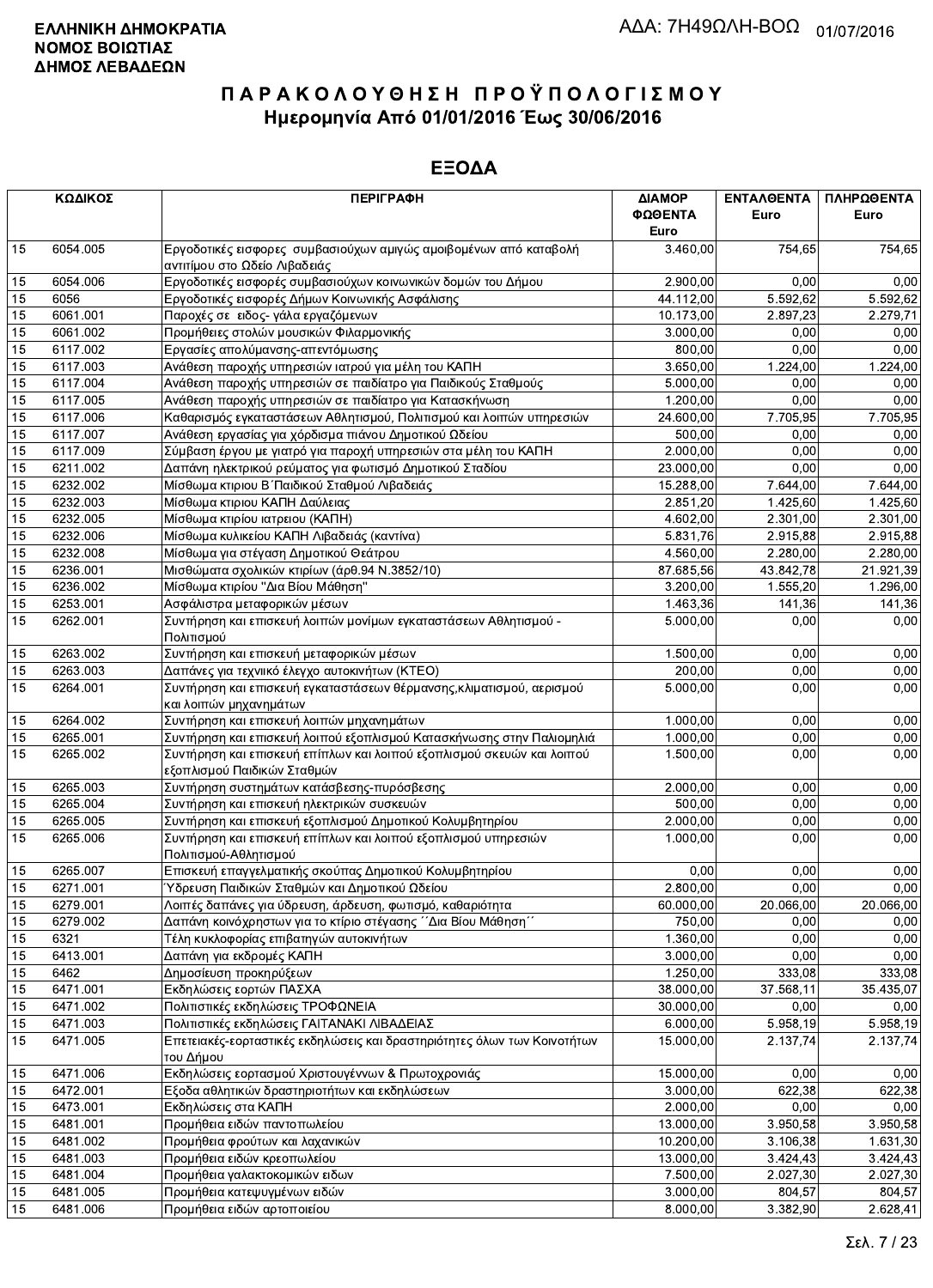|    | ΚΩΔΙΚΟΣ  | <b>ПЕРІГРАФН</b>                                                                                                         | ΔΙΑΜΟΡ<br>ΦΩΘΕΝΤΑ<br>Euro | ΕΝΤΑΛΘΕΝΤΑ<br>Euro | ΠΛΗΡΩΘΕΝΤΑ<br>Euro |
|----|----------|--------------------------------------------------------------------------------------------------------------------------|---------------------------|--------------------|--------------------|
| 15 | 6482.001 | Προμήθεια ειδών παντοπωλείου για Κατασκήνωση                                                                             | 4.600,00                  | 0,00               | 0,00               |
| 15 | 6482.002 | Προμήθεια φρούτων και λαχανικών για Κατασκήνωση                                                                          | 5.020,00                  | 0.00               | 0,00               |
| 15 | 6482.003 | Προμήθεια ειδών κρεοπωλείου για Κατασκήνωση                                                                              | 4.700,00                  | 0,00               | 0,00               |
| 15 | 6482.004 | Προμήθεια γαλακτοκομικών ειδών για Κατασκήνωση                                                                           | 3.200,00                  | 0,00               | 0,00               |
| 15 | 6482.005 | Προμήθεια κατεψυγμένων ειδών για Κατασκήνωση                                                                             | 1.250,00                  | 0,00               | 0,00               |
| 15 | 6482.006 | Προμήθεια ειδών αρτοποιείου για Κατασκήνωση                                                                              | 4.150,00                  | 0,00               | 0,00               |
| 15 | 6482.007 | Προμήθεια ειδών ζαχαροπλαστείου για Κατασκήνωση                                                                          | 950,00                    | 0,00               | 0,00               |
| 15 | 6612     | Προμήθεια γραφικής ύλης και λοιπά υλικά γραφείων                                                                         | 500,00                    | 0,00               | 0,00               |
| 15 | 6613.001 | Προμήθεια βιβλιαρίων υγείας κοινωνικής πρόνοιας                                                                          | 1.200,00                  | 0,00               | 0,00               |
| 15 | 6613.002 | Προμήθεια εντύπων και υλικών μηχανογράφησης και πολλαπλών<br>εκτυπώσεων Παιδικών Σταθμών                                 | 750,00                    | 0,00               | 0,00               |
| 15 | 6613.003 | Προμήθεια εντύπων και υλικών μηχανογράφησης και πολλαπλών<br>εκτυπώσεων ΚΑΠΗ                                             | 200,00                    | 0,00               | 0,00               |
| 15 | 6615.001 | Διάφορες εκδόσεις για την προβολή του Δήμου                                                                              | 8.500,00                  | 0,00               | 0,00               |
| 15 | 6615.002 | Εκτύπωση ενημερωτικού υλικού για το Ιστορικό-Εθνολογικό Μουσείο                                                          | 3.000,00                  | 0,00               | 0,00               |
| 15 | 6615.003 | Εκτύπωση βιβλιαρίων σπουδών για τους μαθητές του Δημοτικού Ωδείου                                                        | 500,00                    | 0,00               | 0,00               |
| 15 | 6622.003 | Προμήθεια ειδών ψυχαγωγίας για Παιδικούς Σταθμούς                                                                        | 2.000,00                  | 0,00               | 0,00               |
| 15 | 6622.005 | Προμήθεια ειδών δημιουργικής απασχόλησης για τους παιδικούς σταθμούς<br>(χαρτικά, μπογιές, εκπαιδευτικό υλικό κλπ)       | 3.000,00                  | 0,00               | 0,00               |
| 15 | 6622.006 | Προμήθεια παιδικών στρωμάτων                                                                                             | 700,00                    | 0,00               | 0,00               |
| 15 | 6622.008 | Προμήθεια τροφίμων για Κοινωνικό Παντοπωλείο                                                                             | 70.500,00                 | 13.926,06          | 12.989,52          |
| 15 | 6622.010 | Προμήθεια δύο (2) ανοξείδωτων ποδοκίνητων κάδων για Κατασκήνωση                                                          | 500,00                    | 0.00               | 0,00               |
| 15 | 6631.001 | Προμήθεια υγειονομικού και φαρμακευτικού υλικού                                                                          | $\overline{1.000,00}$     | 0,00               | 0,00               |
| 15 | 6631.002 | Προμήθεια υγειονομικού υλικού για Δημοτικό Κλειστό Γυμναστήριο                                                           | 1.600,00                  | 0,00               | 0,00               |
| 15 | 6633     | Προμήθεια χημικού υλικού (απολυμαντικά, χημικά κλπ)                                                                      | 2.000,00                  | 0,00               | 0,00               |
| 15 | 6634.001 | Προμήθεια ειδών καθαριότητας και ευπρεπισμού για Παιδικούς Σταθμούς,<br>Κατασκήνωση και υπηρεσίες Πολιτισμού, Αθλητισμού | 8.000,00                  | 1.324,44           | 1.324,44           |
| 15 | 6634.002 | Προμήθεια ειδών καθαριότητας και ευπρεπισμού για Κοινωνικό Παντοπωλείο                                                   | 11.500,00                 | 3.901,55           | 3.901,55           |
| 15 | 6641.001 | Προμήθεια καυσίμων και λιπαντικών για κίνηση μεταφορικών μέσων                                                           | 5.700,00                  | 495.22             | 379,18             |
| 15 | 6643     | Προμήθεια καυσίμων για θέρμανση και φωτισμό                                                                              | 45.000,00                 | 15.548,83          | 15.548,83          |
| 15 | 6644.001 | Προμήθεια καυσίμων κίνησης και λιπαντικών για μηχ/τα κίνησης του νερού της<br>πισινας                                    | 35.775,00                 | 0,00               | 0,00               |
| 15 | 6662.001 | Προμήθεια υλικών ενεργητικής πυροπροστασίας-συστημάτων συναγερμού-<br>πυρανίχνευσης, αναγομώσεις πυροσβεστήρων           | 6.000,00                  | 0,00               | 0,00               |
| 15 | 6662.002 | Προμήθεια ηλεκτρολογικού υλικού κτιριακών εγκαταστάσεων                                                                  | 1.000,00                  | 0,00               | 0,00               |
| 15 | 6662.003 | Προμήθεια υδραυλικών υλικών και εξαρτημάτων                                                                              | 1.500,00                  | 0,00               | 0,00               |
| 15 | 6672.001 | Ανταλλακτικά μηχανολογικού-ηλεκτρολογικού εξοπλισμού                                                                     | 2.000,00                  | 0,00               | 0,00               |
| 15 | 6673.002 | Ανταλλακτικά εγκαταστάσεων θέρμανσης, κλιματισμού, αερισμού και λοιπών<br>∣μηχανημάτων                                   | 2.000,00                  | 0,00               | 0,00               |
| 15 | 6673.003 | Ανταλλακτικά μουσικών οργάνων Φιλαρμονικής                                                                               | 1.150,00                  | 1.121,26           | 1.121,26           |
| 15 | 6681.002 | Προμήθεια ειδων φαρμακείου                                                                                               | 500,00                    | 0,00               | 0,00               |
| 15 | 6699.001 | Διάφορα αναλώσιμα υλικά για τον χώρο του Ιατρείου του ΚΑΠΗ                                                               | 400,00                    | 0,00               | 0,00               |
| 15 | 6699.002 | Διάφορα αναλώσιμα υλικά για τον χώρο του Φυσιοθεραπευτηρίου του ΚΑΠΗ                                                     | 300,00                    | 0,00               | 0,00               |
| 15 | 6699.003 | Ταινίες για μηχανήματα μέτρησης σακχάρου και χοληστερίνης                                                                | 500,00                    | 0,00               | 0,00               |
| 15 | 6699.004 | Προμήθεια εκπαιδευτικού υλικού για τμήματα μουσικής προπαιδείας<br>(τυμπανάκια, μεταλλόφωνα, ντέφια, μαράκες κλπ.)       | 500,00                    | 490,20             | 0,00               |
| 15 | 6699.005 | Προμήθεια αθλητικού υλικού (μπάλες, κορύνες, δίκτυα κλπ.)                                                                | 3.000.00                  | 0.00               | 0,00               |
| 15 | 6699.006 | Προμήθεια σακουλών ηλεκτρικών σκουπών των Παιδικών Σταθμών                                                               | 400,00                    | 0,00               | 0,00               |
| 15 | 6699.007 | Προμήθεια ιματισμού Παιδικών Σταθμών (σαλιάρες, πετσέτες κουζίνας κλπ.)                                                  | 800,00                    | 0,00               | 0,00               |
| 15 | 6741.001 | Ενίσχυση ατόμων με ανάγκες Βαριάς Αναπηρίας                                                                              | 3.041.939,00              | 1.436.106,60       | 1.436.106,60       |
| 15 | 6741.002 | Επίδομα αιματολογικών νοσημάτων, αιμολυτική αναιμία, αιμορροφυλία, AIDS                                                  | 539.360,00                | 248.551,87         | 248.551,87         |
| 15 | 6741.004 | Επίδομα βαριάς νοητικής καθυστέρησης                                                                                     | 1.020.000,00              | 462.169,56         | 462.169,56         |
| 15 | 6741.005 | Επίδομα κίνησης σε παραπληγικούς/τετραπληγικούς/ακρωτηριασμένους                                                         | 175.340,00                | 84.744,00          | 84.744,00          |
| 15 | 6741.007 | Επίδομα Ανασφάλιστων Παραπληγικών, Τετραπληγικών                                                                         | 96.640,00                 | 38.439,47          | 38.439,47          |
| 15 | 6741.008 | Επίδομα Παραπληγικών, Τετραπληγικών Δημοσίου                                                                             | 102.000,00                | 54.170,18          | 54.170,18          |
| 15 | 6741.009 | Επίδομα Τυφλότητας                                                                                                       | 960.745,00                | 425.711,56         | 425.711,56         |
| 15 | 6741.010 | Επίδομα σε Κωφάλαλα άτομα                                                                                                | 118.792,00                | 52.912,33          | 52.912,33          |
| 15 | 6741.011 | Επίδομα εγκεφαλικής παράλυσης                                                                                            | 8.364,00                  | 2.741.53           | 2.741,53           |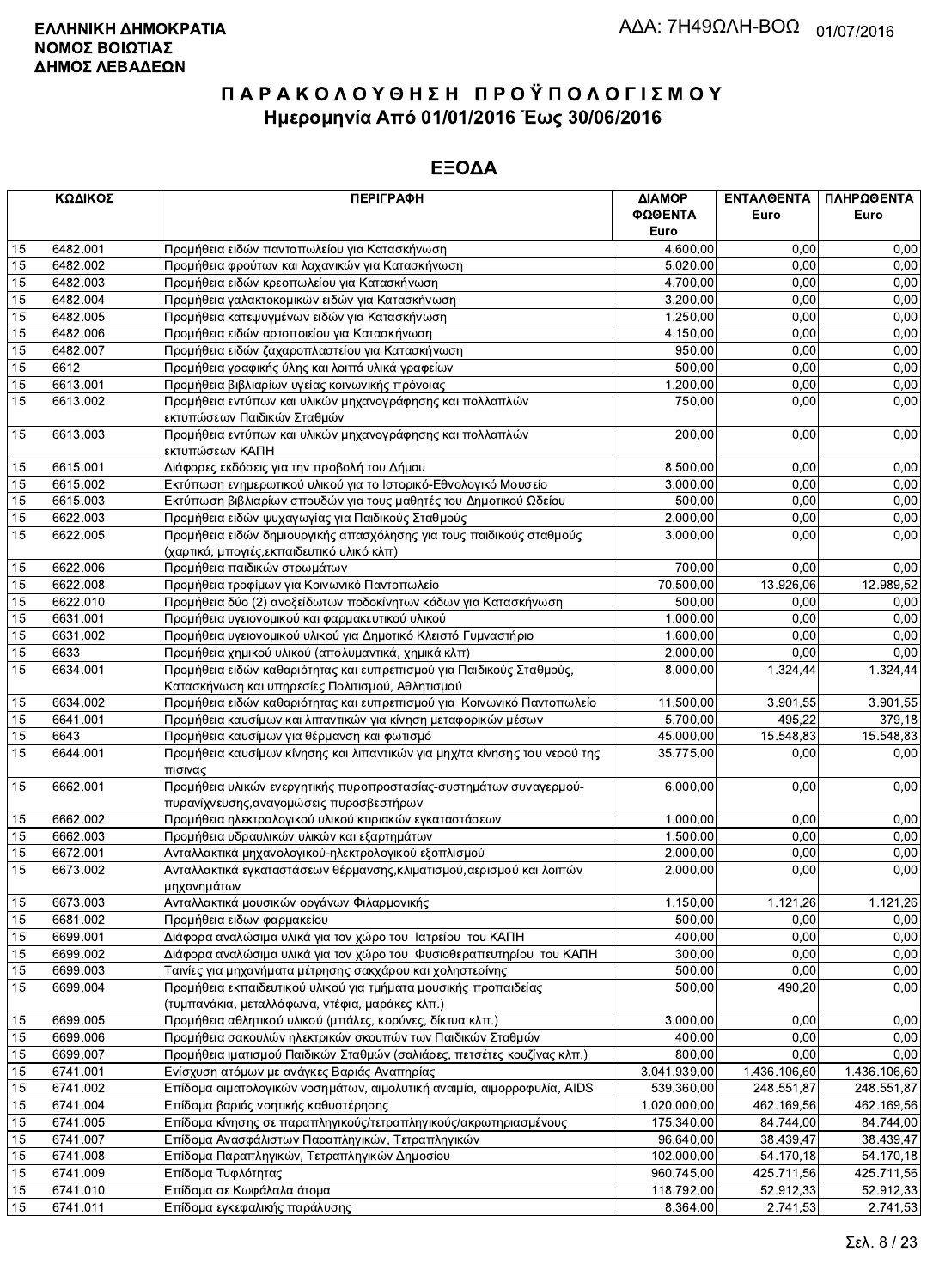|                 | ΚΩΔΙΚΟΣ  | <b>ПЕРІГРАФН</b>                                                                                        | ΔΙΑΜΟΡ     | ΕΝΤΑΛΘΕΝΤΑ | ΠΛΗΡΩΘΕΝΤΑ |
|-----------------|----------|---------------------------------------------------------------------------------------------------------|------------|------------|------------|
|                 |          |                                                                                                         | ΦΩΘΕΝΤΑ    | Euro       | Euro       |
|                 |          |                                                                                                         | Euro       |            |            |
| 15              | 6741.012 | Επίδομα απροστάτευτων παιδιών                                                                           | 75.394,00  | 19.361,41  | 19.361,41  |
| 15              | 6741.013 | Επίδομα ομογενών-προσφύγων                                                                              | 8.000,00   | 3.578,35   | 3.578,35   |
| 20              | 6011     | Τακτικές αποδοχές (περιλαμβάνονται βασικός μισθός, δώρα εορτών, γενικά και<br>ειδικά τακτικά επιδόματα) | 551.363,00 | 284.771,94 | 284.771,94 |
| 20              | 6012.001 | Αποζημίωση υπερωριακής εργασίας μονίμων υπαλλήλων                                                       | 3.000,00   | 0.00       | 0,00       |
| 20              | 6021     | Τακτικές αποδοχές (περιλαμβάνονται βασικός μισθός, δώρα εορτών, γενικά και                              | 116.831,00 | 55.573,88  | 55.573,88  |
|                 |          | ειδικά τακτικά επιδόματα)                                                                               |            |            |            |
| 20              | 6022.001 | Αποζημίωση υπερωριακής εργασίας υπαλλήλων με σύμβαση Αορ. Χρόνου                                        | 580.00     | 0,00       | 0,00       |
| 20              | 6041     | Τακτικές αποδοχές (περιλαμβάνονται βασικός μισθός, δώρα εορτών, γενικά και<br>ειδικά τακτικά επιδόματα) | 69.389,00  | 26.379,53  | 26.379,53  |
| 20              | 6051.002 | Εργοδοτικές εισφορές ΤΥΔΚΥ μονίμων υπ. καθαριότητας και ηλεκτροφωτισμού                                 | 65.920,00  | 31.841,86  | 31.841,86  |
| 20              | 6051.003 | Εργοδοτικές εισφορές ΤΑΔΚΥ μονίμων υπ. καθαριότητας και ηλεκτροφωτισμού                                 | 15.703,00  | 6.832,14   | 6.832,14   |
| 20              | 6051.004 | Εργοδοτικές εισφορές ΤΣΜΕΔΕ μονίμων υπηρεσίας καθαριότητας και                                          | 3.997,00   | 1.960,13   | 1.960,13   |
|                 |          | ηλεκτροφωτισμού                                                                                         |            |            |            |
| 20              | 6051.005 | Εργοδοτικές εισφορές ΤΣΜΕΔΕ (ΕΠΙΚΟΥΡΙΚΟ) μονίμων υπηρεσίας                                              | 898,00     | 441,12     | 441,12     |
|                 |          | καθαριότητας και ηλεκτροφωτισμού                                                                        |            |            |            |
| 20              | 6051.006 | Εργοδοτικές εισφορές ΚΥΤ μονίμων υπηρεσίας καθαριότητας και                                             | 1.290,00   | 632,30     | 632,30     |
|                 |          | ηλεκτροφωτισμού                                                                                         |            |            |            |
| 20              | 6051.007 | Εργοδοτικές εισφορές Τ.Σ.Κ.Υ                                                                            | 2.330,00   | 983.04     | 983,04     |
| 20              | 6052.001 | Εργοδοτικές εισφορές ΙΚΑ υπαλλήλων αορ. χρόνου υπ. καθαριότητας και                                     | 30.370,00  | 11.521,16  | 11.521,16  |
|                 |          | ηλεκτροφωτισμού                                                                                         |            |            |            |
| 20              | 6054.001 | Εργοδοτικές εισφορές ΙΚΑ εκτάκτων υπ. καθαριότητας και ηλεκτροφωτισμού                                  | 20.998,00  | 7.373,41   | 7.373,41   |
| 20              | 6056     | Εργοδοτικές εισφορές Δήμων Κοινωνικής Ασφάλισης                                                         | 56.463,00  | 7.158,47   | 7.158,47   |
| 20              | 6061.001 | Παροχές σε είδος-είδη ατομικής προστασίας εργαζομένων (ένδυση κλπ)                                      | 3.000,00   | 0,00       | 0,00       |
| 20              | 6061.002 | Παροχές σε είδος-γάλα εργαζομένων                                                                       | 15.110,00  | 4.762,01   | 3.724,67   |
| 20              | 6063     | Λοιπές παροχές σε είδος (ένδυση εργατοτεχνικού προσωπικού κ.λ.π.)                                       | 2.000,00   | 0,00       | 0,00       |
| 20              | 6151     | Δικαιώματα τρίτων (ΔΕΗ κλπ) από την είσπραξη τελών και φόρων                                            | 58.000,00  | 30.919,93  | 30.919,93  |
| 20              | 6211.001 | Ηλεκτρικό ρεύμα για φωτισμό οδών, πλατειών και κοινοχρήστων χώρων                                       | 535.000,00 | 368.169,50 | 368.169,50 |
| 20              | 6211.002 | Δαπάνες ηλεκτρικών παροχών, οδικών φωτισμών, αυξήσεις ισχύος κλπ                                        | 3.000,00   | 689,80     | 689,80     |
| $\overline{20}$ | 6234.001 | Μισθώματα γερανοφόρων οχημάτων για μεταφορά οχημάτων, κοντέϊνερ, κοπή                                   | 3.200,00   | 0,00       | 0,00       |
|                 |          | και κλάδεμα ψηλών και επικίνδυνων δένδρων κλπ.                                                          |            |            |            |
| 20              | 6253.001 | Ασφάλιστρα μεταφορικών μέσων και αυτοκινούμενων μηχανημάτων                                             | 14.100,00  | 5.510,82   | 5.510,82   |
| 20              | 6263.001 | Συντηρήσεις-Επισκευές αυτοκινήτων                                                                       | 123.000,00 | 0,00       | 0,00       |
| 20              | 6263.002 | Δαπάνες για τεχνικό έλεγχο οχημάτων (ΚΤΕΟ)                                                              | 1.000,00   | 0,00       | 0,00       |
| 20              | 6263.010 | Συντήρηση και επισκευή κοντέινερς απορριμμάτων                                                          | 500,00     | 0,00       | 0,00       |
| 20              | 6264.001 | Συντηρήσεις και Επισκευές μηχανημάτων Χ.Υ.Τ.Α.                                                          | 22.500,00  | 0,00       | 0,00       |
| $20\,$          | 6265.002 | Συντήρηση λοιπού εξοπλισμού                                                                             | 500,00     | 0.00       | 0,00       |
| 20              | 6265.003 | Επισκευή μεταλλικών κάδων απορριμμάτων                                                                  | 15.000,00  | 0,00       | 0,00       |
| 20              | 6265.004 | Επισκευή μεταλλικών καλαθιών απορριμμάτων                                                               | 1.000,00   | 0,00       | 0,00       |
| 20              | 6279.001 | Λοιπές δαπάνες για ύδρευση, άρδευση, φωτισμό, καθαριότητα                                               | 15.000,00  | 8.315,00   | 8.315,00   |
| 20              | 6322     | Τέλη κυκλοφορίας φορτηγών αυτοκινήτων                                                                   | 1.500,00   | 0,00       | 0,00       |
| 20              | 6323     | Λοιπά τέλη κυκλοφορίας                                                                                  | 2.500,00   | 0,00       | 0,00       |
| 20              | 6422     | Οδοιπορικά έξοδα και αποζημίωση μετακινούμενων υπαλλήλων                                                | 250,00     | 0,00       | 0,00       |
| 20              | 6462     | Δημοσίευση προκηρύξεων                                                                                  | 1.500,00   | 0,00       | 0,00       |
| 20              | 6633     | Προμήθεια χημικού υλικού (απολυμαντικά, χημικά κλπ)                                                     | 3.000,00   | 0,00       | 0,00       |
| 20              | 6635     | Προμήθεια λοιπών ειδών υγιεινής και καθαριότητας                                                        | 500,00     | 0,00       | 0,00       |
| 20              | 6641.001 | Προμήθεια καυσίμων και λιπαντικών για κίνηση μεταφ. μέσων υπ.                                           | 145.000,00 | 28.895,10  | 20.642,79  |
|                 |          | καθαριότητας και ηλεκτροφωτισμού                                                                        |            |            |            |
| 20              | 6641.002 | Καύσιμα και λιπαντικά για μηχανήματα Χ.Υ.Τ.Α.                                                           | 40.000,00  | 7.368,82   | 5.275,38   |
| 20              | 6662.001 | Προμήθεια ηλεκτρολογικού υλικού για τη συντήρηση ηλεκτροφωτισμού<br>Λιβαδειάς και τοπικών διαμερισμάτων | 35.000,00  | 0,00       | 0,00       |
| 20              | 6671.002 | Προμήθεια και τοποθέτηση ελαστικών μεταφορικών μέσων                                                    | 10.000,00  | 6.267,98   | 6.267,98   |
| 20              | 6671.003 | Προμήθεια και τοποθέτηση ελαστικών μηχανημάτων Χ.Υ.Τ.Α.                                                 | 5.000,00   | 0,00       | 0,00       |
| 20              | 6673.001 | Ανταλλακτικά επίπλων και σκευών και λοιπού εξοπλισμού                                                   | 500,00     | 0,00       | 0,00       |
| 20              | 6691.001 | Προμήθεια εορταστικού φωτιζόμενου διάκοσμου                                                             | 9.000,00   | 0,00       | 0,00       |
| 20              | 6699.001 | Προμήθεια σάκκων απορριμμάτων                                                                           | 6.000,00   | 1.353,00   | 1.353,00   |
| 20              | 6699.002 | Κάρτες ταχογράφου οδηγών                                                                                | 1.800,00   | 0,00       | 0,00       |
| 20              | 6699.003 | Προμήθεια λοιπών αναλωσίμων                                                                             | 500,00     | 0,00       | 0,00       |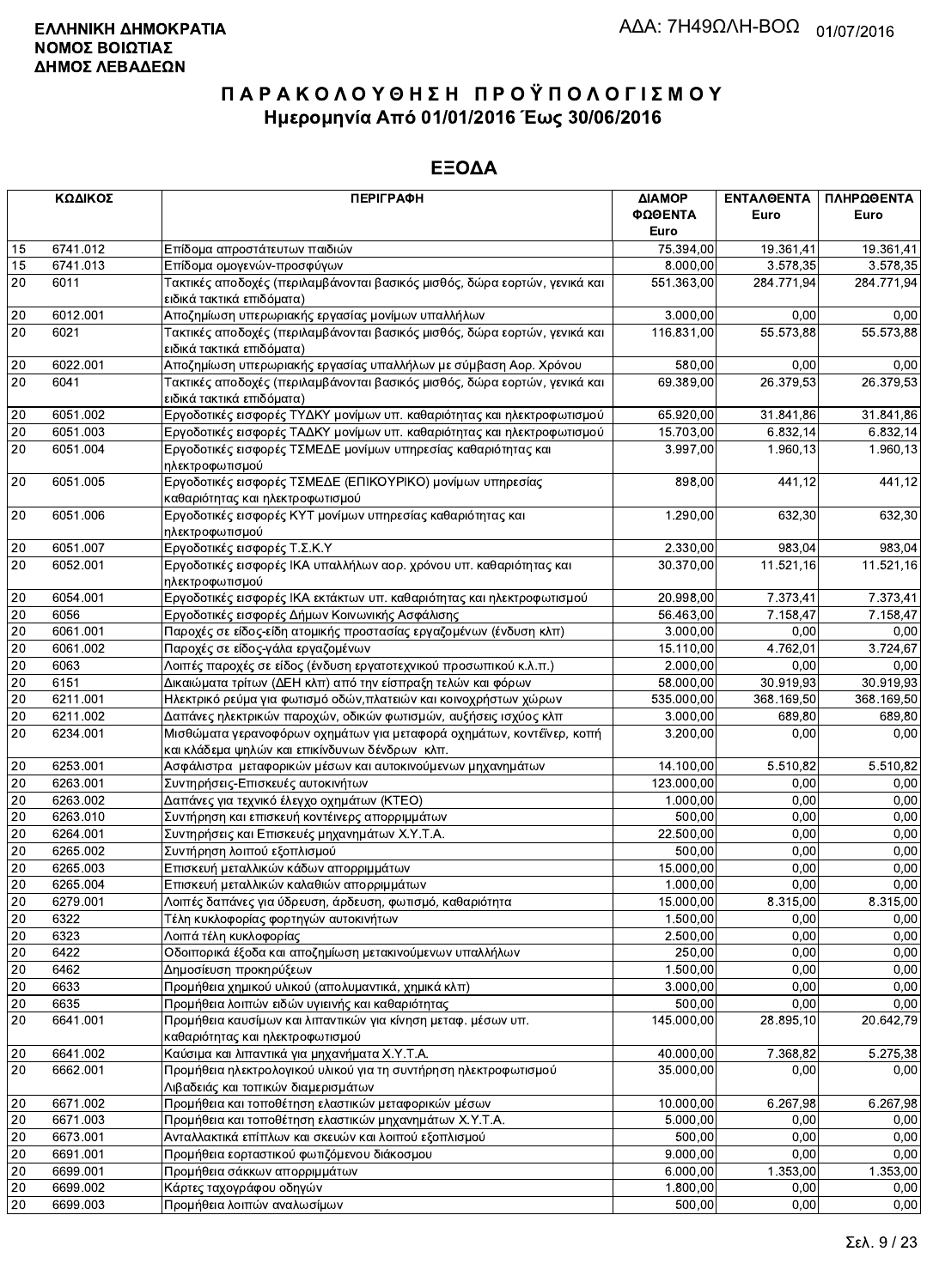|    | ΚΩΔΙΚΟΣ  | <b>ПЕРІГРАФН</b>                                                                                                                                                                                                                                                                                                                                  | ΔΙΑΜΟΡ<br>ΦΩΘΕΝΤΑ<br>Euro | ΕΝΤΑΛΘΕΝΤΑ<br>Euro    | ΠΛΗΡΩΘΕΝΤΑ<br>Euro |
|----|----------|---------------------------------------------------------------------------------------------------------------------------------------------------------------------------------------------------------------------------------------------------------------------------------------------------------------------------------------------------|---------------------------|-----------------------|--------------------|
| 20 | 6721.001 | Ετήσια εισφορά σε ΔΕΠΟΔΑΛ-Α.Ε. (ΦΟΔΣΑ) 1ης Διαχειριστικής Ενότητας Ν.<br>Βοιωτίας                                                                                                                                                                                                                                                                 | 397.551,00                | 198.775,48            | 0,00               |
| 25 | 6041     | Τακτικές αποδοχές (περιλαμβάνονται βασικός μισθός, δώρα εορτών, γενικά και<br>ειδικά τακτικά επιδόματα)                                                                                                                                                                                                                                           | 22.800,00                 | 941,67                | 0,00               |
| 25 | 6054.001 | Εργοδοτικές εισφορές Ι.Κ.Α. εκτάκτου προσωπικού                                                                                                                                                                                                                                                                                                   | 5.968,00                  | 240.70                | 0,00               |
| 25 | 6211.001 | Αντίτιμο ηλεκτρικού ρεύματος για την κίνηση των αντλιοστασίων άρδευσης                                                                                                                                                                                                                                                                            | 286.087,49                | 61.338,79             | 7.383,18           |
| 25 | 6262.005 | Συντήρηση και επισκευή αντλιοστασίων άρδευσης                                                                                                                                                                                                                                                                                                     | 15.000,00                 | 0,00                  | 0,00               |
| 25 | 6673.002 | Προμήθεια ανταλλακτικών και σωλήνων άρδευσης                                                                                                                                                                                                                                                                                                      | 15.000,00                 | 0,00                  | 0,00               |
| 30 | 6011     | Τακτικές αποδοχές (περιλαμβάνονται βασικός μισθός, δώρα εορτών, γενικά και<br>ειδικά τακτικά επιδόματα)                                                                                                                                                                                                                                           | 508.378,00                | 242.633,13            | 242.633,13         |
| 30 | 6012.001 | Αποζημίωση υπερωριακής εργασίας                                                                                                                                                                                                                                                                                                                   | 2.000,00                  | 0,00                  | 0,00               |
| 30 | 6021     | Τακτικές αποδοχές (περιλαμβάνονται βασικός μισθός, δώρα εορτών, γενικά και<br>ειδικά τακτικά επιδόματα)                                                                                                                                                                                                                                           | 46.548,00                 | 18.923,16             | 18.923,16          |
| 30 | 6022.001 | Αποζημίωση υπερωριακής εργασίας και για εξαιρέσιμες ημέρες και νυκτερινές<br>ώρες και λοιπές πρόσθετες αμοιβές                                                                                                                                                                                                                                    | 500,00                    | 0,00                  | 0,00               |
| 30 | 6051.001 | Εργοδοτικές εισφορές Ι.Κ.Α. μονίμων υπαλλήλων                                                                                                                                                                                                                                                                                                     | 9.697,00                  | 4.819,38              | 4.819,38           |
| 30 | 6051.002 | Εργοδοτικές εισφορές ΤΥΔΚΥ μονίμων υπαλλήλων                                                                                                                                                                                                                                                                                                      | 53.530,00                 | 25.497,42             | 25.497,42          |
| 30 | 6051.003 | Εργοδοτικές εισφορές ΤΑΔΚΥ μονίμων υπαλλήλων                                                                                                                                                                                                                                                                                                      | 11.557,76                 | $\overline{5.422,56}$ | 5.422,56           |
| 30 | 6051.004 | Εργοδοτικές εισφορές ΤΣΜΕΔΕ μονίμων υπαλλήλων                                                                                                                                                                                                                                                                                                     | 25.198,49                 | 10.573,92             | 10.573,92          |
| 30 | 6051.005 | Εργοδοτικές εισφορές ΤΣΜΕΔΕ (ΕΠΙΚΟΥΡΙΚΟ) μονίμων υπαλλήλων                                                                                                                                                                                                                                                                                        | 1.453,24                  | 271.26                | 271,26             |
| 30 | 6051.006 | Εργοδοτικές εισφορές ΚΥΤ μονίμων υπαλλήλων                                                                                                                                                                                                                                                                                                        | 2.082,54                  | 388,80                | 388,80             |
| 30 | 6051.008 | Εργοδοτικές εισφορές ΤΕΑΔΥ μονίμων υπαλλήλων                                                                                                                                                                                                                                                                                                      | 392,00                    | 0,00                  | 0,00               |
| 30 | 6052.001 | Εργοδοτικές εισφορές Ι.Κ.Α. υπαλλήλων με σχέση Αορ. Χρόνου                                                                                                                                                                                                                                                                                        | 11.493,00                 | 4.647,56              | 4.647,56           |
| 30 | 6056     | Εργοδοτικές εισφορές Δήμων Κοινωνικής Ασφάλισης                                                                                                                                                                                                                                                                                                   | 40.583,00                 | 5.145,20              | 5.145,20           |
| 30 | 6061.001 | Παροχές σε είδος-είδη ατομικής προστασίας εργαζομένων (ένδυση κλπ)                                                                                                                                                                                                                                                                                | 1.000,00                  | 0,00                  | 0,00               |
| 30 | 6061.002 | Παροχές σε είδος-γάλα εργαζομένων                                                                                                                                                                                                                                                                                                                 | 4.595,00                  | 1.534,04              | 1.210,63           |
| 30 | 6117.002 | Κατεδάφιση κτιρίων (σε κοινόχρηστους χώρους, ετοιμόρροπα και επικίνδυνα)                                                                                                                                                                                                                                                                          | 5.000,00                  | 0,00                  | 0,00               |
| 30 | 6117.003 | Απεντόμωση-μυοκτονία-απολύμανση αμαξοστασίου                                                                                                                                                                                                                                                                                                      | 1.100,00                  | 0,00                  | 0,00               |
| 30 | 6142.001 | Αμοιβή για ανάθεση διαμόρφωσης-κατασκευής των παραγκών της<br>εμποροπανήγυρης                                                                                                                                                                                                                                                                     | 25.000,00                 | 0,00                  | 0,00               |
| 30 | 6142.002 | Παροχή υπηρεσιών για πιστοποίηση-καταχώρηση ανελκυστήρων                                                                                                                                                                                                                                                                                          | 650,00                    | 0,00                  | 0,00               |
| 30 | 6142.003 | Αμοιβή αξιολόγησης συμμόρφωσης απαιτήσεων ασφαλείας παιδικών χαρών                                                                                                                                                                                                                                                                                | 6.000,00                  | 0,00                  | 0,00               |
| 30 | 6142.005 | Αμοιβή για εργαστηριακές δοκιμές αντοχής υλικών                                                                                                                                                                                                                                                                                                   | 500,00                    | 0,00                  | 0,00               |
| 30 | 6142.006 | Αμοιβή για έλεγχο πιστοποίησης για αλεξικέραυνα                                                                                                                                                                                                                                                                                                   | 2.000,00                  | 0,00                  | 0,00               |
| 30 | 6142.007 | Ενεργειακή Επιθεώρηση Κτιρίου-Έκδοση Πιστοποιητικού Ενεργειακής<br>Αναβάθμισης (ΠΕΑ) για την πράξη ΄΄Παρεμβάσεις εκσυγχρονισμού κτιριακού<br>αποθέματος αρχιτεκτονικής αξίας (πρώην κτίριο Πανεπιστημίου) και<br>περιβάλλοντος χώρου, με εφαρμογές ενεργειακής αναβάθμισης, για την χρήση<br>δημοτικών υπηρεσιών και Πολιτιστικών δραστηριοτήτων" | 6.432,82                  | 0,00                  | 0,00               |
| 30 | 6142.008 | Ολοκλήρωση σύνταξης του ΣΔΑΕ του Δήμου Λεβαδέων και εκπαίδευση των<br>αρμόδιων στελεχών του στις διαδικασίες εφαρμογής του                                                                                                                                                                                                                        | 4.960,00                  | 0,00                  | 0,00               |
| 30 | 6142.401 | Αποκατάσταση ΧΑΔΑ πλησίον της Τ.Κ. Αγίας Αννας                                                                                                                                                                                                                                                                                                    | 96.000,00                 | 0,00                  | 0,00               |
| 30 | 6211.001 | Ηλεκτροδότηση προσωρινών τριφασικών παροχών Εμποροπανήγυρης<br>Λιβαδειάς                                                                                                                                                                                                                                                                          | 2.200,00                  | 0,00                  | 0,00               |
| 30 | 6232     | Μισθώματα κτιρίων - Τεχνικών έργων ακινήτων                                                                                                                                                                                                                                                                                                       | 3.000,00                  | 1.507,68              | 1.507,68           |
| 30 | 6253.001 | Ασφάλιστρα μεταφορικών μέσων                                                                                                                                                                                                                                                                                                                      | 6.989, 10                 | 2.803,02              | 2.803,02           |
| 30 | 6262.002 | Συντήρηση-επισκευή φωτεινών σηματοδοτών ρύθμισης κυκλοφορίας                                                                                                                                                                                                                                                                                      | 8.000,00                  | 0,00                  | 0,00               |
| 30 | 6262.101 | Έκτακτες και επείγουσες δαπάνες για επισκευή και αποκατάσταση ακινήτων,<br>εγκαταστάσεων, κοινόχρηστων χώρων και λοιπών χώρων Δ.Κ. Λιβαδειάς                                                                                                                                                                                                      | 3.000,00                  | 0,00                  | 0,00               |
| 30 | 6262.102 | Έκτακτες και επείγουσες δαπάνες για επισκευή και αποκατάσταση ακινήτων,<br>εγκαταστάσεων, κοινόχρηστων χώρων και λοιπών χώρων Τ.Κ.Λαφυστίου                                                                                                                                                                                                       | 1.000,00                  | 0,00                  | 0,00               |
| 30 | 6262.103 | Έκτακτες και επείγουσες δαπάνες για επισκευή και αποκατάσταση ακινήτων,<br>εγκαταστάσεων, κοινόχρηστων χώρων και λοιπών χώρων Τ.Κ. Ρωμαίικου                                                                                                                                                                                                      | 1.000,00                  | 0,00                  | 0,00               |
| 30 | 6262.201 | Έκτακτες και επείγουσες δαπάνες για επισκευή και αποκατάσταση ακινήτων,<br>εγκαταστάσεων, κοινόχρηστων χώρων και λοιπών χώρων Τ.Κ. Χαιρώνειας                                                                                                                                                                                                     | 1.000,00                  | 0,00                  | 0,00               |
| 30 | 6262.202 | Έκτακτες και επείγουσες δαπάνες για επισκευή και αποκατάσταση ακινήτων,<br>ενκαταστάσεων, κοινόχρηστων χώρων και λοιπών χώρων Τ.Κ. Προφήτη Ηλία                                                                                                                                                                                                   | 1.000,00                  | 0,00                  | 0,00               |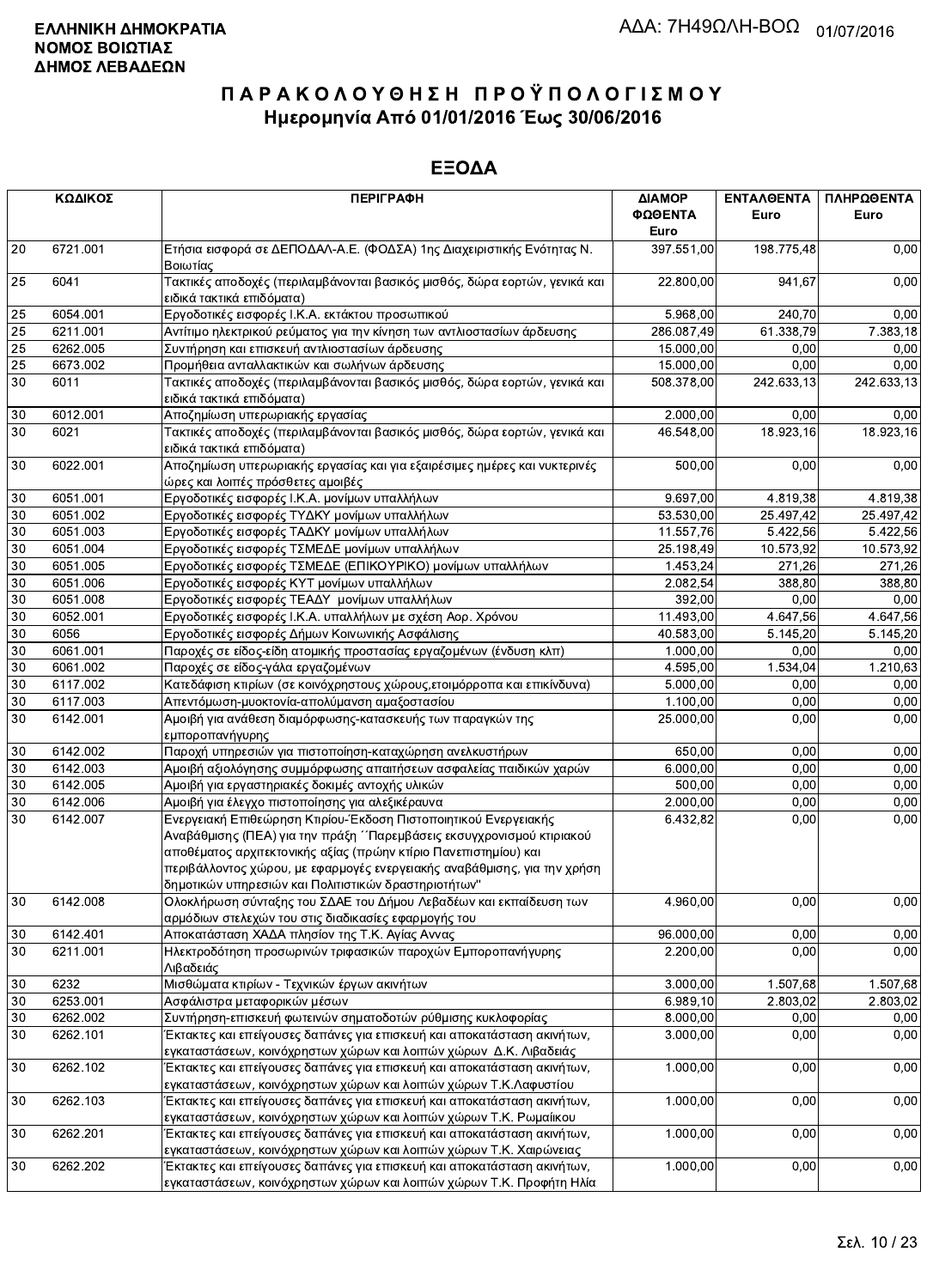|        | ΚΩΔΙΚΟΣ  | <b>ПЕРІГРАФН</b>                                                        | ΔΙΑΜΟΡ<br>ΦΩΘΕΝΤΑ<br>Euro | <b>ENTAA@ENTA</b><br>Euro | ΠΛΗΡΩΘΕΝΤΑ<br>Euro |
|--------|----------|-------------------------------------------------------------------------|---------------------------|---------------------------|--------------------|
| 30     | 6262.203 | Έκτακτες και επείγουσες δαπάνες για επισκευή και αποκατάσταση ακινήτων, | 1.000,00                  | 0,00                      | 0,00               |
|        |          | εγκαταστάσεων, κοινόχρηστων χώρων και λοιπών χώρων Τ.Κ. Προσηλίου       |                           |                           |                    |
| 30     | 6262.204 | Έκτακτες και επείγουσες δαπάνες για επισκευή και αποκατάσταση ακινήτων, | 1.000,00                  | 0,00                      | 0,00               |
|        |          | εγκαταστάσεων, κοινόχρηστων χώρων και λοιπών χώρων Τ.Κ.Θουρίου          |                           |                           |                    |
| 30     | 6262.205 | Έκτακτες και επείγουσες δαπάνες για επισκευή και αποκατάσταση ακινήτων, | 1.000,00                  | 0,00                      | 0,00               |
|        |          | εγκαταστάσεων, κοινόχρηστων χώρων και λοιπών χώρων Τ.Κ.Βασιλικών        |                           |                           |                    |
| 30     | 6262.206 | Έκτακτες και επείγουσες δαπάνες για επισκευή και αποκατάσταση ακινήτων, | 1.000,00                  | 0,00                      | 0,00               |
|        |          | εγκαταστάσεων, κοινόχρηστων χώρων και λοιπών χώρων Τ.Κ.Ανθοχωρίου       |                           |                           |                    |
| 30     | 6262.207 | Έκτακτες και επείγουσες δαπάνες για επισκευή και αποκατάσταση ακινήτων, | 1.000,00                  | 0,00                      | 0,00               |
|        |          | εγκαταστάσεων, κοινόχρηστων χώρων και λοιπών χώρων Τ.Κ. Ακοντίου        |                           |                           |                    |
| 30     | 6262.208 | Έκτακτες και επείγουσες δαπάνες για επισκευή και αποκατάσταση ακινήτων, | 1.000,00                  | 0,00                      | 0,00               |
|        |          | εγκαταστάσεων, κοινόχρηστων χώρων και λοιπών χώρων Τ.Κ.Αγίου Βλασίου    |                           |                           |                    |
| 30     | 6262.301 | Επείγουσες εργασίες επισκευής και γενικά εγκαταστάσεων κοινοχρήστων     | 1.000,00                  | 393,60                    | 0,00               |
|        |          | χώρων Τ.Κ.Δαυλείας                                                      |                           |                           |                    |
| 30     | 6262.302 | Έκτακτες και επείγουσες δαπάνες για επισκευή και αποκατάσταση ακινήτων, | 1.000,00                  | 0,00                      | 0,00               |
|        |          | εγκαταστάσεων, κοινόχρηστων χώρων και λοιπών χώρων Τ.Κ.Μαυρονερίου      |                           |                           |                    |
| 30     | 6262.303 | Έκτακτες και επείγουσες δαπάνες για επισκευή και αποκατάσταση ακινήτων, | 1.000,00                  | 0,00                      | 0,00               |
|        |          | εγκαταστάσεων, κοινόχρηστων χώρων και λοιπών χώρων Τ.Κ.Παρορίου         |                           |                           |                    |
| 30     | 6262.401 | Έκτακτες και επείγουσες δαπάνες για επισκευή και αποκατάσταση ακινήτων, | 1.000,00                  | 0,00                      | 0,00               |
|        |          | εγκαταστάσεων, κοινόχρηστων χώρων και λοιπών χώρων Τ.Κ.Αγίας Αννας      |                           |                           |                    |
| $30\,$ | 6262.402 | Έκτακτες και επείγουσες δαπάνες για επισκευή και αποκατάσταση ακινήτων, | 1.000,00                  | 0,00                      | 0,00               |
|        |          | εγκαταστάσεων, κοινόχρηστων χώρων και λοιπών χώρων Τ.Κ Αγίας Τριάδας    |                           |                           |                    |
| 30     | 6262.403 | Έκτακτες και επείγουσες δαπάνες για επισκευή και αποκατάσταση ακινήτων, | 1.000,00                  | 0,00                      | 0,00               |
|        |          | εγκαταστάσεων, κοινόχρηστων χώρων και λοιπών χώρων Τ.Κ.Αγίου Γεωργίου   |                           |                           |                    |
| 30     | 6262.404 | Έκτακτες και επείγουσες δαπάνες για επισκευή και αποκατάσταση ακινήτων, | 1.000,00                  | 0,00                      | 0,00               |
|        |          | εγκαταστάσεων, κοινόχρηστων χώρων και λοιπών χώρων Τ.Κ.Αλαλκομενών      |                           |                           |                    |
| 30     | 6262.405 | Έκτακτες και επείγουσες δαπάνες για επισκευή και αποκατάσταση ακινήτων, | 1.000,00                  | 0,00                      | 0,00               |
|        |          | εγκαταστάσεων, κοινόχρηστων χώρων και λοιπών χώρων Τ.Κ.Κορώνειας        |                           |                           |                    |
| 30     | 6262.501 | Έκτακτες και επείγουσες δαπάνες για επισκευή και αποκατάσταση ακινήτων, | 2.000,00                  | 0,00                      | 0,00               |
|        |          | εγκαταστάσεων, κοινόχρηστων χώρων και λοιπών χώρων Δ.Κ. Κυριακίου       |                           |                           |                    |
| 30     | 6263.001 | Συντήρηση και επισκευή μεταφορικών μέσων και μηχανημάτων                | 50.000,00                 | 0,00                      | 0,00               |
| 30     | 6263.002 | Δαπάνες για τεχνικό έλεγχο οχημάτων (ΚΤΕΟ)                              | 600,00                    | 0,00                      | 0,00               |
| 30     | 6266     | Συντήρηση Εφαρμογών λογισμικού                                          | 2.000,00                  | 0,00                      | 0,00               |
| 30     | 6277.002 | Δαπάνες για διάθεση και διαχείριση απορριμμάτων σπηλαιοβάραθρου         | 108.000,00                | 0,00                      | 0,00               |
|        |          | πλησίον Τ.Κ. Αγίας Άννας                                                |                           |                           |                    |
| 30     | 6279.002 | Δαπάνη για νέα κτιριακή τριφασική παροχή στο αναψυκτήριο Χαιρώνειας     | 350,00                    | 290,71                    | 290,71             |
| 30     | 6322     | Τέλη κυκλοφορίας φορτηγών αυτοκινήτων                                   | 1.255,00                  | 0,00                      | 0,00               |
| 30     | 6323     | Λοιπά τέλη κυκλοφορίας                                                  | 2.045,00                  | 0,00                      | 0,00               |
| 30     | 6411.001 | Έξοδα κίνησης ιδιόκτητων μεταφορικών μέσων (καύσιμα, λιπαντικά, διόδια  | 1.400,00                  | 0,00                      | 0,00               |
|        |          | Kλπ)                                                                    |                           |                           |                    |
| 30     | 6422     | Οδοιπορικά έξοδα και αποζημίωση μετακινούμενων υπαλλήλων                | 1.300,00                  | 0,00                      | 0,00               |
| 30     | 6462     | Δημοσίευση προκηρύξεων                                                  | 4.200,00                  | 0,00                      | 0,00               |
| 30     | 6611.001 | Προμήθεια βιβλίων, περιοδικών και λοιπών εκδόσεων                       | 500,00                    | 0,00                      | 0,00               |
| 30     | 6615.001 | Εργασίες εκτύπωσης φωτοτυπιών                                           | 3.000,00                  | 949,56                    | 949,56             |
| $30\,$ | 6635     | Προμήθεια λοιπών ειδών υγιεινής και καθαριότητας                        | 150,00                    | 0,00                      | 0,00               |
| 30     | 6641.001 | Προμήθεια καυσίμων και λιπαντικών για κίνηση μεταφορικών μέσων και      | 45.000,00                 | 13.846,54                 | 10.411,38          |
|        |          | μηχανημάτων                                                             |                           |                           |                    |
| 30     | 6651     | Προμήθεια υλικού τοπογραφήσεων και σχεδιάσεων                           | 1.000,00                  | 0,00                      | 0,00               |
| 30     | 6661.002 | Προμήθεια χρωμάτων για συντήρηση δημοτικών κτιρίων                      | 5.000,00                  | 2.946,50                  | 2.946,50           |
| 30     | 6661.004 | Προμήθεια υαλοπινάκων-κουφωμάτων                                        | 2.000,00                  | 0,00                      | 0,00               |
| 30     | 6662.001 | Προμήθεια ξυλείας                                                       | 2.000,00                  | 1.932,33                  | 1.932,33           |
| 30     | 6662.002 | Προμήθεια χρωμάτων για κοινόχρηστους χώρους, διαγράμμιση οδών κλπ.      | 3.500,00                  | 3.313,12                  | 0,00               |
| 30     | 6662.004 | Προμήθεια ειδών κιγκαλερίας                                             | 2.000,00                  | 0,00                      | 0,00               |
| 30     | 6662.007 | Προμήθεια σκυροδέματος                                                  | 5.000,00                  | 1.906,50                  | 1.906,50           |
| 30     | 6662.008 | Προμήθεια ασφαλτομίγματος και ψυχρής ασφάλτου                           | 15.000,00                 | 0,00                      | 0,00               |
| 30     | 6662.009 | Προμήθεια υδραυλικών υλικών και εξαρτημάτων                             | 5.000,00                  | 0,00                      | 0,00               |
| 30     | 6662.010 | Προμήθεια σιδηρών κιγκλιδωμάτων και φρεατίων                            | 3.000,00                  | 0,00                      | 0,00               |
| 30     | 6662.011 | Προμήθεια αδρανών υλικών λατομείου                                      | 2.000,00                  | 0,00                      | 0,00               |
| 30     | 6662.012 | Προμήθεια οικοδομικών υλικών                                            | 10.000,00                 | 4.771,17                  | 4.771,17           |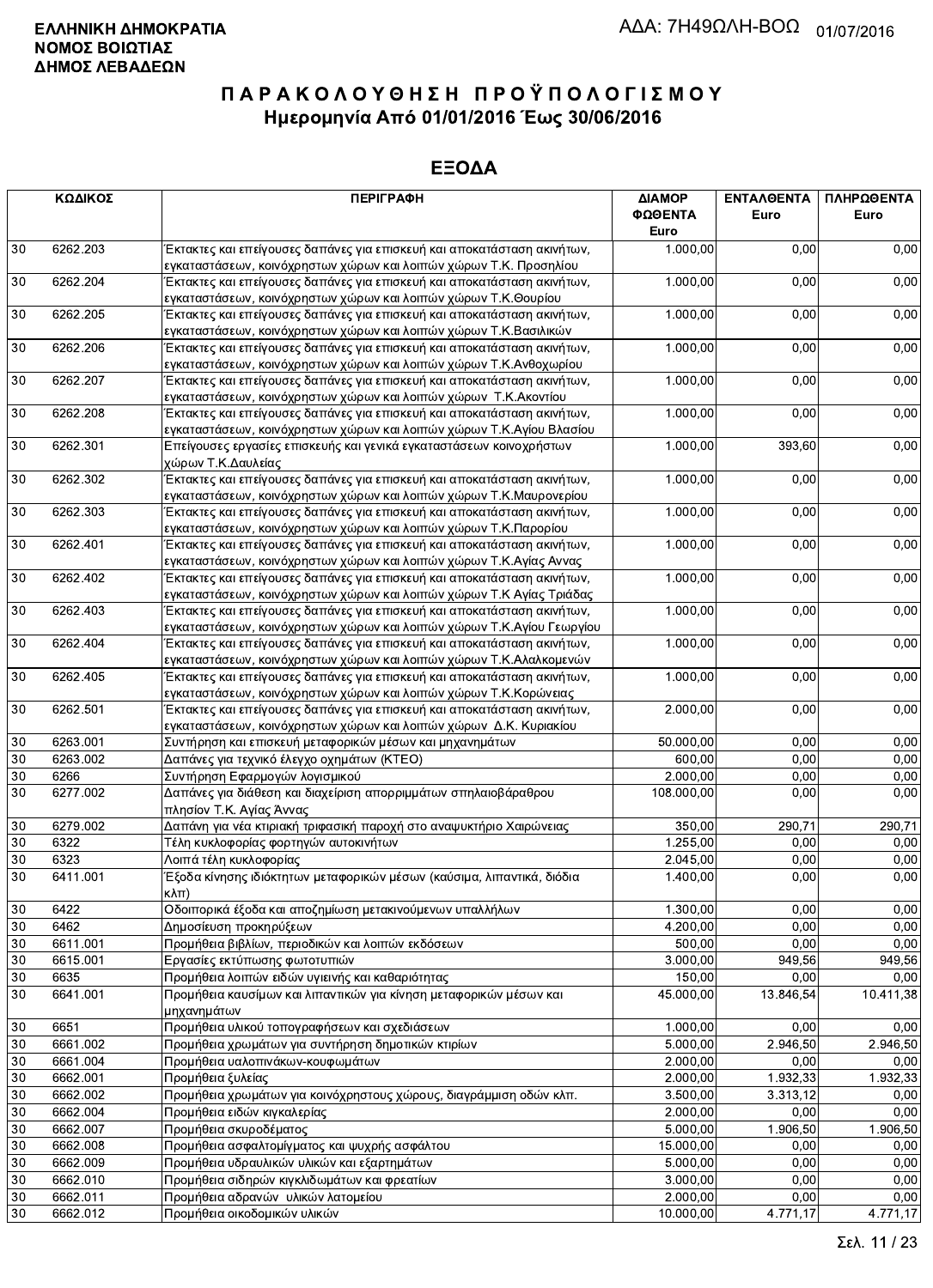|                       | ΚΩΔΙΚΟΣ              | <b>ПЕРІГРАФН</b>                                                                                                              | ΔΙΑΜΟΡ               | ΕΝΤΑΛΘΕΝΤΑ   | ΠΛΗΡΩΘΕΝΤΑ     |
|-----------------------|----------------------|-------------------------------------------------------------------------------------------------------------------------------|----------------------|--------------|----------------|
|                       |                      |                                                                                                                               | ΦΩΘΕΝΤΑ              | Euro         | Euro           |
|                       |                      |                                                                                                                               | Euro                 |              |                |
| 30                    | 6662.013             | Προμήθεια μονωτικών-στεγανωτικών υλικών                                                                                       | 750,00               | 0,00         | 0,00           |
| 30                    | 6662.014             | Προμήθεια χυτοσιδηρών οριοδεικτών                                                                                             | 3.000,00             | 0,00         | 0,00           |
| 30                    | 6671.002             | Προμήθεια ελαστικών οχημάτων και μηχανημάτων                                                                                  | 10.000,00            | 0,00         | 0,00           |
| 30                    | 6673.002             | Ανταλλακτικά φωτεινών σηματοδοτών                                                                                             | 8.000,00             | 0,00         | 0,00           |
| $30\,$                | 6673.003             | Ανταλλακτικά αντικεραυνικής προστασίας                                                                                        | 5.000,00             | 0,00         | 0,00           |
| 30                    | 6699.001             | Προμήθεια διάφορων μικροεργαλείων                                                                                             | 500,00               | 0,00         | 0,00           |
| 30                    | 6699.007             | Προμήθεια αλατιού για αντιμετώπιση επιπτώσεων από έκτακτα καιρικά                                                             | 7.000,00             | 0,00         | 0,00           |
|                       |                      | φαινόμενα (χιονοπτώσεις κ.λ.π.)                                                                                               |                      |              |                |
| 35                    | 6011                 | Τακτικές αποδοχές (περιλαμβάνονται βασικός μισθός, δώρα εορτών, γενικά και<br>ειδικά τακτικά επιδόματα)                       | 148.466,00           | 68.279,02    | 68.279,02      |
| 35                    | 6012.001             | Αποζημίωση υπερωριακής εργασίας μονίμων υπαλλήλων                                                                             | 600,00               | 0,00         | 0,00           |
| 35                    | 6021                 | Τακτικές αποδοχές (περιλαμβάνονται βασικός μισθός, δώρα εορτών, γενικά και<br>ειδικά τακτικά επιδόματα)                       | 14.112,00            | 5.429,60     | 5.429,60       |
| 35                    | 6022.001             | Αποζημίωση υπερωριακής εργασίας για την καταβολή εκλογικής<br>αποζημίωσης                                                     | 500,00               | 0,00         | 0,00           |
| 35                    | 6041                 | Τακτικές αποδοχές (περιλαμβάνονται βασικός μισθός, δώρα εορτών, γενικά και                                                    | 29.835,00            | 0,00         | 0,00           |
|                       |                      | ειδικά τακτικά επιδόματα)                                                                                                     |                      |              |                |
| 35                    | 6051.001             | Εργοδοτικές εισφορές Ι.Κ.Α. μονίμων υπαλλήλων                                                                                 | 5.380,00             | 2.661,90     | 2.661,90       |
| 35                    | 6051.002             | Εργοδοτικές εισφορές ΤΥΔΚΥ μονίμων υπαλλήλων                                                                                  | 16.089,00            | 6.868,18     | 6.868,18       |
| 35                    | 6051.003             | Εργοδοτικές εισφορές ΤΑΔΚΥ μονίμων υπαλλήλων                                                                                  | 3.723,96             | 1.567,74     | 1.567,74       |
| 35                    | 6052.001             | Εργοδοτικες εισφορές Ι.Κ.Α. υπαλλήλων με σχέση Αορ.Χρόνου                                                                     | 3.486,00             | 1.333,50     | 1.333,50       |
| 35                    | 6054.001             | Εργοδοτικές εισφορές Ι.Κ.Α. εκτάκτου προσωπικού                                                                               | 7.688,00             | 0,00         | 0,00           |
| 35                    | 6056                 | Εργοδοτικές εισφορές Δήμων Κοινωνικής Ασφάλισης                                                                               | 12.351,00            | 1.565,90     | 1.565,90       |
| 35                    | 6061.001             | Παροχές σε είδος-είδη ατομικής προστασίας εργαζομένων (ένδυση κλπ)                                                            | 500,00               | 0,00         | 0,00           |
| 35<br>$\overline{35}$ | 6061.002             | Παροχές σε είδος- γάλα εργαζομένων                                                                                            | 1.645,00             | 525,99       | 403,95         |
|                       | 6233.001             | Μίσθωση μηχανημάτων για αντιμετώπιση εκτάκτων αναγκών για δράσεις<br>πολιτικής προστασίας                                     | 17.767,82            | 0,00         | 0,00           |
| 35                    | 6233.002             | Μίσθωση μηχανημάτων για Αποχιονισμό, αντιπλημμυρική προστασία και<br>λοιπές δράσεις πολιτικής προστασίας                      | 20.000,00            | 6.199,20     | 6.199,20       |
| 35                    | 6233.003             | Μίσθωση γερανοφόρου οχήματος για την κοπή επικίνδυνων και ψηλών<br>δένδρων                                                    | 2.000,00             | 0,00         | 0,00           |
| 35                    | 6233.010             | Μίσθωση μηχανημάτων για την αντιμετώπιση εκτάκτων αναγκών για δράσεις                                                         | 14.477,00            | 0,00         | 0,00           |
| 35                    | 6233.201             | πολιτικής προστασίας στην Δημοτική Ενότητα Λιβαδειάς<br>Μίσθωση μηχανημάτων για την αντιμετώπιση εκτάκτων αναγκών για δράσεις | 8.000,00             | 0,00         | 0,00           |
|                       |                      | πολιτικής προστασίας στην Δημοτική Ενότητα Χαιρώνειας                                                                         |                      |              |                |
| 35                    | 6233.302             | Μίσθωση μηχανημάτων για αντιμετώπιση εκτάκτων αναγκών για δράσεις<br>πολιτιικής προστασίας στην Δημοτική Ενότητα Δαύλειας     | 8.000,00             | 0,00         | 0,00           |
| 35                    | 6233.402             | Μίσθωση μηχανημάτων για αντιμετώπιση εκτάκτων αναγκών για δράσεις<br>πολιτικής προστασίας στην Δημοτική Ενότητας Κορωνείας    | 8.000,00             | 0,00         | 0,00           |
| 35                    | 6233.503             | Μίσθωση μηχανημάτων για αντιμετώπιση εκτάκτων αναγκών για δράσεις                                                             | 8.000,00             | 0,00         | 0,00           |
| 35                    | 6262.002             | πολιτικής προστασίας στην Δημοτική Ενότητα Κυριακίου<br>Συντήρηση και επισκευή συντριβανιών                                   | 1.000,00             | 0,00         | 0,00           |
|                       |                      |                                                                                                                               |                      |              |                |
| 35                    | 6263.001             | Συντήρηση και επισκευή οχημάτων και μηχανημάτων                                                                               | 7.200,00             | 0,00         | 0,00           |
| 35<br>35              | 6264.001             | Συντήρηση και επισκευή λοιπών μηχανημάτων<br>Συντήρηση και επισκευή επίπλων και λοιπού εξοπλισμού σκευών και λοιπού           | 900,00               | 0,00         | 0,00           |
|                       | 6265                 | εξοπλισμού                                                                                                                    | 300,00               | 0,00         | 0,00           |
| 35                    | 6411.001             | Έξοδα κίνησης ιδιόκτητων μεταφορικών μέσων (καύσιμα, λιπαντικά, διόδια<br>$K\lambda\pi$ )                                     | 1.400,00             | 0,00         | 0,00           |
| 35                    | 6635                 | Προμήθεια λοιπών ειδών υγιεινής και καθαριότητας                                                                              | 200,00               | 0,00         | 0,00           |
| 35                    | 6641.001             | Προμήθεια καυσίμων και λιπαντικών για την κίνηση μεταφορικών μέσων και<br>μηχανημάτων                                         | 8.000,00             | 723,35       | 0,00           |
| 35                    | 6641.002             | Προμήθεια καυσίμων και λιπαντικών για την κίνηση μεταφορικών μέσων και                                                        | 9.000,00             | 0.00         | 0,00           |
|                       |                      | μηχανημάτων για τις ανάγκες της πυροπροστασίας<br>Προμήθεια καυσίμων και λιπαντικών για λοιπές ανάγκες                        |                      |              |                |
| 35<br>35              | 6644                 |                                                                                                                               | 3.000,00<br>3.000,00 | 869,52       | 402,96<br>0,00 |
| 35                    | 6673.001<br>6673.002 | Προμήθεια ανταλλακτικών για αυτόματα συστήματα ποτίσματος<br>Προμήθεια ανταλλακτικών λοιπού εξοπλισμού                        | 3.000,00             | 0,00<br>0,00 | 0,00           |
| 35                    | 6673.003             | Προμήθεια ανταλλακτικών για εγκαταστάσεις Η/Μ συντριβανιών                                                                    | 1.000,00             | 0,00         | 0,00           |
| 35                    | 6692.001             | Προμήθεια σπόρων, φυτών, δενδρυλλίων                                                                                          | 250,00               | 0,00         | 0,00           |
|                       |                      |                                                                                                                               |                      |              |                |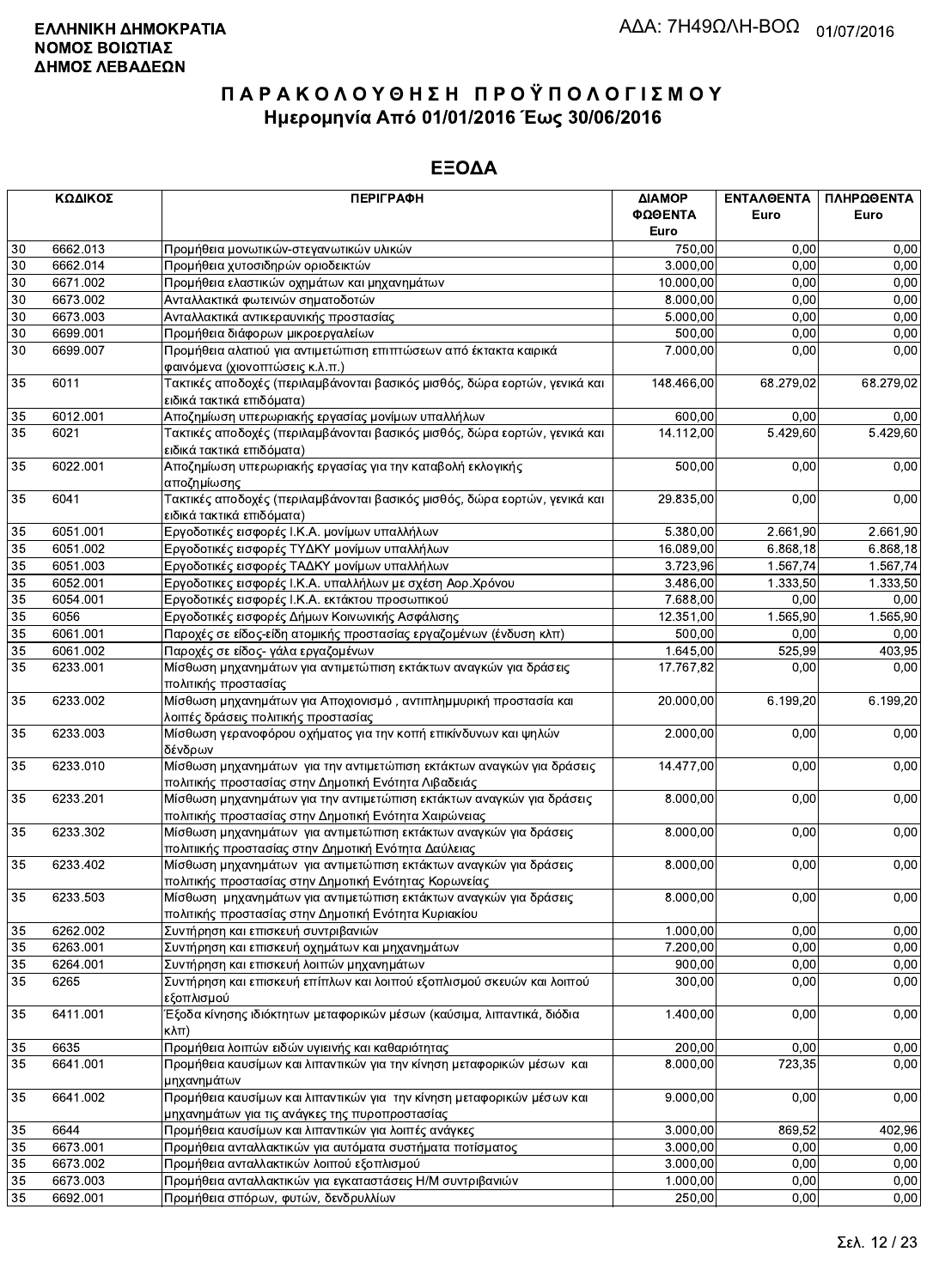|                       | ΚΩΔΙΚΟΣ              | <b>ПЕРІГРАФН</b>                                                                                                  | ΔΙΑΜΟΡ<br>ΦΩΘΕΝΤΑ | <b>ENTAAGENTA</b><br>Euro | ΠΛΗΡΩΘΕΝΤΑ<br>Euro |
|-----------------------|----------------------|-------------------------------------------------------------------------------------------------------------------|-------------------|---------------------------|--------------------|
|                       |                      |                                                                                                                   | Euro              |                           |                    |
| 35                    | 6692.002             | Προμήθεια καλλωπιστικών φυτών                                                                                     | 4.000,00          | 0,00<br>0.00              | 0,00               |
| 35<br>$\overline{35}$ | 6692.003<br>6693.001 | Προμήθεια δένδρων                                                                                                 | 2.500,00          | 0,00                      | 0,00<br>0,00       |
|                       |                      | Προμήθεια λιπασμάτων, φαρμάκων, ζιζανιοκτόνων κλπ                                                                 | 2.000,00          |                           |                    |
| 40                    | 6011                 | Τακτικές αποδοχές (περιλαμβάνονται βασικός μισθός, δώρα εορτών, γενικά και<br>ειδικά τακτικά επιδόματα)           | 210.057,00        | 110.656,33                | 110.656,33         |
| 40                    | 6012                 | Αποζημίωση υπερωριακής εργασίας και για εξαιρέσιμες ημέρες και νυκτερινές<br>ώρες και λοιπές πρόσθετες αμοιβές    | 600,00            | 0,00                      | 0,00               |
| 40                    | 6051.001             | Εργοδοτικές εισφορές Ι.Κ.Α. μονίμων υπαλλήλων                                                                     | 5.852,00          | 2.952,42                  | 2.952,42           |
| 40                    | 6051.002             | Εργοδοτικές εισφορές ΤΥΔΚΥ μονίμων υπαλλήλων                                                                      | 2.345,00          | 1.172,04                  | 1.172,04           |
| 40                    | 6051.003             | Εργοδοτικές εισφορές ΤΑΔΚΥ μονίμων υπαλλήλων                                                                      | 477,00            | 238.02                    | 238,02             |
| 40                    | 6051.004             | Εργοδοτικές εισφορές ΤΣΜΕΔΕ μονίμων υπαλλήλων                                                                     | 15.561,00         | 7.740,48                  | 7.740,48           |
| 40                    | 6051.005             | Εργοδοτικές εισφορές ΤΣΜΕΔΕ (ΕΠΙΚΟΥΡΙΚΟ) μονίμων υπαλλήλων                                                        | 2.654,00          | 1.327,02                  | 1.327,02           |
| 40                    | 6051.006             | Εργοδοτικές εισφορές ΚΥΤ μονίμων υπαλλήλων                                                                        | 3.804,00          | 1.902,00                  | 1.902,00           |
| 40                    | 6051.007             | Εργοδοτικές εισφορες τακτικών υπαλλήλων υπέρ ΟΠΑΔ                                                                 | 4.389,00          | 2.174,04                  | 2.174,04           |
| 40                    | 6051.008             | Εργοδοτικές εισφορές ΤΕΑΔΥ μονίμων υπαλλήλων                                                                      | 2.202,00          | 1.100, 16                 | 1.100,16           |
| 40                    | 6056                 | Εργοδοτικές εισφορές Δήμων Κοινωνικής Ασφάλισης                                                                   | 8.822,00          | 1.118,42                  | 1.118,42           |
| 40                    | 6331.001             | Παράβολα για την νομιμοποίηση αυθαιρέτων                                                                          | 3.000,00          | 0,00                      | 0,00               |
| 40                    | 6422                 | Οδοιπορικά έξοδα και αποζημίωση μετακινούμενων υπαλλήλων                                                          | 4.013,40          | 0,00                      | 0,00               |
| 40                    | 6462                 | Δημοσίευση προκηρύξεων                                                                                            | 650,00            | 0.00                      | 0,00               |
| 40                    | 6612                 | Προμήθεια γραφικής ύλης και λοιπά υλικά γραφείων                                                                  | 1.000,00          | 0,00                      | 0,00               |
| 40                    | 6613.001             | Προμήθεια εντύπων υπηρεσιών                                                                                       | 500,00            | 0,00                      | 0,00               |
| 40                    | 6615.002             | Εργασίες εκτύπωσης φωτοτυπιών                                                                                     | 1.200,00          | 0,00                      | 0,00               |
| 40                    | 6634                 | Προμήθεια ειδών καθαριότητας και ευπρεπισμού                                                                      | 200,00            | 0,00                      | 0,00               |
| 45                    | 6011                 | Τακτικές αποδοχές (περιλαμβάνονται βασικός μισθός, δώρα εορτών, γενικά και<br>ειδικά τακτικά επιδόματα)           | 44.163,00         | 22.968,54                 | 22.968,54          |
| 45                    | 6051.002             | Εργοδοτικές εισφορές ΤΥΔΚΥ μονίμων υπαλλήλων                                                                      | 5.521,00          | 2.751,72                  | 2.751,72           |
| 45                    | 6051.003             | Εργοδοτικές εισφορές ΤΑΔΚΥ μονίμων υπαλλήλων                                                                      | 1.274,00          | 609,84                    | 609,84             |
| 45                    | 6056                 | Εργοδοτικές εισφορές Δήμων Κοινωνικής Ασφάλισης                                                                   | 5.293,00          | 671,05                    | 671,05             |
| 45                    | 6061.001             | Παροχές σε είδος-είδη ατομικής προστασίας εργαζομένων (ένδυση κλπ)                                                | 450,00            | 0,00                      | 0,00               |
| 45                    | 6061.002             | Παροχές σε είδος-γάλα εργαζομένων                                                                                 | 660,00            | 216,03                    | 167,21             |
| 45                    | 6279                 | Λοιπές δαπάνες για ύδρευση, άρδευση, φωτισμό, καθαριότητα                                                         | 7.300,00          | 3.859,00                  | 3.859,00           |
| 45                    | 6635                 | Προμήθεια λοιπών ειδών υγιεινής και καθαριότητας                                                                  | 150,00            | 0,00                      | 0,00               |
| 45                    | 6693.001             | Προμήθεια φαρμάκων, ζιζανιοκτόνων κλπ                                                                             | 300,00            | 0,00                      | 0,00               |
| 45                    | 6699.001             | Προμήθεια λαδιού για τις ανάγκες του Νεκροταφείου                                                                 | 7.000,00          | 684,50                    | 684,50             |
| 45                    | 6699.002             | Προμήθεια κεριών για τις ανάγκες του Νεκροταφείου                                                                 | 1.500,00          | 0,00                      | 0,00               |
| 50                    | 6011                 | Τακτικές αποδοχές (περιλαμβάνονται βασικός μισθός, δώρα εορτών, γενικά και<br>ειδικά τακτικά επιδόματα)           | 9.136,00          | 0,00                      | 0,00               |
| 50                    | 6051.002             | Εργοδοτικές εισφορές ΤΥΔΚΥ μονίμων υπαλλήλων                                                                      | 1.142,00          | 0,00                      | 0,00               |
| 50                    | 6051.003             | Εργοδοτικές εισφορές ΤΑΔΚΥ μονίμων υπαλλήλων                                                                      | 274,08            | 0,00                      | 0,00               |
| 60                    | 6021                 | Τακτικές αποδοχές (περιλαμβάνονται βασικός μισθός, δώρα εορτών, γενικά και<br>ειδικά τακτικά επιδόματα)           | 49.710,00         | 20.702,25                 | 20.702,25          |
| 60                    | 6041                 | Τακτικές αποδοχές εκτάκτων υπαλλήλων Παιδικών Σταθμών                                                             | 142.813,00        | 16.261,33                 | 16.261,33          |
| 60                    | 6052.001             | Εργοδοτικές εισφορές Ι.Κ.Α.υπαλλήλων με σχέση Αορ.Χρόνου                                                          | 12.769,00         | 5.084,50                  | 5.084,50           |
| 60                    | 6054.001             | Εργοδοτικές εισφορές ΙΚΑ εκτάκτων υπαλλήλων Παιδικών Σταθμών                                                      | 36.783,00         | 4.150,09                  | 4.150,09           |
| 60                    | 6726.001             | Εισφορές (ωφελούμενων και εργοδότη) μέσω Προγραμμάτων Κοινωφελούς                                                 | 21.780,00         | 21.746,32                 | 21.746,32          |
|                       |                      | Χαρακτήρα (παρ.ΙΔ Ν.4152/2013)                                                                                    |                   |                           |                    |
| 70                    | 6011                 | Τακτικές αποδοχές (περιλαμβάνονται βασικός μισθός, δώρα εορτών, γενικά και<br>ειδικά τακτικά επιδόματα)           | 43.288,00         | 17.816,77                 | 17.816,77          |
| 70                    | 6021                 | Τακτικές αποδοχές υπαλλήλων (περιλαμβάνονται βασικός μισθός, δώρα<br>εορτών, γενικά και ειδικά τακτικά επιδόματα) | 33.269,00         | 13.298,35                 | 13.298,35          |
| 70                    | 6051.002             | Εργοδοτικές εισφορές ΤΥΔΚΥ μονίμων υπαλλήλων                                                                      | 5.412,00          | 2.106,32                  | 2.106,32           |
| $70\,$                | 6051.003             | Εργοδοτικές εισφορές ΤΑΔΚΥ μονίμων υπαλλήλων                                                                      | 1.302,08          | 473,04                    | 473,04             |
| 70                    | 6052.001             | Εργοδοτικές εισφορές Ι.Κ.Α. εργαζομένων με σχέση Αορ. Χρόνου (υπαλλήλων<br>τοπ. οικονομ. ανάπτυξης)               | 8.211,00          | 3.266,06                  | 3.266,06           |
| 70                    | 6056                 | Εργοδοτικές εισφορές Δήμων Κοινωνικής Ασφάλισης                                                                   | 3.529,00          | 447,37                    | 447,37             |
| 70                    | 6117.001             | Δαπάνη για στείρωση σκύλων                                                                                        | 14.500,00         | 0,00                      | 0,00               |
| $70\,$                | 6142.001             | Καθαρισμός, απολύμανση και συντήρηση χημικών τουαλετών                                                            | 5.000,00          | 0,00                      | 0,00               |
| 70                    | 6236.001             | Μίσθωση χημικών τουαλετών για την Εμποροπανήγυρη                                                                  | 5.000,00          | 0,00                      | 0,00               |
|                       |                      |                                                                                                                   |                   |                           |                    |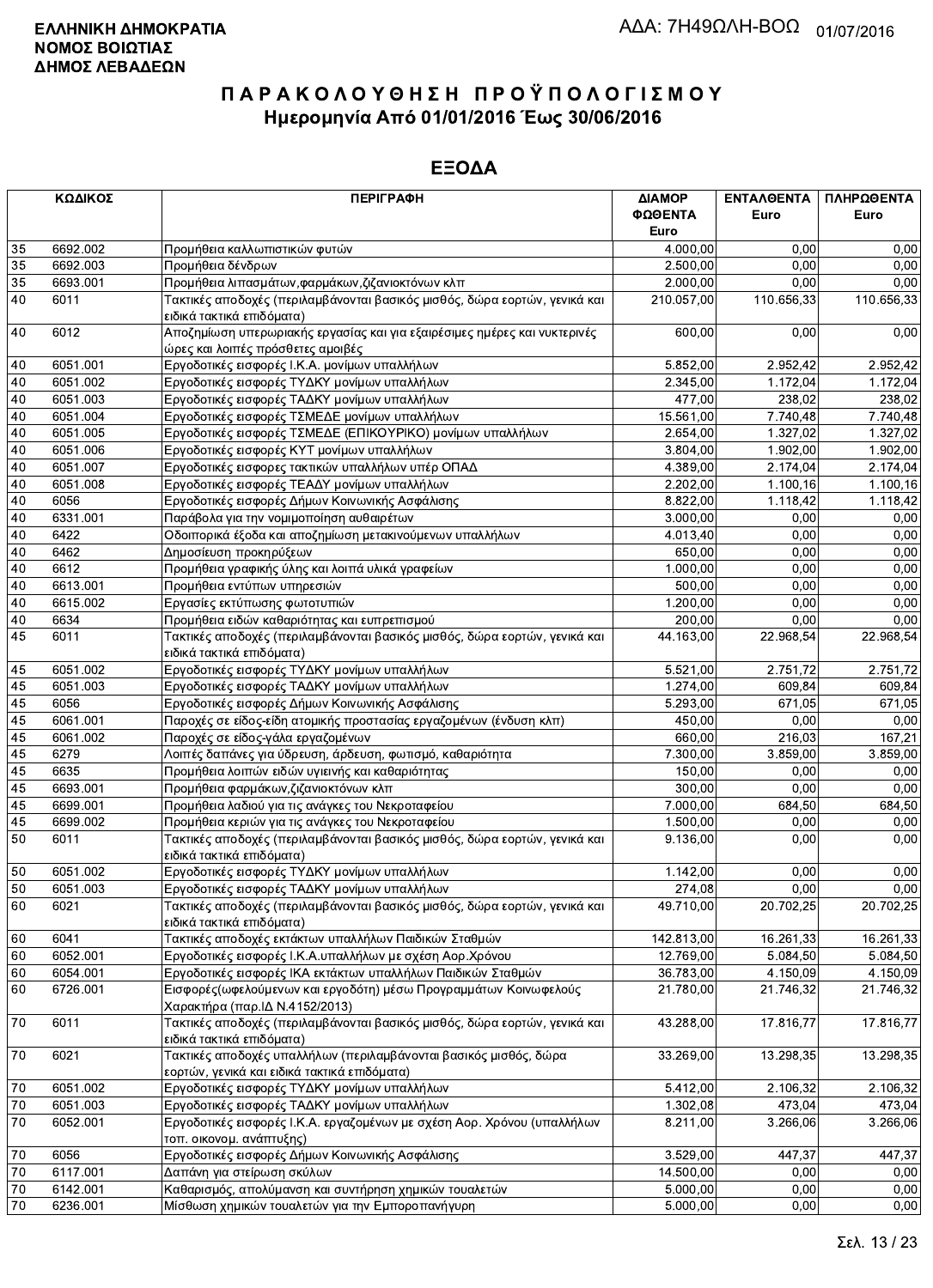|                 | ΚΩΔΙΚΟΣ  | <b>ПЕРІГРАФН</b>                                                                        | ΔΙΑΜΟΡ<br>ΦΩΘΕΝΤΑ<br>Euro | ΕΝΤΑΛΘΕΝΤΑ<br>Euro | ΠΛΗΡΩΘΕΝΤΑ<br>Euro |
|-----------------|----------|-----------------------------------------------------------------------------------------|---------------------------|--------------------|--------------------|
| 70              | 6262.002 | Συντήρηση Ρολογιών Δήμου Λεβαδέων                                                       | 4.500,00                  | 1.200,48           | 1.200,48           |
| $70\,$          | 6263     | Συντήρηση και επισκευή μεταφορικών μέσων                                                | 6.000,00                  | 0,00               | 0,00               |
| 70              | 6279.001 | Λοιπές δαπάνες για ύδρευση, άρδευση, φωτισμό, καθαριότητα                               | 115.000,00                | 73.648,00          | 73.648,00          |
| $\overline{70}$ | 6321     | Τέλη κυκλοφορίας επιβατηγών αυτοκινήτων                                                 | 1.350,00                  | 0,00               | 0,00               |
| 70              | 6613     | Προμήθεια εντύπων και υλικών μηχανογράφησης και πολλαπλών                               | 500,00                    | 0,00               | 0,00               |
| 70              | 6615.001 | εκτυπώσεων<br>Εκτύπωση ενημερωτικών εντύπων για την ευαισθητοποίηση πολιτών στο         | 500,00                    | 0,00               | 0,00               |
|                 |          | θέμα των αδέσποτων ζώων του Δήμου                                                       |                           |                    |                    |
| 70              | 6641     | Προμήθεια καυσίμων και λιπαντικών για κίνηση μεταφορικών μέσων                          | 7.000.00                  | 1.629,63           | 1.296,84           |
| 70              | 6671.002 | Προμήθεια ελαστικών μεταφορικών μέσων                                                   | 1.500,00                  | 0,00               | 0,00               |
| $70\,$          | 6699.001 | Προμήθεια ζωοτροφών σκύλων                                                              | 1.680,00                  | 0,00               | 0,00               |
| 10              | 7133     | Έπιπλα σκεύη                                                                            | 5.000,00                  | 0,00               | 0,00               |
| $\overline{10}$ | 7134.001 | Μηχανογραφικός εξοπλισμός                                                               | 10.000,00                 | 0.00               | 0,00               |
| 10              | 7134.002 | Προμήθεια λογισμικού ηλεκτρονικών υπολογιστών                                           | 8.000,00                  | 0,00               | 0,00               |
| 10              | 7134.014 | Προμήθεια χρονομέτρου για τις συνεδριάσεις του Δ.Σ. και κονσόλας                        | 550,00                    | 0,00               | 0,00               |
| 10              | 7135.003 | Προμήθεια κλιματιστικών DATA ROOM                                                       | 2.000.00                  | 0,00               | 0,00               |
| 10              | 7518.001 | Συμμετοχή στην ίδρυση της Αγροδιατροφικής Σύμπραξης Περιφέρειας Στερεάς<br>Ελλάδας      | 1.000,00                  | 1.000,00           | 1.000,00           |
| 15              | 7131.001 | Προμήθεια πλυντηρίου πιάτων                                                             | 700,00                    | 604,87             | 0,00               |
| 15              | 7131.003 | Προμήθεια μηχανημάτων φυσιοθεραπείας                                                    | 3.000,00                  | 0.00               | 0,00               |
| 15              | 7131.006 | Προμήθεια αλεξικέραυνου για την αντικεραυνική προστασία του                             | 9.840,00                  | 0,00               | 0,00               |
| 15              | 7131.007 | Κατασκηνωτικού Κέντρου<br>Προμήθεια πλυντηρίων ρούχων για τους παιδκούς σταθμούς        | 1.200,00                  | 746,00             | 0,00               |
| 15              | 7131.008 | Προμήθεια ηλεκτρικών ψυγείων για τους Παιδικούς Σταθμούς                                | 1.500,00                  | 1.475,60           | 1.475,60           |
| 15              | 7131.009 | Προμήθεια ηλεκτρικών σκουπών για τους Παιδικούς Σταθμούς                                | 300,00                    | 171,38             | 0,00               |
| 15              | 7131.010 | Προμήθεια ηλεκτρικού πιάνου Δημοτικού Ωδείου                                            | 2.000,00                  | 1.993,83           | 1.993,83           |
| 15              | 7131.011 | Προμήθεια ρομποτικής σκούπας καθαρισμού κολυμβητικών δεξαμενών του                      | 10.000,00                 | 0,00               | 0,00               |
|                 |          | Δημοτικού Κολυμβητηρίου                                                                 |                           |                    |                    |
| 15              | 7131.012 | Σύστημα ασφαλείας Μουσείου Αγροτικής Κληρονομιάς στον οικισμό Ελικώνα                   | 9.445,00                  | 0,00               | 0,00               |
| 15              | 7131.013 | Προμήθεια επαγγελματικού ψυγείου για τις ανάγκες συντήρησης                             | 4.000,00                  | 0,00               | 0,00               |
|                 |          | προιόντων "Κοινωνικού Παντοπωλείου"                                                     |                           |                    |                    |
| 15              | 7131.014 | Προμήθεια μηχανήματος υπέρηχου για τις ανάγκες του "Κοινωνικού Ιατρείου"                | 5.000,00                  | 0,00               | 0,00               |
| 15              | 7133.002 | Προμήθεια επίπλων και σκευών για Παιδικούς Σταθμούς και ΚΑΠΗ                            | 2.500,00                  | 0,00               | 0,00               |
| 15              | 7133.003 | Προμήθεια πλαστικών καθισμάτων                                                          | 2.500,00                  | 0,00               | 0,00               |
| 15              | 7134.004 | Προμήθεια πολυμηχανήματος (φωτοτυπικό-fax) για την υπηρεσία Κοινωνικής<br>προστασίας    | 600,00                    | 0,00               | 0,00               |
| 15              | 7134.005 | Προμήθεια πολυμηχανήματος (φωτοτυπικό-fax) για την υπηρεσία Δια Βίου<br>Μάθηση          | 600,00                    | 0,00               | 0,00               |
| 15              | 7135.002 | Προμήθεια σκευών μαγειρικής                                                             | 600,00                    | 0,00               | 0,00               |
| 15              | 7135.010 | Προμήθεια μηχανημάτων μέτρησης χοληστερίνης και σακχάρου                                | 200.00                    | 0,00               | 0,00               |
| 15              | 7135.011 | Προμήθεια και κατασκευή περίφραξης χώρου Κολυμβητηρίου                                  | 5.000,00                  | 0,00               | 0,00               |
| 15              | 7135.012 | Προμήθεια μουσικών οργάνων Φιλαρμονικής                                                 | 2.000,00                  | 1.999,46           | 1.999,46           |
| 15              | 7135.015 | Προμήθεια μεταλλικών πάγκων για κουζίνα Κατασκήνωσης                                    | 1.000,00                  | 0,00               | 0,00               |
| 15              | 7135.016 | Προμήθεια μοκετών για Βρεφονηπιακούς Σταθμούς                                           | 1.000,00                  | 0,00               | 0,00               |
| 15              | 7135.017 | Προμήθεια πλαστικού σκεπάσματος κολυμβητικής δεξαμενής Δημοτικού                        | 8.000,00                  | 0,00               | 0,00               |
| 15              | 7135.018 | Κολυμβητηρίου<br>Προμήθεια δύο πάρκων για το βρεφικό τμήμα του Β΄ Βρεφονηπιακού Σταθμού | 1.500,00                  | 0,00               | 0,00               |
| 15              | 7135.019 | Προμήθεια CD PLAYER για Παιδικούς Σταθμούς και Δημοτικό Ωδείο                           | 650,00                    | 0,00               | 0,00               |
| 15              | 7135.020 | Προμήθεια οργάνων παιδικών χαρών                                                        | 5.000,00                  | 0,00               | 0,00               |
| 15              | 7311.103 | Βελτίωση Σχολικών Συγκροτημάτων                                                         | 64.000,00                 | 48.951,80          | 48.951,80          |
| 15              | 7311.105 | Επισκευή στεγών-στεγάστρων σχολικών συγκροτημάτων                                       | 34.453,29                 | 0,00               | 0,00               |
| 15              | 7326.001 | Αναβάθμιση αθλητικών εγκαταστάσεων                                                      | 230.683,79                | 0,00               | 0,00               |
| 15              | 7326.003 | Ανάδειξη ψηφιδωτών παλαιοχριστιανικού ναού στην οδό Σπυροπούλου                         | 135.000,00                | 0,00               | 0,00               |
|                 |          | Λιβαδειάς                                                                               |                           |                    |                    |
| 15              | 7326.404 | Βελτίωση γηπέδου ποδοσφαίρου Αγίας Τριάδας                                              | 13.739,72                 | 0,00               | 0,00               |
| 15              | 7336.001 | Συντήρηση Ανοικτού Θεάτρου Κρύας.                                                       | 735,26                    | 0,00               | 0,00               |
| 15              | 7413.001 | Μελέτη αποκατάστασης ρηγματώσεων πέτρινου θεάτρου Λιβαδειάς                             | 5.500,00                  | 0,00               | 0,00               |
| 15              | 7413.002 | Μουσειολογική μελέτη για την δημιουργία "Μουσείου Πολιτισμού"                           | 5.370,19                  | 0,00               | 0,00               |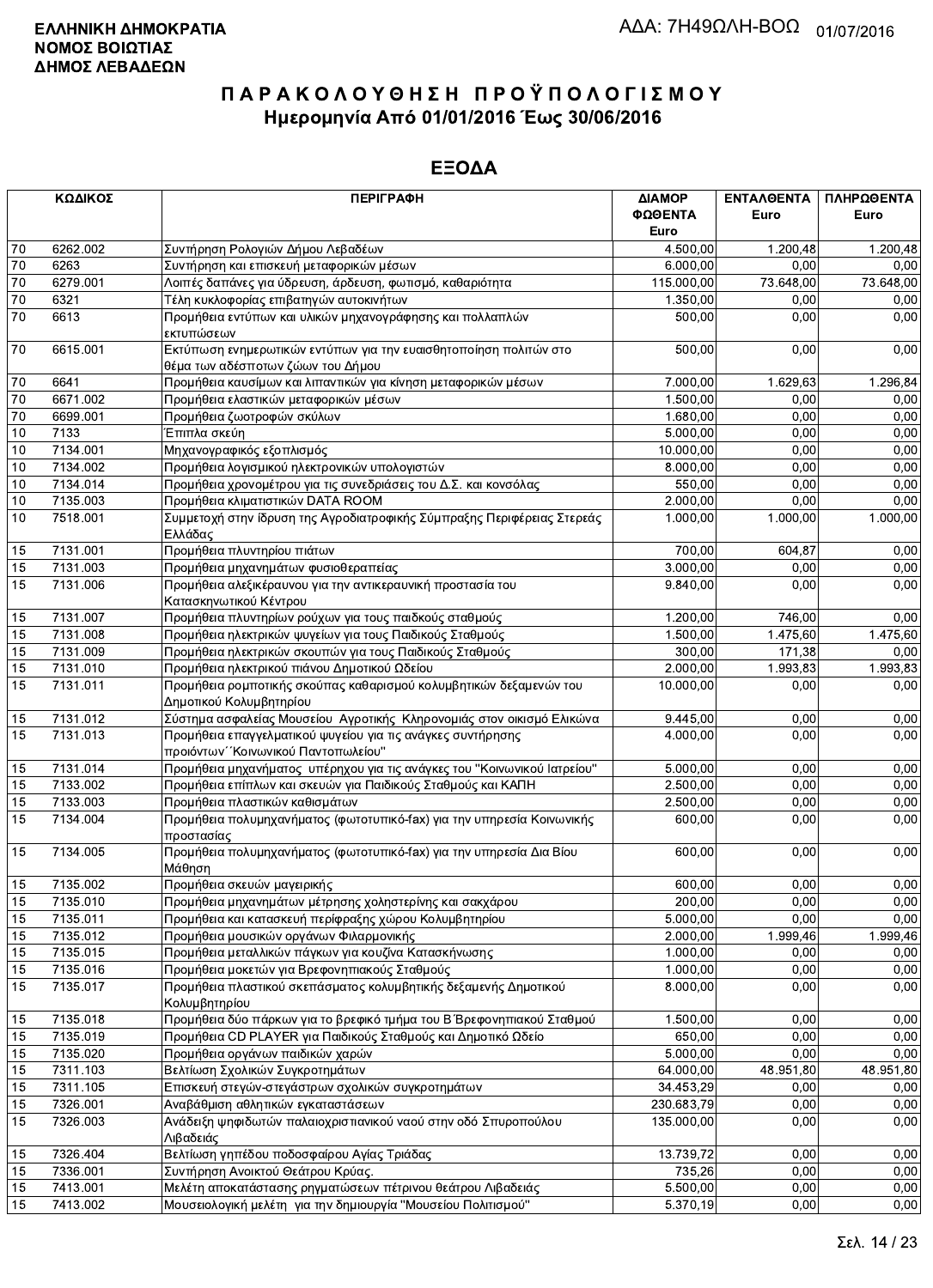|    | ΚΩΔΙΚΟΣ  | <b>ПЕРІГРАФН</b>                                                                                                                                                                                                                                                                                          | ΔΙΑΜΟΡ<br>ΦΩΘΕΝΤΑ<br>Euro | ΕΝΤΑΛΘΕΝΤΑ<br>Euro | ΠΛΗΡΩΘΕΝΤΑ<br>Euro |
|----|----------|-----------------------------------------------------------------------------------------------------------------------------------------------------------------------------------------------------------------------------------------------------------------------------------------------------------|---------------------------|--------------------|--------------------|
| 20 | 7131.001 | Μηχάνημα καθαρισμού (σάρωθρο)                                                                                                                                                                                                                                                                             | 0.00                      | 0,00               | 0,00               |
| 20 | 7131.002 | Σάρωθρο συλλογής                                                                                                                                                                                                                                                                                          | 3.600,00                  | 0,00               | 0,00               |
| 20 | 7135.001 | Προμήθεια κάδων απορριμμάτων για κομποστοποίηση                                                                                                                                                                                                                                                           | 7.000,00                  | 0,00               | 0,00               |
| 20 | 7135.002 | Προμήθεια κάδων απορριμμάτων διαφόρων τύπων                                                                                                                                                                                                                                                               | 15.000,00                 | 0,00               | 0,00               |
| 20 | 7135.003 | Προμήθεια διαφόρων εργαλείων                                                                                                                                                                                                                                                                              | 2.000,00                  | 0,00               | 0,00               |
| 20 | 7135.005 | Προμήθεια επιστύλιων καλαθιών απορριμμάτων                                                                                                                                                                                                                                                                | 3.500,00                  | 0,00               | 0,00               |
| 20 | 7135.007 | Προμήθεια συστήματος τηλεματικής διαχείρησης στόλου οχημάτων                                                                                                                                                                                                                                              | 11.000.00                 | 0,00               | 0,00               |
| 20 | 7325.001 | Επεκτάσεις Ηλεκτροφωτισμού                                                                                                                                                                                                                                                                                | 14.400,00                 | 5.500,55           | 5.500,55           |
| 30 | 7131.001 | Ανακαίνιση Παιδικών Χαρών                                                                                                                                                                                                                                                                                 | 237.521,86                | 0.00               | 0,00               |
| 30 | 7134.001 | Προμήθεια λογισμικού ηλεκτρονικών υπολογιστών                                                                                                                                                                                                                                                             | 2.500,00                  | 0,00               | 0,00               |
| 30 | 7135.002 | Προμήθεια αναλυτή καυσαερίων                                                                                                                                                                                                                                                                              | 2.000,00                  | 0,00               | 0,00               |
| 30 | 7135.003 | Προμήθεια διαφόρων εργαλείων                                                                                                                                                                                                                                                                              | 2.100,00                  | 0,00               | 0,00               |
| 30 | 7135.007 | Προμήθεια πληροφοριακών πινακίδων και κυκλοφοριακών ρυθμίσεων και<br>ιστών                                                                                                                                                                                                                                | 6.000,00                  | 0,00               | 0,00               |
| 30 | 7135.008 | Προμήθεια κατόπτρων ρύθμισης κυκλοφορίας                                                                                                                                                                                                                                                                  | 5.000,00                  | 0,00               | 0,00               |
| 30 | 7135.009 | Προμήθεια πληροφοριακών πινακίδων σήμανσης, ονοματοθεσίας και<br>αρίθμησης                                                                                                                                                                                                                                | 2.000,00                  | 0,00               | 0,00               |
| 30 | 7135.010 | Προμήθεια υδροφρακτών, ρουλεμάν και λοιπά εξαρτήματα ρύθμισης νερού<br>καναλιών στην περιοχή Κρύας                                                                                                                                                                                                        | 6.000,00                  | 0,00               | 0,00               |
| 30 | 7135.011 | Προμήθεια αντλίας ακαθάρτων                                                                                                                                                                                                                                                                               | 500,00                    | 0,00               | 0,00               |
| 30 | 7135.012 | Προμήθεια γεννήτριας                                                                                                                                                                                                                                                                                      | 1.200,00                  | 0,00               | 0,00               |
| 30 | 7135.013 | Προμήθεια ηλεκτρικού εργαλείου (μπουλονοκλείδο)                                                                                                                                                                                                                                                           | 700,00                    | 0,00               | 0,00               |
| 30 | 7311.001 | Ανακαίνιση κτιρίων και διαμόρφωση περιβάλλοντος χώρου αμαξοστασίου                                                                                                                                                                                                                                        | 120.801,77                | 0,00               | 0,00               |
| 30 | 7311.002 | Ανακατασκευή κτιρίου του Πνευματικού Κέντρου σε Νέο Δημαρχείο                                                                                                                                                                                                                                             | 146.735,14                | 0,00               | 0,00               |
| 30 | 7322.003 | Βελτίωση παιδικών χαρών (Δημ. Κοιν. Λιβαδειάς)                                                                                                                                                                                                                                                            | 30.000,00                 | 0,00               | 0,00               |
| 30 | 7323.022 | Βελτίωση Δημοτικής Οδοποιίας (2016)                                                                                                                                                                                                                                                                       | 311.265,92                | 0,00               | 0,00               |
| 30 | 7323.417 | Βελτιωση δασικού δρόμου από οικισμό Κορώνειας έως στροφή Νταούμη                                                                                                                                                                                                                                          | 257.175,00                | 0,00               | 0,00               |
| 30 | 7323.501 | Ασφαλτόστρωση δημοτικής οδού από θέση Μπρακάκος έως Κουτέικα                                                                                                                                                                                                                                              | 224.535,34                | 0.00               | 0,00               |
| 30 | 7325.003 | Κατασκευή φωτισμού επί της οδού Γεωργαντά                                                                                                                                                                                                                                                                 | 101.080,86                | 0,00               | 0,00               |
| 30 | 7331.001 | Συντήρηση Δημοτικών κτιρίων Δήμου Λεβαδέων                                                                                                                                                                                                                                                                | 70.000,00                 | 0,00               | 0,00               |
| 30 | 7333.001 | Συντήρηση οδών-πεζοδρόμων και κοινόχρηστων χώρων                                                                                                                                                                                                                                                          | 61.819,51                 | 13.228,41          | 13.228,41          |
| 30 | 7333.003 | Συντήρηση Αγροτικής Οδοποιίας                                                                                                                                                                                                                                                                             | 60.000,00                 | 0,00               | 0,00               |
| 30 | 7333.010 | Αποκαταστάσεις βλαβών οδοστρωμάτων                                                                                                                                                                                                                                                                        | 130.010,40                | 0,00               | 0,00               |
| 30 | 7412.001 | Εκπόνηση μελέτης κόμβου επί της συμβολής οδών Χαιρωνείας και Αισχύλου                                                                                                                                                                                                                                     | 17.785,00                 | 0,00               | 0,00               |
| 30 | 7413.001 | Τεχνικές Μελέτες Προστασίας από Βραχοπτώσεις                                                                                                                                                                                                                                                              | 75.000,00                 | 0,00               | 0,00               |
| 30 | 7413.003 | Μελέτη Ενεργειακής Απόδοσης (ΜΕΑ) Κτιρίου για την πράξη ΄ Παρεμβάσεις<br>εκσυγχρονισμού κτιριακού αποθέματος αρχιτεκτονικής αξίας (πρώην κτίριο<br>Πανεπιστημίου) και περιβάλλοντος χώρου, με εφαρμογές ενεργειακής<br>αναβάθμισης, για την χρήση δημοτικών υπηρεσιών και Πολιτιστικών<br>δραστηριοτήτων" | 17.900,64                 | 0,00               | 0,00               |
| 30 | 7413.301 | Συγκοινωνιακή προκαταρκτική μελέτη για το έργο πρόσβασης του νέου<br>Χιονοδρομικού Κέντρου Παρνασσού στην ευρύτερη περιοχή της θέσης<br><b>AKPINO</b>                                                                                                                                                     | 1.306,36                  | 0,00               | 0,00               |
| 30 | 7413.302 | Γεωλογική μελέτη για το έργο πρόσβασης του νέου Χιονοδρομικού<br>Κέντρου Παρνασσού στην ευρύτερη περιοχή της θέσης ΑΚΡΙΝΟ                                                                                                                                                                                 | 1.928,02                  | 0,00               | 0,00               |
| 30 | 7413.303 | Προμελέτη Περιβαλλοντικών Επιπτώσεων για το έργο πρόσβασης του<br>νέου Χιονοδρομικού Κέντρου Παρνασσού στην ευρύτερη περιοχή της<br>θέσης AKPINO                                                                                                                                                          | 7.862,85                  | 0,00               | 0,00               |
| 35 | 7135.001 | Προμήθεια λοιπού κεφαλαιακού εξοπλισμού (εργαλείων κλπ συναφών ειδών)                                                                                                                                                                                                                                     | 3.000,00                  | 0,00               | 0,00               |
| 35 | 7135.002 | Προμήθεια εξοπλισμού (χλοοκοπτικών μηχανημάτων κλπ) για την<br>αντιμετώπιση δράσεων πολιτικής προστασίας                                                                                                                                                                                                  | 4.000,00                  | 0,00               | 0,00               |
| 40 | 7111.003 | Αποζημίωση ιδιοκτησίων για την διάνοιξη της οδού Ρούμελης από την οδό<br>Χαιρωνείας εως την οδό Ορχομενού (1/2012 πράξη αναλογισμού)                                                                                                                                                                      | 13.744,34                 | 0,00               | 0,00               |
| 40 | 7112.203 | Αγορά ακινήτου επί της πλατείας της Τ.Κ. Αγίας Άννας                                                                                                                                                                                                                                                      | 73.934,70                 | 0,00               | 0,00               |
| 40 | 7413.001 | Εκπόνηση μελέτης Βιώσιμης Αστικής Ανάπτυξης                                                                                                                                                                                                                                                               | 15.040,98                 | 0,00               | 0,00               |
| 40 | 7413.302 | Μελέτη γεωλογικής καταλληλότητας (Β1 σταδίου) του ΣΧΟΟΑΠ Δαύλειας                                                                                                                                                                                                                                         | 2.738,72                  | 2.706,00           | 2.706,00           |
| 45 | 7135.001 | Προμήθεια λοιπού κεφαλαιακού εξοπλισμού (εργαλείων κλπ. συναφών<br>ειδών).                                                                                                                                                                                                                                | 1.000,00                  | 0,00               | 0,00               |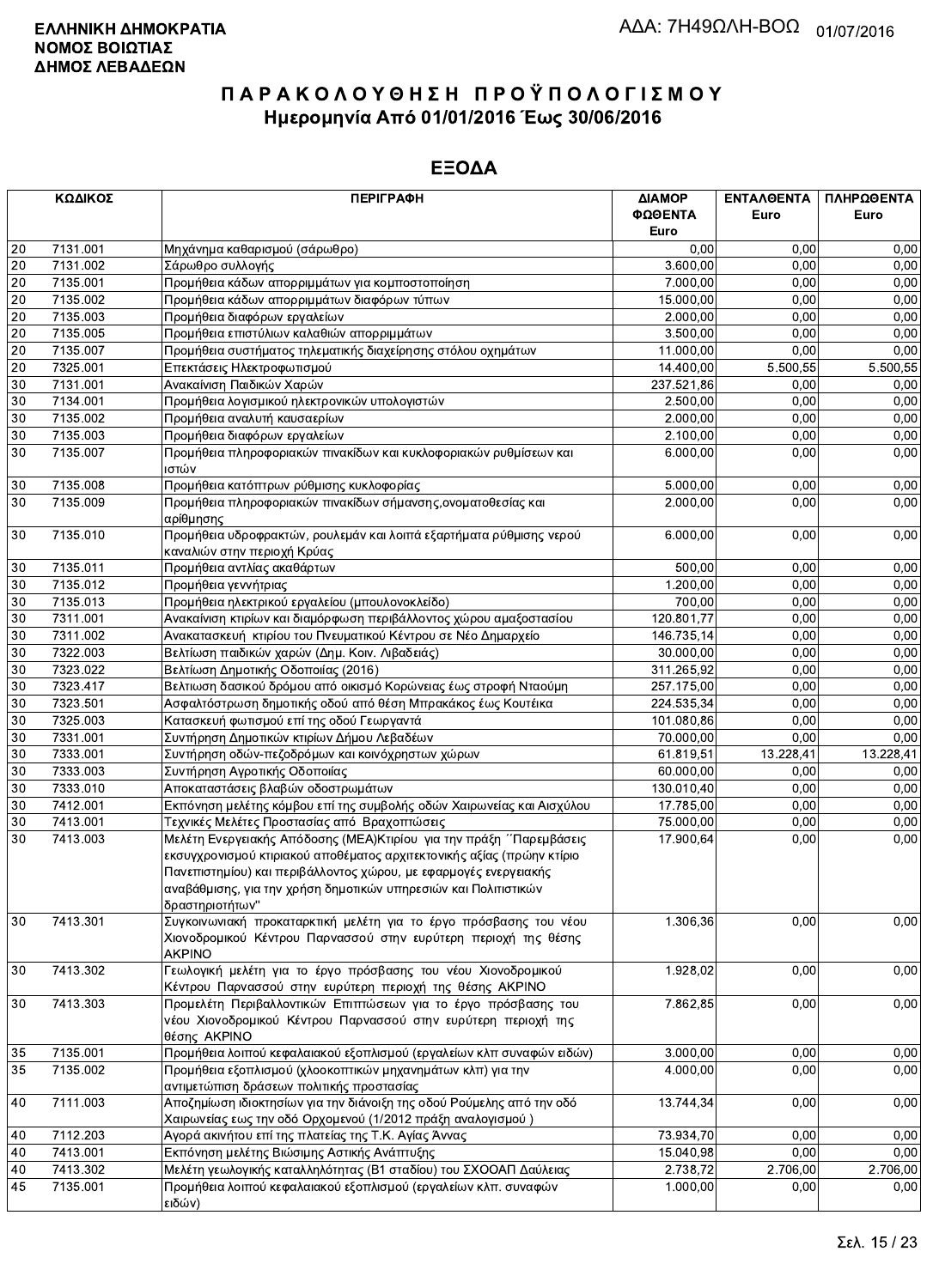|        | ΚΩΔΙΚΟΣ  | <b>ПЕРІГРАФН</b>                                                                                                                              | ΔΙΑΜΟΡ<br>ΦΩΘΕΝΤΑ         | <b>ENTAA@ENTA</b><br>Euro | ΠΛΗΡΩΘΕΝΤΑ<br>Euro    |
|--------|----------|-----------------------------------------------------------------------------------------------------------------------------------------------|---------------------------|---------------------------|-----------------------|
|        |          |                                                                                                                                               | Euro                      |                           |                       |
| 45     | 7326.001 | Κατασκευή περίφραξης νέου Νεκροταφείου                                                                                                        | 0,00                      | 0,00                      | 0,00                  |
| 45     | 7413.001 | Τεχνικές μελέτες επέκτασης Κοιμητηρίου Δ.Κ. Λιβαδειάς                                                                                         | 38.000,00                 | 0.00                      | 0,00                  |
| 45     | 7413.002 | Περιβαλλοντική Μελέτη Επέκτασης Κοιμητηρίου Δ.Κ. Λιβαδειάς                                                                                    | 17.780,00                 | 0.00                      | 0,00                  |
| 45     | 7413.401 | Τεχνικές μελέτες ίδρυσης Νέου Κοιμητηρίου Αγίου Γεωργίου                                                                                      | 31.000,00                 | 0,00                      | 0,00                  |
| 61     | 7326.001 | Αναβάθμιση Ενεργητικής Πυροπροστασίας Κλειστού Γυμναστηρίου Λιβαδειάς                                                                         | 102.000,00                | 0,00                      | 0,00                  |
| 63     | 7341.401 | Μελέτη Έργων Ανακατασκευής Εσωτερικού Δικτύου, Έργων Προσαγωγής<br>Ακαθάρτων και Εγκατάστασης Επεξεργασίας Λυμάτων (Ε.Ε.Λ.) Αγίου<br>Γεωργίου | 0,00                      | 0,00                      | 0,00                  |
| 64     | 7111.001 | Αποζημίωση ιδιοκτησιών στο πάρκο της Έρκυνας από την οδό Θουκιδίδου<br>έως την οδό Ξενοφώντος                                                 | 90.752,00                 | 0,00                      | 0,00                  |
| 64     | 7311.001 | Ενεργειακή Αναβάθμιση Σχολικής Μονάδας 3ου Δημοτικιού Σχολείου Λιβαδειάς                                                                      | 34.285,64                 | 31.296,58                 | 31.296,58             |
| 64     | 7333.002 | Αποκατάσταση βλαβών που προκλήθηκαν από θεομηνίες σε γέφυρες του                                                                              | 70.000,00                 | 0,00                      | 0,00                  |
|        |          | Δήμου Λεβαδέων                                                                                                                                |                           |                           |                       |
| 64     | 7341.001 | Βελτίωση και ανάπλαση κοινόχρηστων χώρων οικισμού Ελικώνα                                                                                     | 459.487,97                | 22.617,66                 | 22.617,66             |
| 64     | 7341.202 | Βελτίωση και ανάπλαση κοινοχρήστων χώρων Τ.Κ. Ανθοχωρίου                                                                                      | 1,00                      | 0.00                      | 0,00                  |
| 64     | 7341.402 | Ανάπλαση Πλατείας Τ.Κ. Αγίου Γεωργίου                                                                                                         | 149.065,00                | 55.170,04                 | 55.170,04             |
| 70     | 7135.001 | Προμήθεια χημικών τουαλετών                                                                                                                   | 15.000,00                 | 0,00                      | 0,00                  |
| 00     | 8112     | Αμοιβές αιρετών αρχόντων και τρίτων                                                                                                           | 873,30                    | 0,00                      | 0,00                  |
| 00     | 8113     | Αμοιβές και έξοδα τρίτων Παροχές τρίτων                                                                                                       | 2.324,76                  | 2.138,96                  | 2.138,96              |
| 00     | 8115     | Διάφορα έξοδα                                                                                                                                 | 781,66                    | 174,66                    | 174,66                |
| 00     | 8117     | Λοιπά έξοδα                                                                                                                                   | 11.720,35                 | 650,97                    | 650,97                |
| $00\,$ | 8131     | Φορολογικά πρόστιμα και προσαυξήσεις (ΠΟΕ)                                                                                                    | 0,00                      | 0,00                      | 0,00                  |
| $00\,$ | 8211     | Απόδοση εισφοράς υπέρ του Δημοσίου στις αποδοχές και τα έξοδα<br>παράστασης                                                                   | 200.000,00                | 89.128,93                 | 89.128,93             |
| $00\,$ | 8221     | Απόδοση φόρων μισθωτών υπηρεσιών                                                                                                              | 234.716,28                | 114.113,91                | 114.113,91            |
| 00     | 8222     | Απόδοση φόρων και χαρτόσημο Δημάρχων Αντιδημάρχων, μελών Δημοτικών<br>Συμβουλίων και λοιπών συλλογικών οργάνων                                | 7.761,53                  | 1.109.72                  | 1.109,72              |
| 00     | 8223     | Απόδοση φόρων προμηθευτών εργολάβων ελ. επαγγελματιών κ.λ.π.                                                                                  | 130.213,52                | 17.790,26                 | 17.790,26             |
| 00     | 8224     | Λοιπές αποδόσεις κρατήσεων υπέρ του Δημοσίου                                                                                                  | 80.000,00                 | 0,00                      | 0,00                  |
| 00     | 8231     | Εισφορές σε ασφαλιστικούς οργανισμούς και ταμεία                                                                                              | $\overline{1.338.044,19}$ | 636.457,59                | 636.457,59            |
| $00\,$ | 8232     | Εισφορά για το εφάπαξ βοήθημα του Ν 103/75                                                                                                    | 3.500,00                  | 886,68                    | 886,68                |
| $00\,$ | 8241     | Κρατήσεις στις αποδοχές για την εξόφληση δανείων του ΤΠ & Δ                                                                                   | 91.116,23                 | 31.573,06                 | 31.573,06             |
| 00     | 8242     | Λοιπές κρατήσεις υπέρ τρίτων                                                                                                                  | 251.879,19                | 94.620,76                 | 94.620,76             |
| 00     | 8251     | Πάγια προκαταβολή                                                                                                                             | 29.000,00                 | 29.000,00                 | 10.000,00             |
| 00     | 8261.001 | Επιστροφές αχρεωστήτως εισπραχθέντων εσόδων                                                                                                   | 36.273,02                 | 335,81                    | 335,81                |
| $00\,$ | 8261.003 | Επιστροφές χρημάτων για επιχορηγούμενες ληξιπρόθεσμες οφειλές                                                                                 | 9.010,00                  | 4.504,56                  | 4.504,56              |
| $00\,$ | 8511     | Προβλέψεις μη είσπραξης εισπρακτέων υπολοίπων                                                                                                 | 2.893.302,25              | 0,00                      | 0,00                  |
| 10     | 8111     | Αμοιβές και έξοδα προσωπικού                                                                                                                  | 158,60                    | 81,01                     | 81,01                 |
| $10$   | 8113     | Αμοιβές και έξοδα τρίτων Παροχές τρίτων                                                                                                       | 3.336, 13                 | 3.336,13                  | 3.336,13              |
| 10     | 8115     | Διάφορα έξοδα                                                                                                                                 | 5.340,27                  | 253,38                    | 253,38                |
| 10     | 8116     | Δαπάνες προμήθειας αναλωσίμων                                                                                                                 | 3.224,59                  | 3.021,42                  | 3.021,42              |
| 10     | 8117     | Λοιπά έξοδα                                                                                                                                   | 48.840,19                 | 0,00                      | 0,00                  |
| 10     | 8121     | Αγορές κτιρίων τεχνικών έργων και προμήθειες παγίων                                                                                           | 1.334,56                  | 1.334,56                  | 1.334,56              |
| 15     | 8111     | Αμοιβές και έξοδα προσωπικού                                                                                                                  | 45.567,81                 | 8.335,03                  | 2.151,89              |
| 15     | 8112     | Αμοιβές αιρετών αρχόντων και τρίτων                                                                                                           | 2.913,39                  | 1.685,19                  | 1.685,19              |
| 15     | 8113     | Αμοιβές και έξοδα τρίτων Παροχές τρίτων                                                                                                       | 7.412,35                  | 4.901,35                  | 4.901,35              |
| 15     | 8115     | Διάφορα έξοδα                                                                                                                                 | 39.481,51                 | 22.207,31                 | 22.207,31             |
| 15     | 8116     | Δαπάνες προμήθειας αναλωσίμων                                                                                                                 | 13.804,62                 | 10.563,56                 | 10.563,56             |
| 15     | 8117     | Λοιπά έξοδα                                                                                                                                   | 142.167,45                | 52.818,28                 | 52.818,28             |
| 15     | 8121     | Αγορές κτιρίων τεχνικών έργων και προμήθειες παγίων                                                                                           | 6.693,54                  | 6.693,54                  | 6.693,54              |
| 20     | 8111     | Αμοιβές και έξοδα προσωπικού                                                                                                                  | 2.916,72                  | 925,06                    | 925,06                |
| $20\,$ | 8112     | Αμοιβές αιρετών αρχόντων και τρίτων                                                                                                           | 8.821,81                  | 8.821,81                  | 8.821,81              |
| 20     | 8113     | Αμοιβές και έξοδα τρίτων Παροχές τρίτων                                                                                                       | 1.064,00                  | 1.064,00                  | $\overline{1.064,00}$ |
| 20     | 8115     | Διάφορα έξοδα                                                                                                                                 | 1.437,63                  | 876,75                    | 694,71                |
| 20     | 8116     | Δαπάνες προμήθειας αναλωσίμων                                                                                                                 | 22.627,48                 | 22.552,45                 | 22.552,45             |
| 20     | 8511     | Προβλέψεις μη είσπραξης εισπρακτέων υπολοίπων                                                                                                 | 157.983,85                | 0,00                      | 0,00                  |
| 25     | 8112     | Αμοιβές αιρετών αρχόντων και τρίτων                                                                                                           | 14.981,40                 | 0,00                      | 0,00                  |
| 25     | 8511.001 | Προβλέψεις μη είσπραξης εισπρακτέων υπολοίπων από τέλη άρδευσης                                                                               | 288.592,10                | 0,00                      | 0,00                  |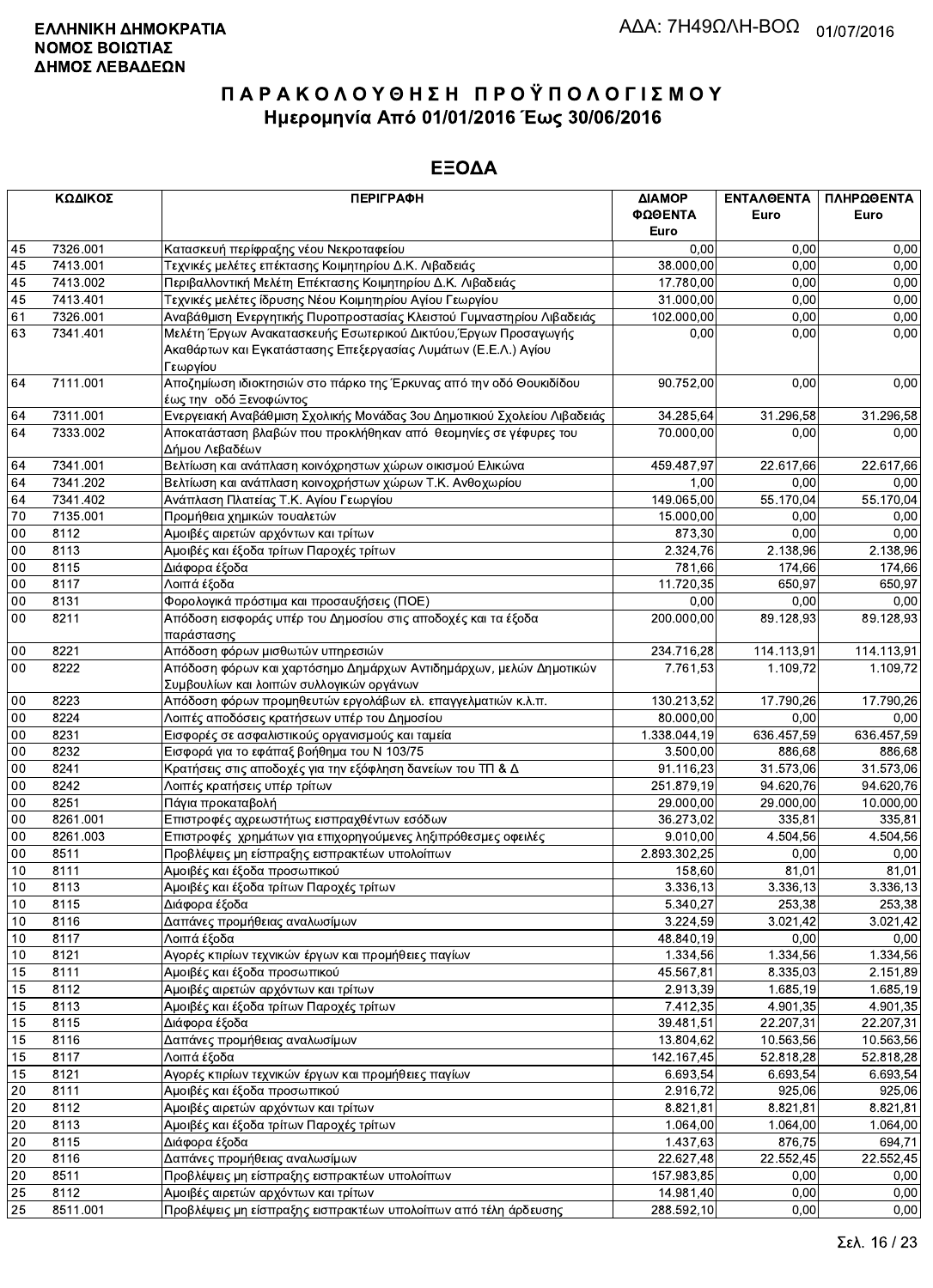|    | ΚΩΔΙΚΟΣ  | <b>ПЕРІГРАФН</b>                                                   | ΔΙΑΜΟΡ        | <b>ENTAAGENTA</b> | ΠΛΗΡΩΘΕΝΤΑ   |
|----|----------|--------------------------------------------------------------------|---------------|-------------------|--------------|
|    |          |                                                                    | ΦΩΘΕΝΤΑ       | Euro              | Euro         |
|    |          |                                                                    | Euro          |                   |              |
| 25 | 8511.002 | Προβλέψεις μη είσπραξης εισπρακτέων υπολοίπων από τέλη ύδρευσης    | 172.776,69    | 0,00              | 0,00         |
| 25 | 8511.003 | Προβλέψεις μη είσπραξης εισπρακτέων υπολοίπων από τέλη αποχέτευσης | 15.013,01     | 0.00              | 0,00         |
| 30 | 8111     | Αμοιβές και έξοδα προσωπικού                                       | 1.654,05      | 312.42            | 312,42       |
| 30 | 8113     | Αμοιβές και έξοδα τρίτων Παροχές τρίτων                            | 1.084,00      | 1.084,00          | 1.084,00     |
| 30 | 8115     | Διάφορα έξοδα                                                      | 782.47        | 0.00              | 0,00         |
| 30 | 8116     | Δαπάνες προμήθειας αναλωσίμων                                      | 10.736.53     | 8.023.29          | 8.023,29     |
| 30 | 8117     | Λοιπά έξοδα                                                        | 9.000,00      | 0,00              | 0.00         |
| 30 | 8121     | Αγορές κτιρίων τεχνικών έργων και προμήθειες παγίων                | 0.00          | 0,00              | 0,00         |
| 30 | 8122     | Έρνα                                                               | 0,00          | 0.00              | 0,00         |
| 35 | 8111     | Αμοιβές και έξοδα προσωπικού                                       | 926,30        | 130,58            | 130,58       |
| 35 | 8113     | Αμοιβές και έξοδα τρίτων Παροχές τρίτων                            | 28.234,95     | 2.474,94          | 2.474,94     |
| 35 | 8116     | Δαπάνες προμήθειας αναλωσίμων                                      | 0.00          | 0.00              | 0.00         |
| 35 | 8121     | Αγορές κτιρίων τεχνικών έργων και προμήθειες παγίων                | 0.00          | 0,00              | 0,00         |
| 40 | 8115     | Διάφορα έξοδα                                                      | 98,40         | 0,00              | 0.00         |
| 40 | 8121     | Αγορές κτιρίων τεχνικών έργων και προμήθειες παγίων                | 12.707,30     | 0,00              | 0,00         |
| 45 | 8111     | Αμοιβές και έξοδα προσωπικού                                       | 152,22        | 54,92             | 54,92        |
| 45 | 8116     | Δαπάνες προμήθειας αναλωσίμων                                      | 0.00          | 0,00              | 0,00         |
| 61 | 8121     | Αγορές κτιρίων τεχνικών έργων και προμήθειες παγίων                | 200.000,00    | 0,00              | 0,00         |
| 61 | 8262     | Επιστροφή χρημάτων λόγω ανάκλησης κατανομής χρηματοδότησης ΠΔΕ     | 18.020,89     | 0,00              | 0,00         |
| 62 | 8262     | Επιστροφή χρημάτων λόγω ανάκλησης κατανομής χρηματοδότησης ΠΔΕ     | 0.00          | 0.00              | 0,00         |
| 63 | 8262     | Επιστροφή χρημάτων λόγω ανάκλησης κατανομής χρηματοδότησης ΠΔΕ     | 1.417,96      | 0.00              | 0.00         |
| 64 | 8122     | Έργα                                                               | 154.703,31    | 102.714,36        | 102.714,36   |
| 64 | 8262     | Επιστροφή χρημάτων λόγω ανάκλησης κατανομής χρηματοδότησης ΠΔΕ     | 15.821,67     | 0,00              | 0,00         |
| 69 | 8123     | Μελέτες Έρευνες πειραματικές εργασίες και ειδικές δαπάνες          | 0.00          | 0,00              | 0.00         |
| 69 | 8262     | Επιστροφή χρημάτων λόγω ανάκλησης κατανομής χρηματοδότησης ΠΔΕ     | 8.925,00      | 0,00              | 0,00         |
| 70 | 8112     | Αμοιβές αιρετών αρχόντων και τρίτων                                | 2.448,93      | 2.448,93          | 2.448,93     |
| 70 | 8113     | Αμοιβές και έξοδα τρίτων Παροχές τρίτων                            | 3.936.00      | 3.936,00          | 3.936,00     |
| 70 | 8116     | Δαπάνες προμήθειας αναλωσίμων                                      | 949,22        | 949,22            | 949,22       |
| 90 | 9111     | Αποθεματικό                                                        | 286.657,67    | 0.00              | 0.00         |
|    |          | ΣΥΝΟΛΑ                                                             | 27.754.593.68 | 8.510.646.86      | 8.086.896.85 |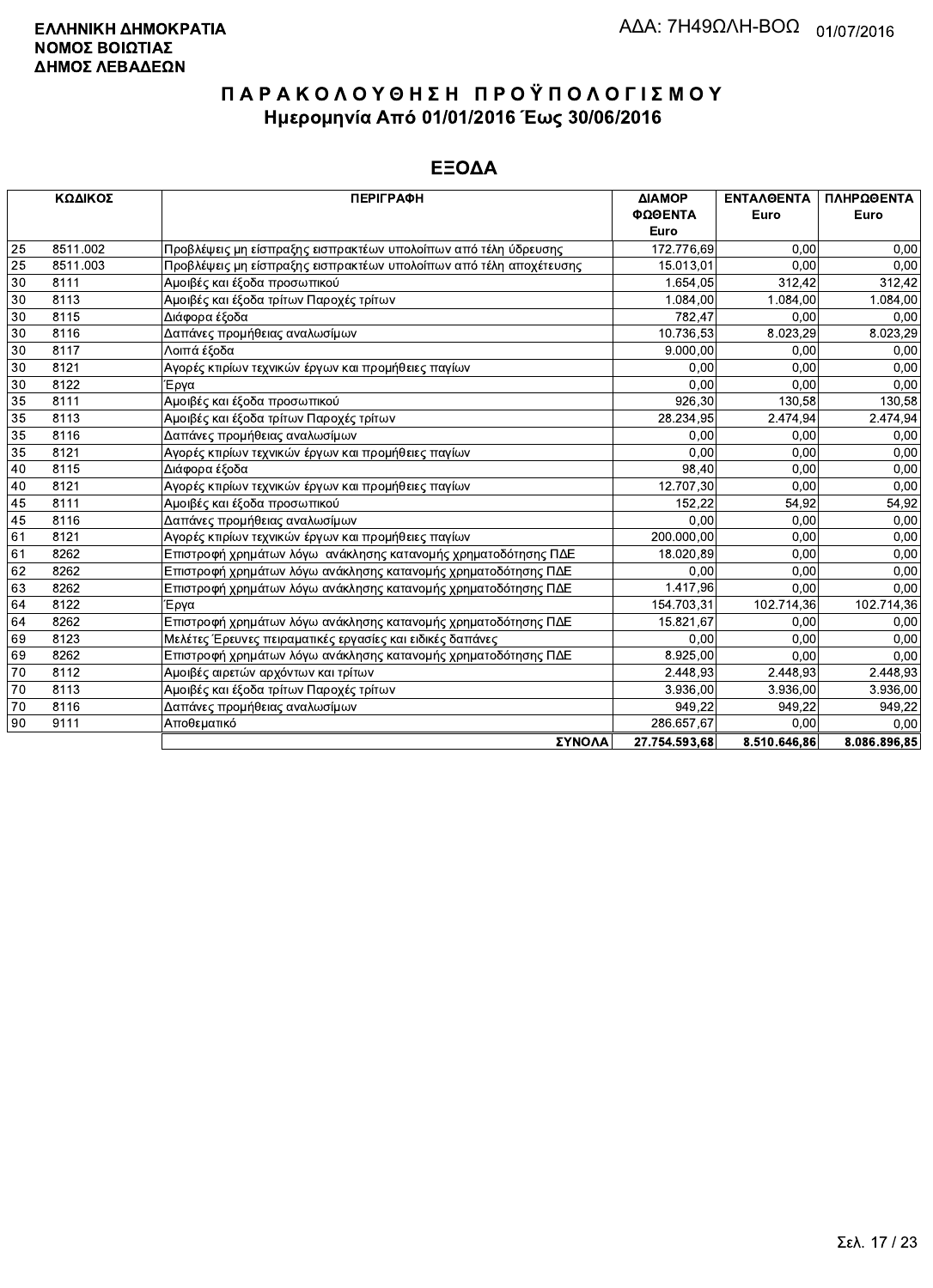#### ΓΕΝΙΚΗ ΑΝΑΚΕΦΑΛΑΙΩΣΗ

|                                         | ΔΙΑΜΟΡΦΩΘΕΝΤΑ<br>Euro | <b>ΒΕΒΑΙΩΘΕΝΤΑ</b><br>Euro | ΕΙΣΠΡΑΧΘΕΝΤΑ<br>Euro |
|-----------------------------------------|-----------------------|----------------------------|----------------------|
| ΕΣΟΔΑ                                   | 24.247.789,05         | 23.645.692,91              | 8.442.300,24         |
| <b>XPHMATIKO</b><br>ΥΠΟΛΟΙΠΟ<br>(K.A.3) | 3.506.804,63          | 3.506.804,63               | 3.506.804,63         |
| ΣΥΝΟΛΟ                                  | 27.754.593,68         | 16.794.942,72              | 11.949.104.87        |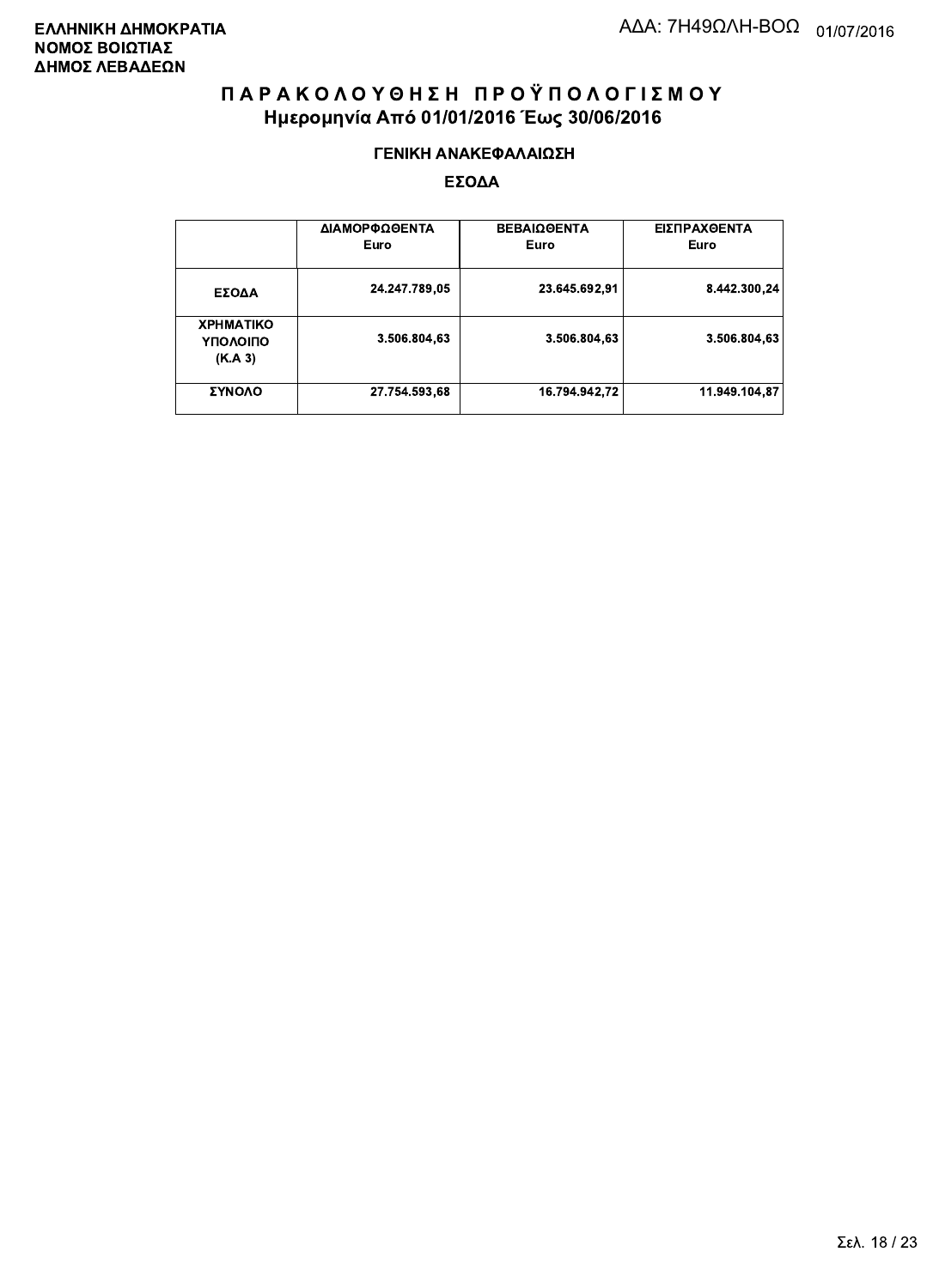#### ΕΞΟΔΑ

|             | ΔΙΑΜΟΡΦΩΘΕΝΤΑ<br>Euro | <b>ENTAAGENTA</b><br>Euro | ΠΛΗΡΩΘΕΝΤΑ<br>Euro |
|-------------|-----------------------|---------------------------|--------------------|
| ΕΞΟΔΑ       | 27.467.936,01         | 8.510.646,86              | 8.086.896,85       |
| ΑΠΟΘΕΜΑΤΙΚΟ | 286.657,67            | 0.00                      | 0,00               |
| ΣΥΝΟΛΟ      | 27.754.593,68         | 8.510.646.86              | 8.086.896.85       |
|             |                       |                           |                    |

#### ΑΝΑΚΕΦΑΛΑΙΩΣΗ 1ου ΕΠΙΠΕΔΟΥ

|  | ΚΩΔΙΚΟΣ | ΔΙΑΜΟΡΦΩΘΕΝΤΑ | <b>AOENTA</b><br>FΝ | ≀OΘFNTA |
|--|---------|---------------|---------------------|---------|
|--|---------|---------------|---------------------|---------|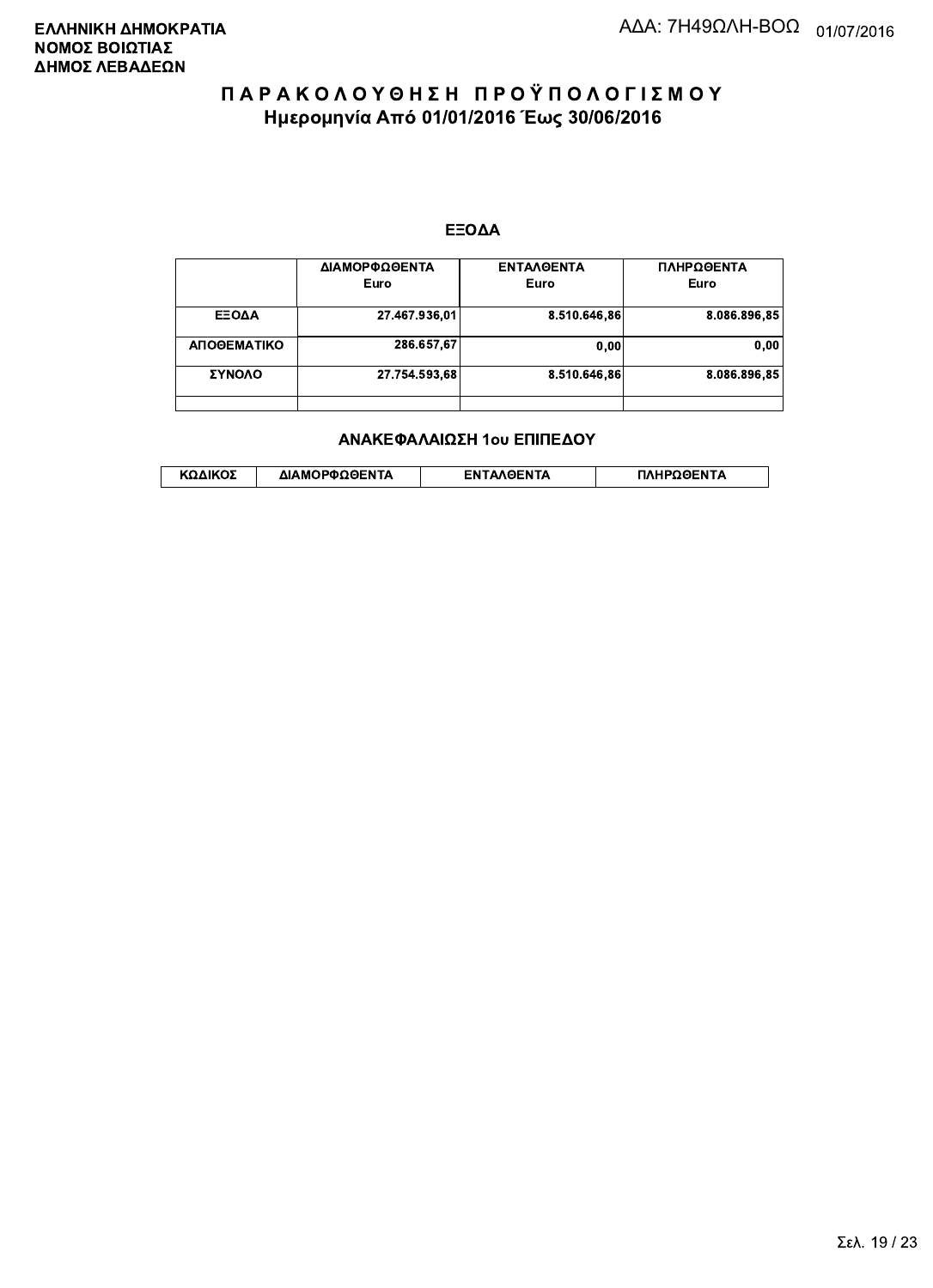ΑΝΑΚΕΦΑΛΑΙΩΣΗ ΕΣΟΔΩΝ ΑΠΟ 01/01/2016 ΕΩΣ 30/06/2016

|   | TAKTIKA EZOAA                                                               |                       |               |
|---|-----------------------------------------------------------------------------|-----------------------|---------------|
|   |                                                                             | ΣΥΝΟΛΟ:               | 5.478.844,64  |
|   | EKTAKTA EZOAA                                                               |                       |               |
|   |                                                                             | ΣΥΝΟΛΟ:               | 330.556,60    |
|   | EZOAA ΠΑΡΕΛΘΟΝΤΩΝ ΟΙΚΟΝΟΜΙΚΩΝ ΕΤΩΝ (Π.Ο.Ε.) ΠΟΥ ΒΕΒΑΙΩΝΟΝΤΑΙ ΓΙΑ ΠΡΩΤΗ ΦΟΡΑ |                       |               |
|   |                                                                             | ΣΥΝΟΛΟ:               | 515.811,79    |
| 3 | ΕΙΣΠΡΑΞΕΙΣ ΑΠΌ ΔΑΝΕΙΑ ΚΑΙ ΑΠΑΙΤΗΣΕΙΣ ΑΠΌ Π.Ο.Ε.                             |                       |               |
|   |                                                                             | ΣΥΝΟΛΟ:               | 1.122.967,72  |
|   | ΕΙΣΠΡΑΞΕΙΣ ΥΠΕΡ ΤΟΥ ΔΗΜΟΣΙΟΥ ΚΑΙ ΤΡΙΤΩΝ ΚΑΙ ΕΠΙΣΤΡΟΦΕΣ ΧΡΗΜΑΤΩΝ             |                       |               |
|   |                                                                             | <i>EYNOAO:</i>        | 994.119,49    |
| 5 | ΧΡΗΜΑΤΙΚΟ ΥΠΟΛΟΙΠΟ                                                          |                       |               |
|   |                                                                             | <i>EYNOAO:</i>        | 3.506.804, 63 |
|   |                                                                             | ΓΕΝΙΚΟ ΣΥΝΟΛΟ ΕΣΟΔΩΝ: | 11.949.104.87 |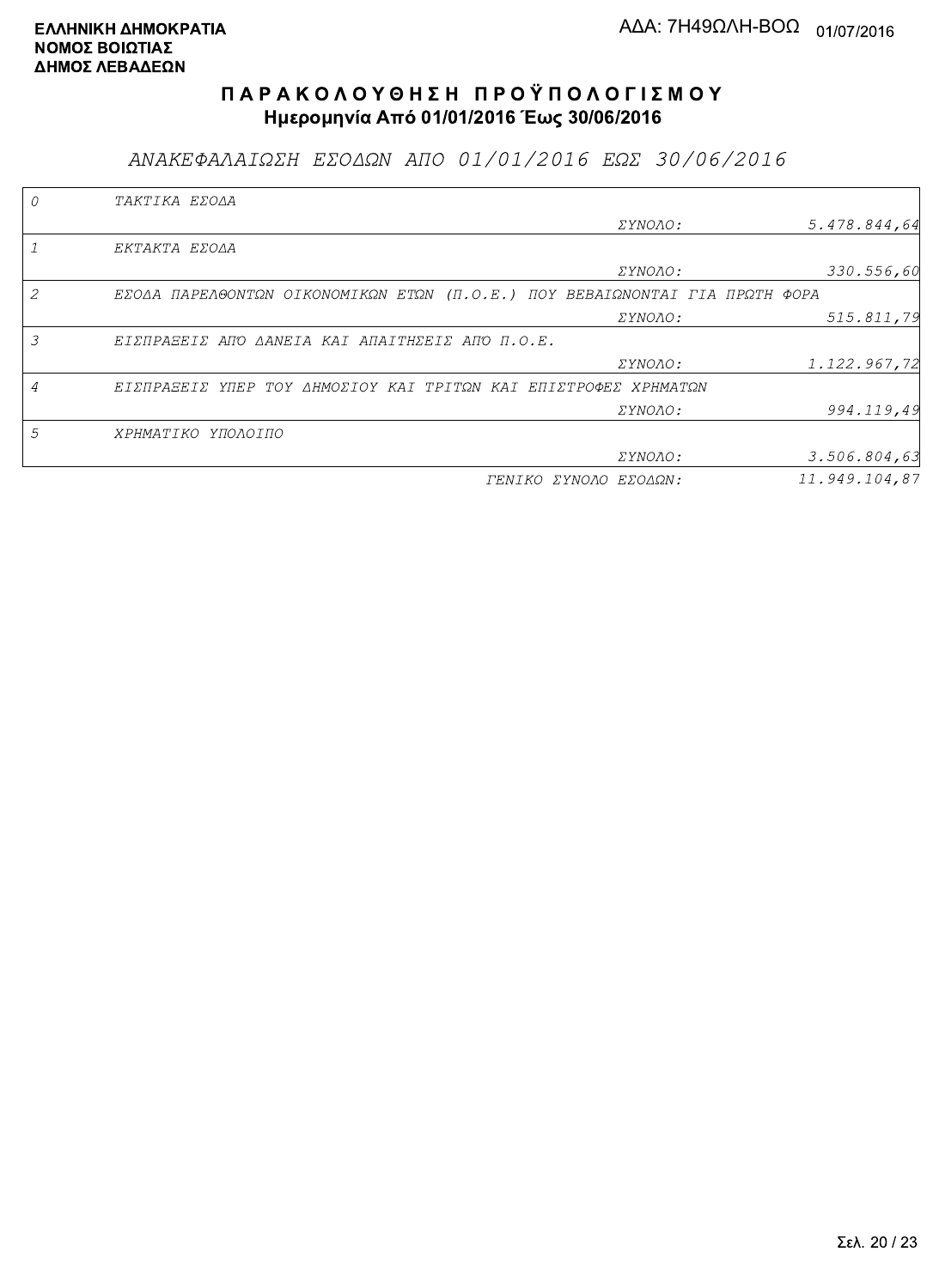### ΑΝΑΚΕΦΑΛΑΙΩΣΗ ΕΞΟΔΩΝ ΑΠΟ 01/01/2016 ΕΩΣ 30/06/2016

| $\epsilon$                | Έξοδα χρήσης                                                  |                           |
|---------------------------|---------------------------------------------------------------|---------------------------|
| 61                        | Αμοιβές αιρετών και τρίτων                                    | 129.586,36                |
| 66                        | Δαπάνες προμήθειας αναλωσίμων                                 | 122.119,16                |
| 67                        | Πληρωμές για μεταβιβάσεις εισοδημάτων σε τρίτους Παραχωρήσεις | 2.960.209,10              |
|                           | - Παροχές - Επιχορηγήσεις - Επιδοτήσεις - Δωρεές              |                           |
| 63                        | $Φ$ όροι - Τέλη                                               | 12.790,37                 |
| 60                        | Αμοιβές και έξοδα προσωπικού                                  | 2.361.108,70              |
| 64                        | Λοιπά γενικά έξοδα                                            | $\overline{62}$ , 713, 37 |
| 65                        | Πληρωμές για την εξυπηρέτηση της δημόσιας πίστης              | $\overline{356.858}$ , 72 |
| 62                        | Παροχές τρίτων                                                | 619.540,68                |
| 68                        | Λοιπά έξοδα                                                   | 7.310,28                  |
|                           | ΣΥΝΟΛΟ:                                                       | 6.632.236,74              |
| $\overline{7}$            | Επενδύσεις                                                    |                           |
| 73                        | Έργα                                                          | 176.765,04                |
| $71\,$                    | Αγορές κτιρίων τεχνικών έργων και προμήθειες παγίων           | $\overline{5.468,89}$     |
| $\overline{75}$           | Τίτλοι πάγιας επένδυσης (συμμετοχές σε επιχειρήσεις)          | 1.000,00                  |
| 74                        | Μελέτες, έρευνες, πειραματικές εργασίες και ειδικές δαπάνες   | 2.706,00                  |
|                           | <i>EYNOAO:</i>                                                | 185.939,93                |
| $\mathcal S$              | Πληρωμές υποχρεώσεων (Π.Ο.Ε.)                                 |                           |
| $\mathcal{S} \mathcal{I}$ | Πληρωμές υποχρεώσεων (Π.Ο.Ε.)                                 | 268.198,90                |
| $\overline{82}$           | Λοιπές αποδόσεις                                              | 1.000.521,28              |
| 83                        | Επιχορηγούμενες Πληρωμές Υποχρεώσεων Π.Ο.Ε.                   | 0,00                      |
| 85                        | Προβλέψεις μη είσπραξης εισπρακτέων υπολοίπων βεβαιωμένων     | 0,00                      |
|                           | κατά τα ΠΟΕ εντός του οικονομικού έτους                       |                           |
|                           | ΣΥΝΟΛΟ:                                                       | 1.268.720,18              |
| $\mathcal S$              | ΠΛΗΡΩΜΕΣ Π.Ο.Ε & ΛΟΙΠΕΣ ΑΠΟΔΟΣΕΙΣ ΚΑΙ ΠΡΟΒΛΕΨΕΙΣ              |                           |
| $\mathcal{S}1$            | Πληρωμές υποχρεώσεων (Π.Ο.Ε.)                                 | 268.198,90                |
| 82                        | Λοιπές αποδόσεις                                              | 1.000.521,28              |
| 83                        | Επιχορηγούμενες Πληρωμές Υποχρεώσεων Π.Ο.Ε.                   | 0,00                      |
| 85                        | Προβλέψεις μη είσπραξης εισπρακτέων υπολοίπων βεβαιωμένων     | 0,00                      |
|                           | κατά τα ΠΟΕ εντός του οικονομικού έτους                       |                           |
|                           | ΣΥΝΟΛΟ:                                                       | 1.268.720,18              |
| 9                         | Αποθεματικό                                                   |                           |
| 91                        | Ποσό διαθέσιμο για αναπλήρωση των ανεπαρκών πιστώσεων για τη  | 0,00                      |
|                           | δημιουργία νέων μη προβλεπόμενων στον προϋπολογισμό           |                           |
|                           | ΣΥΝΟΛΟ:                                                       | 0,00                      |
|                           | FENIKO XYNOAO EFOAQN:                                         | 9.355.617.03              |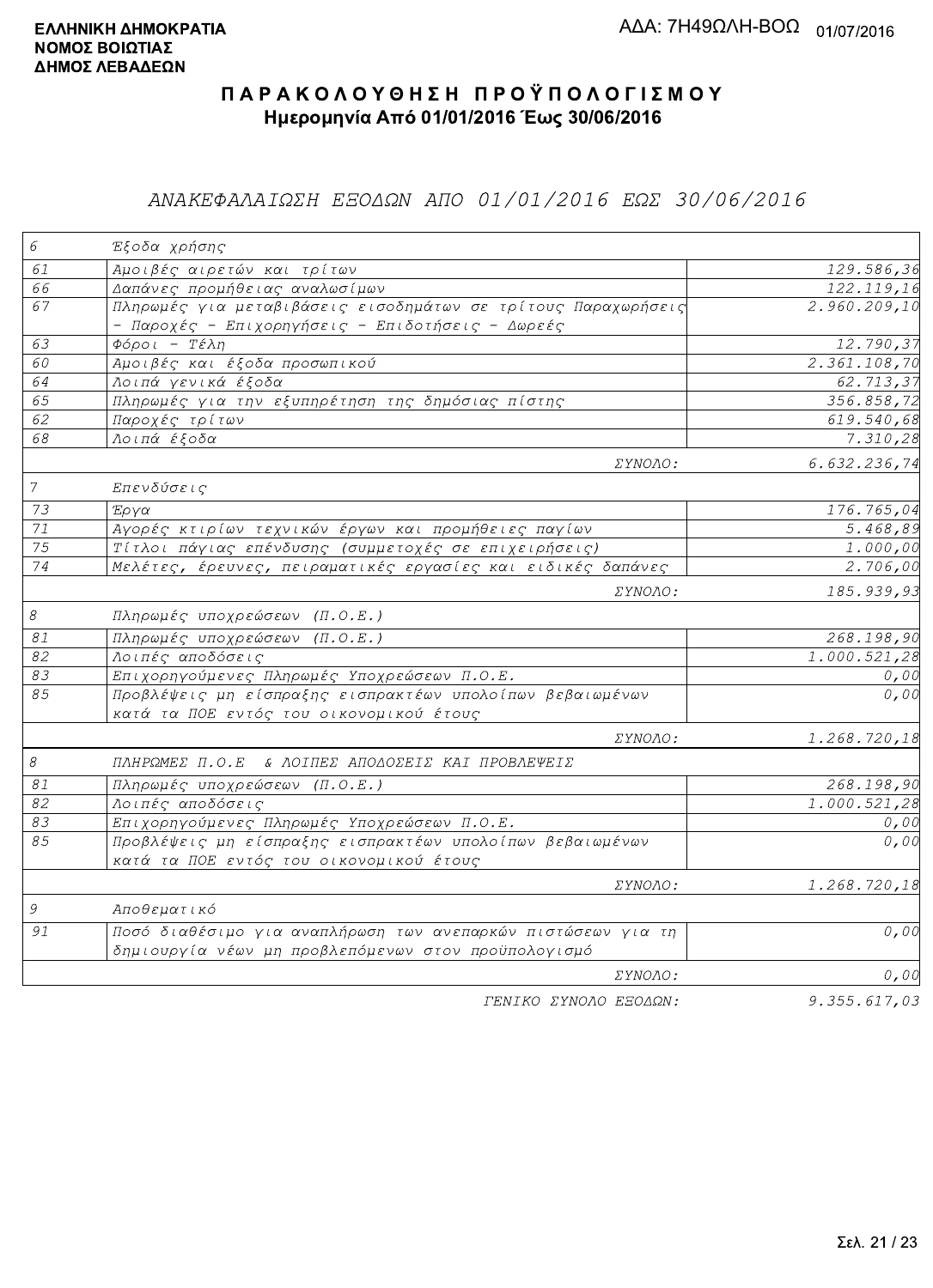ΣΥΝΟΛΑ ΑΝΑ ΥΠΗΡΕΣΙΑ ΑΠΟ 01/01/2016 ΕΩΣ 30/06/2016

| ${\cal O} \, {\cal O}$ | Γενικές υπηρεσίες                                             | 1.647.853,68 |
|------------------------|---------------------------------------------------------------|--------------|
| $1\,0$                 | Οικονομικές και Διοικητικές υπηρεσίες                         | 829.823,69   |
| 15                     | Υπηρεσίες Πολιτισμού, Αθλητισμού και κοινωνικής πολιτικής     | 3.643.438,19 |
| 20                     | Υπηρεσία καθαριότητας και ηλεκτροφωτισμού                     | 925.896,43   |
| 25                     | Υπηρεσίες 'Υδρευσης-άδρευσης-αποχέτευσης                      | 7.383,18     |
| 30                     | Υπηρεσία Τεχνικών έργων                                       | 369.699,99   |
| 35                     | Υπηρεσίες πρασίνου                                            | 97.317,47    |
| $4\,0$                 | Υπηρεσία Πολεοδομίας                                          | 133.086,93   |
| 45                     | Υπηρεσία Νεκροταφείων                                         | 31.766,78    |
| 50                     | Δημοτική Αστυνομία                                            | 0,00         |
| 60                     | ΥΠΗΡΕΣΙΕΣ ΚΟΙΝΩΝΙΚΗΣ ΠΟΛΙΤΙΚΗΣ (Έργα και δράσεις              | 67.944,49    |
|                        | χρηματοδοτούμενες απο ΠΔΕ)                                    |              |
| 61                     | ΥΠΗΡΕΣΙΕΣ ΠΟΛΙΤΙΣΜΟΥ ΚΑΙ ΑΘΛΗΤΙΣΜΟΥ (Έργα και δράσεις         | 0,00         |
|                        | χρηματοδοτούμενες απο ΠΔΕ)                                    |              |
| 62                     | ΥΠΗΡΕΣΙΕΣ ΚΑΘΑΡΙΟΤΗΤΑΣ ΚΑΙ ΗΛΕΚΤΡΟΦΩΤΙΣΜΟΥ (Έργα και δράσεις) | 0,00         |
|                        | χρηματοδοτούμενες απο ΠΔΕ)                                    |              |
| 63                     | ΥΠΗΡΕΣΙΕΣ ΥΔΡΕΥΣΗΣ ΑΡΔΕΥΣΗΣ ΑΠΟΧΕΤΕΥΣΗΣ (Έργα και δράσεις     | 0,00         |
|                        | χρηματοδοτούμενες απο ΠΔΕ)                                    |              |
| 64                     | ΥΠΗΡΕΣΙΑ ΤΕΧΝΙΚΩΝ ΕΡΓΩΝ, ΠΡΑΣΙΝΟΥ ΚΑΙ ΠΟΛΕΟΔΟΜΙΑΣ (Έργα και   | 211.798,64   |
|                        | δράσεις χρηματοδοτούμενες απο ΠΔΕ)                            |              |
| 69                     | ΛΟΙΠΕΣ ΥΠΗΡΕΣΙΕΣ (Έργα και δράσεις χρηματοδοτούμενες απο      | 0,00         |
|                        | $\Pi\Delta E$ )                                               |              |
| 70                     | Λοιπές υπηρεσίες                                              | 120.887,38   |
| 99                     |                                                               | 0,00         |
|                        | $    -$                                                       | 0.000000000  |

ΣΥΝΟΛΟ:

8.086.896,85